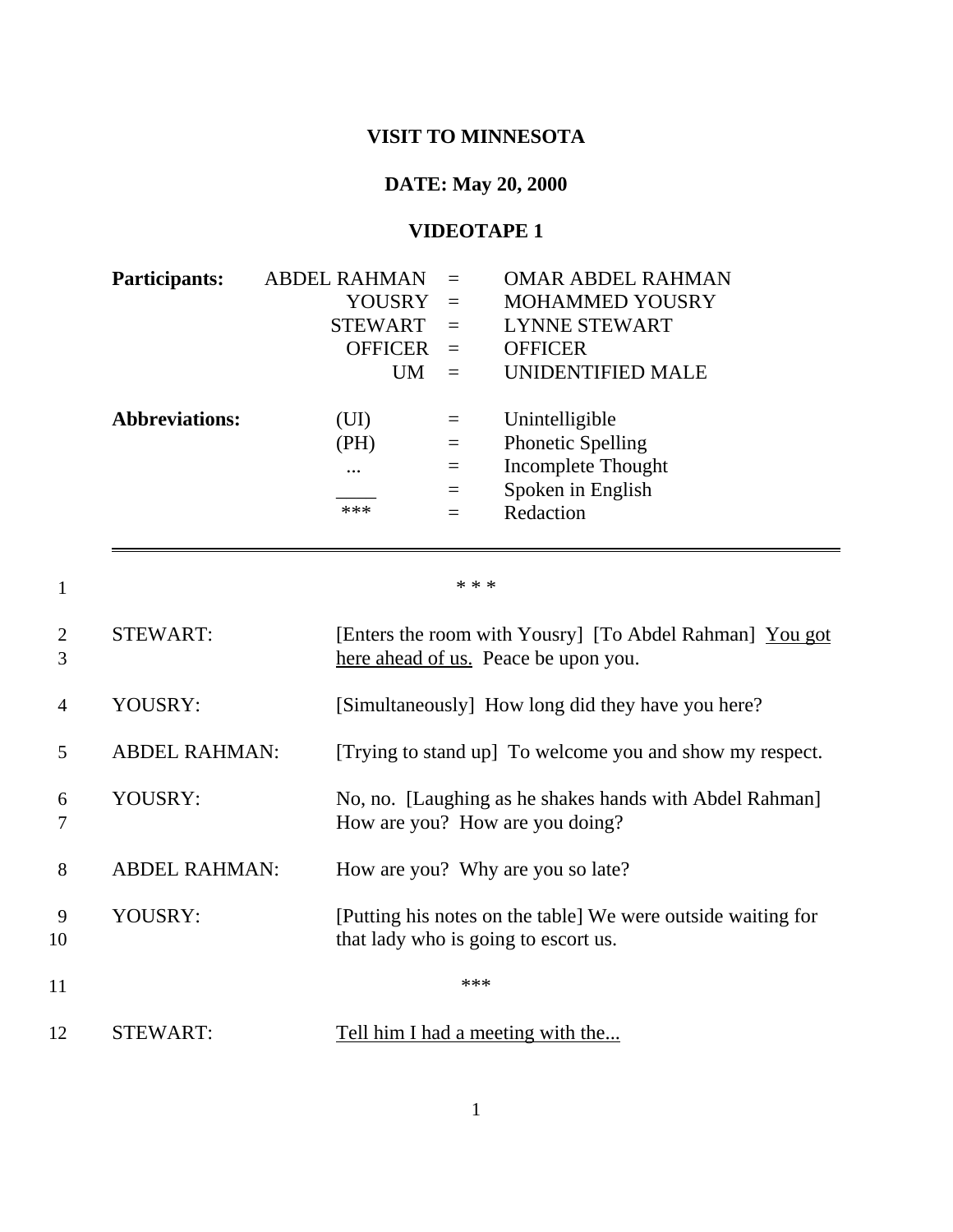| $\mathbf{1}$<br>$\overline{2}$ | YOUSRY:              | Lynne, while we were leaving yesterday, the warden asked to<br>meet her.                                                |
|--------------------------------|----------------------|-------------------------------------------------------------------------------------------------------------------------|
| 3                              | <b>ABDEL RAHMAN:</b> | Hah.                                                                                                                    |
| 4                              | <b>STEWART:</b>      | So she called, brought me in, and she said that she was very                                                            |
| 5                              |                      | concerned about the Sheikh and, uh, um, that she thought that,                                                          |
| 6                              |                      | uhthey had gotten to a good place, because was taking his                                                               |
| $\tau$                         |                      | medicine now. Uh, and that she wanted to keep you from                                                                  |
| $8\,$                          |                      | eating so much candy and salted peanuts and all that, and                                                               |
| 9                              |                      | [laughing] I said, well yes, I said- she says and I hope                                                                |
| 10<br>11                       |                      | everything went well with the meeting, and there are no                                                                 |
| 12                             |                      | problems, and I said there were no problems - I said but I'm<br>You want to do up to there? And then we'll do the rest? |
| 13                             | YOUSRY:              | Go on.                                                                                                                  |
| 14                             | <b>STEWART:</b>      | Alright but I'm not going to, ah tell you anything but that                                                             |
| 15                             |                      | we're here discussing how we going to court and how to                                                                  |
| 16                             |                      | make sure that these conditions are changed, because they are                                                           |
| 17                             |                      | absolutely outrageous, the way he is kept here. I said uh, and                                                          |
| 18                             |                      | I said- but of course that has nothing to do with you, you just                                                         |
| 19                             |                      | follow whatever orders you're given. And so then her eyes                                                               |
| 20                             |                      | kind of can popped. She was very, very nervous. She was                                                                 |
| 21                             |                      | like moving all over the place. And I said, but I'm sure you'll                                                         |
| 22                             |                      | do all that you can do under the la- under the restrictions as                                                          |
| 23                             |                      | they now exist, very heavy So she said oh yes, of course,                                                               |
| 24                             |                      | of course, we only want what's best for him.                                                                            |
| 25                             | YOUSRY:              | She is telling you, Sir, that yesterday, on our way out, she was                                                        |
| 26                             |                      | asked to meet the warden, that lady who is going to get you                                                             |
| 27                             |                      | the chocolate. Anyway, I waited outside and the Warden took                                                             |
| 28                             |                      | Lynne inside. She told her that she is happy because she                                                                |
| 29                             |                      | came to meet you and she is happy now because you are                                                                   |
| 30                             |                      | taking your medicine. She is trying to forbid you from eating                                                           |
| 31                             |                      | a lot of chocolate, especially that <b>Baby Ruth</b> , and all that stuff.                                              |
| 32                             |                      | Uh, she also told Lynne that she hopes the meeting was good,                                                            |
| 33                             |                      | no problems, and she hoped that she had good time meeting                                                               |
| 34                             |                      | the Sheikh. Lynne told her that the meeting was very good,                                                              |
| 35                             |                      | and she is always looking forward for a chance to come here                                                             |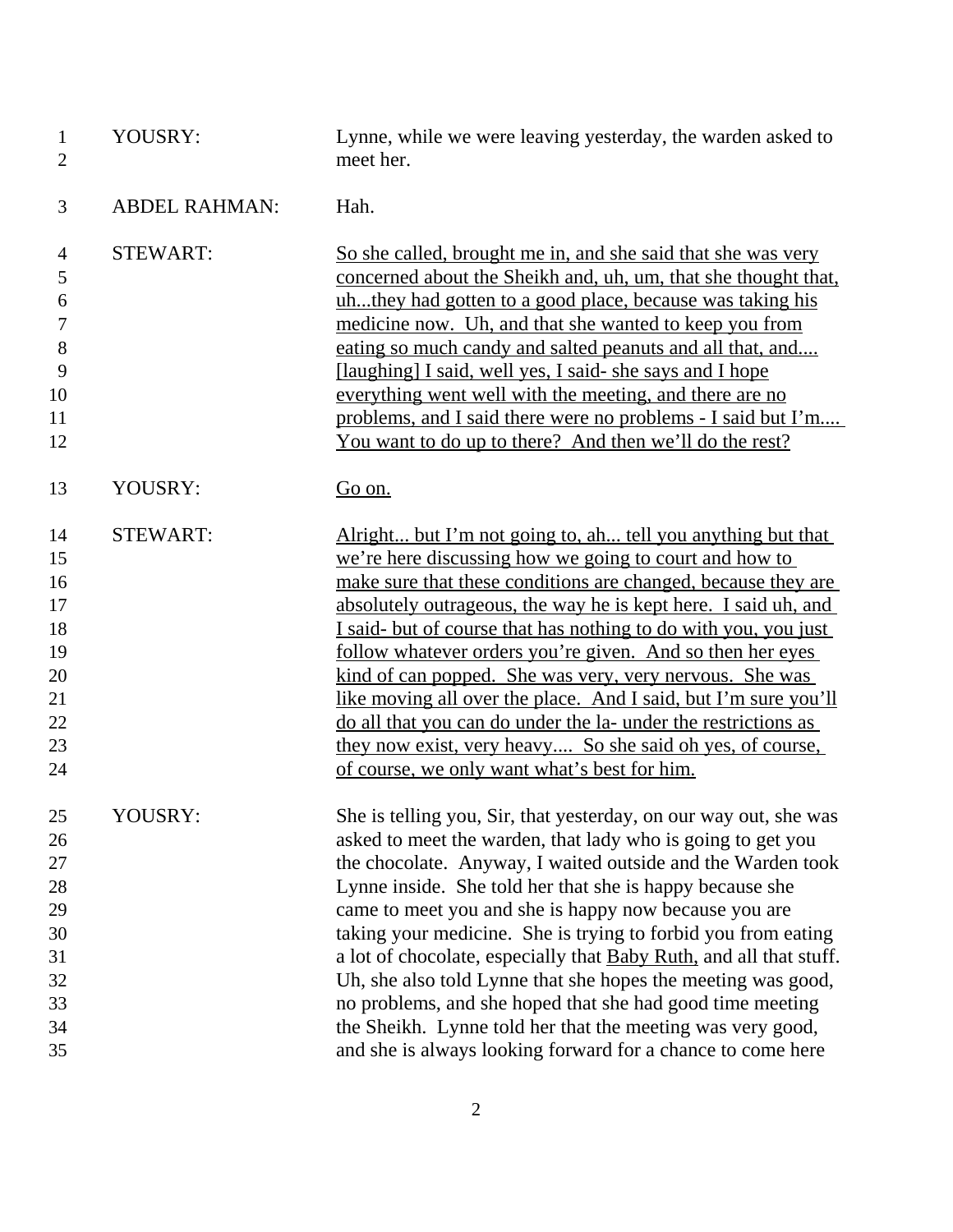| $\mathbf{1}$<br>$\overline{2}$<br>3<br>$\overline{4}$<br>5<br>6<br>$\tau$<br>8<br>9<br>10<br>11<br>12<br>13 |                      | to meet him because he is a great person. He always makes<br>me feel good that I became a lawyer to defend people like<br>him. Anyway, we are here to discuss how we can file a<br>lawsuit against you, because the Sheikh's condition is very,<br>very outrageous. No improvement has taken place, nothing<br>happenedehchanged since he was in the other prison in<br>(UI). But of course this has nothing to do with you, because<br>you are here to execute the rules, you are not doing anything<br>on your own. The lady looked at Lynne and told her she<br>was nervous, then she told her, in any case, we'll try to file<br>the lawsuit as soon as possible, and we will file in an<br>appropriate venue. We are looking for the best way to enable<br>us to change all the procedures which are followed here. |
|-------------------------------------------------------------------------------------------------------------|----------------------|--------------------------------------------------------------------------------------------------------------------------------------------------------------------------------------------------------------------------------------------------------------------------------------------------------------------------------------------------------------------------------------------------------------------------------------------------------------------------------------------------------------------------------------------------------------------------------------------------------------------------------------------------------------------------------------------------------------------------------------------------------------------------------------------------------------------------|
| 14                                                                                                          | <b>ABDEL RAHMAN:</b> | Em very, very good. Excellent answer.                                                                                                                                                                                                                                                                                                                                                                                                                                                                                                                                                                                                                                                                                                                                                                                    |
| 15                                                                                                          | YOUSRY:              | Your answer to her was very good and excellent.                                                                                                                                                                                                                                                                                                                                                                                                                                                                                                                                                                                                                                                                                                                                                                          |
| 16                                                                                                          |                      | ***                                                                                                                                                                                                                                                                                                                                                                                                                                                                                                                                                                                                                                                                                                                                                                                                                      |
| 17                                                                                                          | <b>ABDEL RAHMAN:</b> | Did you get in touch with Ahmed yesterday?                                                                                                                                                                                                                                                                                                                                                                                                                                                                                                                                                                                                                                                                                                                                                                               |
| 18                                                                                                          | YOUSRY:              | Well, Sir, Lynne and I couldn't call him, we forgot.                                                                                                                                                                                                                                                                                                                                                                                                                                                                                                                                                                                                                                                                                                                                                                     |
| 19                                                                                                          | <b>ABDEL RAHMAN:</b> | Really?                                                                                                                                                                                                                                                                                                                                                                                                                                                                                                                                                                                                                                                                                                                                                                                                                  |
| 20                                                                                                          | YOUSRY:              | Yeah.                                                                                                                                                                                                                                                                                                                                                                                                                                                                                                                                                                                                                                                                                                                                                                                                                    |
| 21                                                                                                          | <b>STEWART:</b>      | [Coming back] Okay, you want to go or shall I go?                                                                                                                                                                                                                                                                                                                                                                                                                                                                                                                                                                                                                                                                                                                                                                        |
| 22<br>23                                                                                                    | YOUSRY:              | <u>Yeah I'll go. Ah, he just asked me, did you call Ahmed, we</u><br><u>forgot.</u>                                                                                                                                                                                                                                                                                                                                                                                                                                                                                                                                                                                                                                                                                                                                      |
| 24                                                                                                          | <b>ABDEL RAHMAN:</b> | Forgot?                                                                                                                                                                                                                                                                                                                                                                                                                                                                                                                                                                                                                                                                                                                                                                                                                  |
| 25                                                                                                          | YOUSRY:              | Yeah, sorry.                                                                                                                                                                                                                                                                                                                                                                                                                                                                                                                                                                                                                                                                                                                                                                                                             |
| 26                                                                                                          | <b>STEWART:</b>      | (UI) was on your list. Yousry it's his fault.                                                                                                                                                                                                                                                                                                                                                                                                                                                                                                                                                                                                                                                                                                                                                                            |
| 27                                                                                                          |                      | ***                                                                                                                                                                                                                                                                                                                                                                                                                                                                                                                                                                                                                                                                                                                                                                                                                      |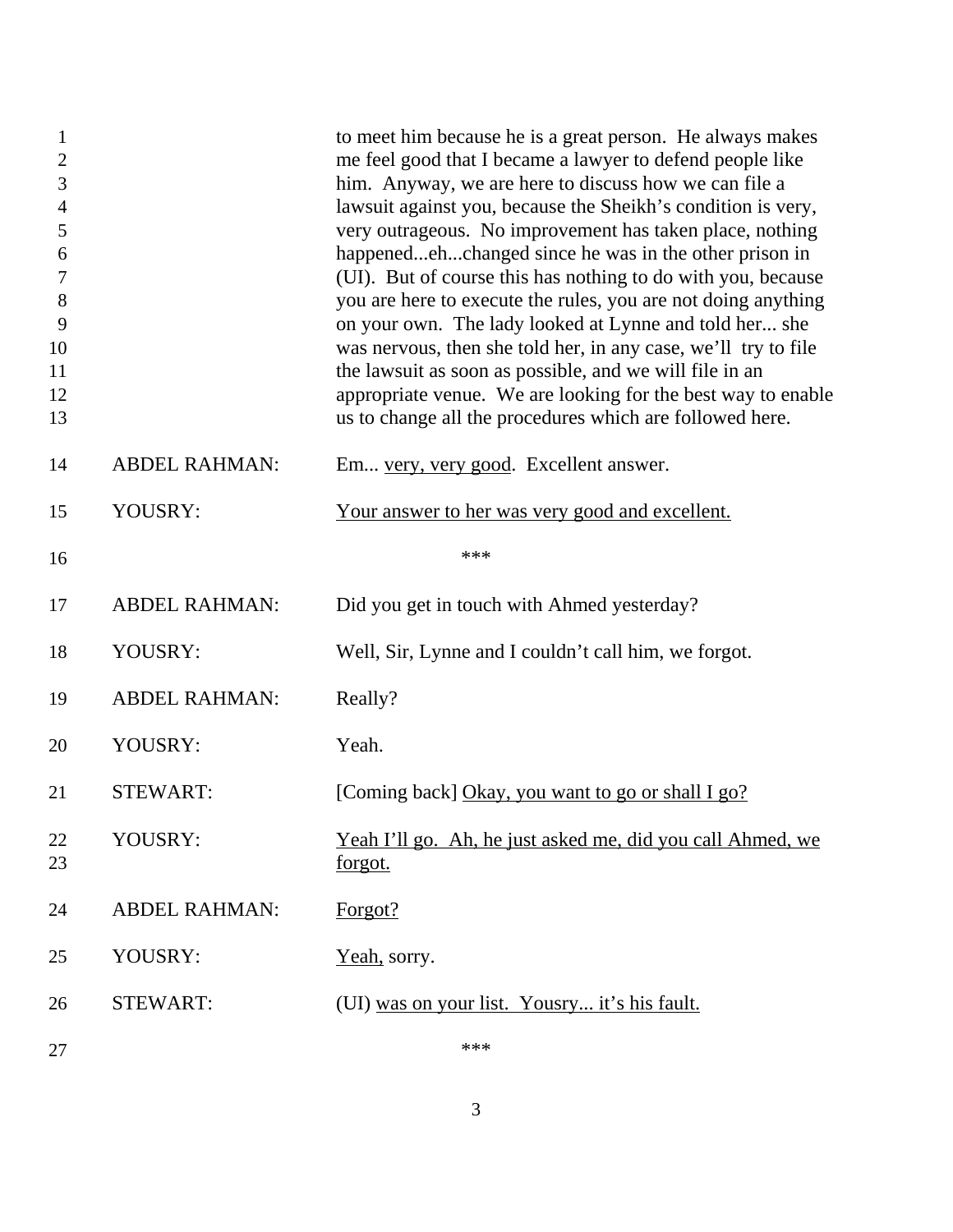| $\mathbf{1}$                               | <b>ABDEL RAHMAN:</b> | Did you get the newspapers?                                                                                                                                                                        |
|--------------------------------------------|----------------------|----------------------------------------------------------------------------------------------------------------------------------------------------------------------------------------------------|
| $\overline{2}$<br>3<br>$\overline{4}$<br>5 | YOUSRY:              | Yeah, we have the newspapers. Yesterday, Abu Sayyaf's<br>people detonated five bombs in five villages under the<br>government's control, in an area where they keep the<br>hostages.               |
| 6                                          | <b>ABDEL RAHMAN:</b> | Oh, wow!                                                                                                                                                                                           |
| 7<br>8<br>9<br>10                          | YOUSRY:              | Also, the World Bank decided to give loans to Iran. Also,<br>Madeline Albright, the Secretary of State, said that changes<br>happened in Iran and now we can, now they can negotiate<br>with Iran. |
| 11                                         | <b>STEWART:</b>      | We have that article.                                                                                                                                                                              |
| 12                                         | YOUSRY:              | Give me that article.                                                                                                                                                                              |
| 13                                         | <b>STEWART:</b>      | [Looking in her accordion folder] Yeah. Here.                                                                                                                                                      |
| 14<br>15                                   | <b>ABDEL RAHMAN:</b> | The letters are the most important thing for me so we don't<br>waste time.                                                                                                                         |
| 16                                         | YOUSRY:              | Okay, please go ahead, Sir.                                                                                                                                                                        |
| 17                                         | <b>ABDEL RAHMAN:</b> | Hah?                                                                                                                                                                                               |
| 18                                         | YOUSRY:              | Do you want to dictate, Sir?                                                                                                                                                                       |
| 19                                         | STEWART:             | [Simultaneously] Oh does he know-                                                                                                                                                                  |
| 20                                         | <b>ABDEL RAHMAN:</b> | Yes, tell Lynne                                                                                                                                                                                    |
| 21                                         | <b>STEWART:</b>      | Does he know that we-                                                                                                                                                                              |
| 22                                         | YOUSRY:              | Lynne, the Sheikh wants to dictate some letters.                                                                                                                                                   |
| 23<br>24<br>25                             | <b>STEWART:</b>      | Okay, good. But you should also tell him that, you know,<br>about the death penalty, that they decided to do the death<br>penalty against one of the African bombers. You know that,               |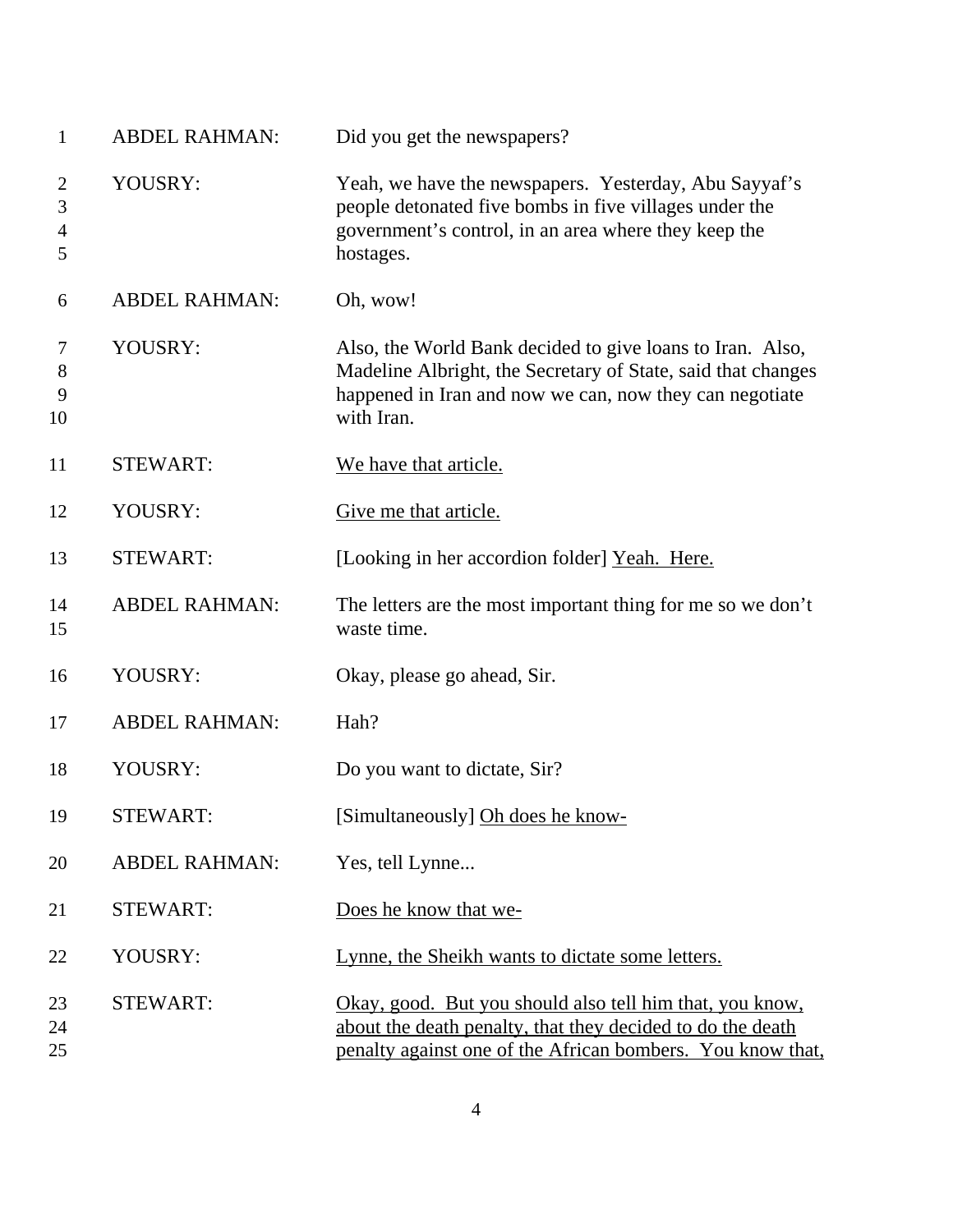| $\mathbf{1}$        |                      | right? [Puts the folder on the table]                                                                                                                            |
|---------------------|----------------------|------------------------------------------------------------------------------------------------------------------------------------------------------------------|
| $\overline{2}$<br>3 | YOUSRY:              | <u>You mean the, the guys that they brought from Tanzania</u><br>and                                                                                             |
| $\overline{4}$      | <b>STEWART:</b>      | <u>Yes, right.</u>                                                                                                                                               |
| 5                   | YOUSRY:              | <u>Yeah, but it is not, they decided to use it.</u>                                                                                                              |
| 6                   | <b>STEWART:</b>      | <u>Yes, to use it.</u>                                                                                                                                           |
| 7<br>8<br>9         | YOUSRY:              | She is telling you, Sir, one the people who were arrested in<br>one of the cases in Africa being accused of bombing the<br>American embassy-                     |
| 10                  | <b>ABDEL RAHMAN:</b> | Uhm.                                                                                                                                                             |
| 11                  | YOUSRY:              | -they will apply the eh, the death penalty to one of them.                                                                                                       |
| 12                  | <b>ABDEL RAHMAN:</b> | They did not say who?                                                                                                                                            |
| 13                  | YOUSRY:              | Did they say his name? Did they specify who?                                                                                                                     |
| 14                  | <b>STEWART:</b>      | They did, but I am not quiteI forget names so fast.                                                                                                              |
| 15                  | YOUSRY:              | She says, they did but she doesn't remember (UI).                                                                                                                |
| 16                  | <b>ABDEL RAHMAN:</b> | Ask her, it's not Usama Bin Laden?                                                                                                                               |
| 17<br>18            | YOUSRY:              | [Laughing] No, Usama Bin Laden is not here. Is it Bin<br>Laden?                                                                                                  |
| 19<br>20<br>21      | <b>STEWART:</b>      | No, no, no, it was the fellow from that was living on the<br>island. That was the leadership of more or less (UI). He<br>asked, he wanted it. He did not them to |
| 22                  | YOUSRY:              | He asked for that.                                                                                                                                               |
| 23                  | LYNNE:               | He told his lawyers not to fight it. He prefers that.                                                                                                            |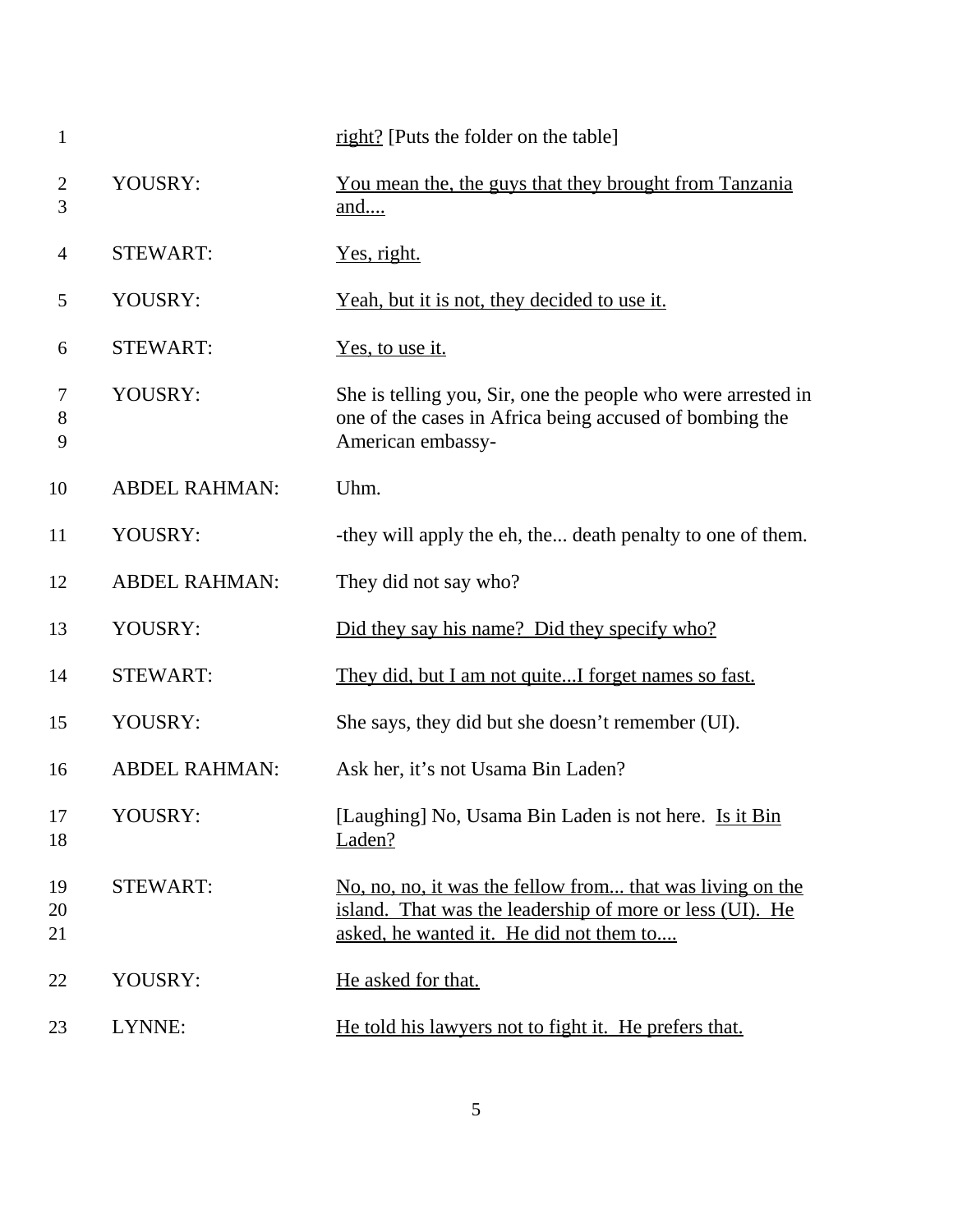| $\mathbf{1}$     | YOUSRY:              | To die.                                                                                                                                                                                                                                    |
|------------------|----------------------|--------------------------------------------------------------------------------------------------------------------------------------------------------------------------------------------------------------------------------------------|
| $\overline{2}$   | <b>STEWART:</b>      | Yes, to be a martyr.                                                                                                                                                                                                                       |
| 3<br>4<br>5<br>6 | YOUSRY:              | She is saying that after the government asked to apply the<br>death penalty on him, his lawyers said that they can appeal<br>and they can win. He refused. He said, "If they want to<br>execute me, let them do so, I'll die as a martyr." |
| $\tau$           | <b>ABDEL RAHMAN:</b> | Wonderful! Is he in the prison in New York?                                                                                                                                                                                                |
| 8<br>9           | YOUSRY:              | Yeah, he is in the <u>MCC.</u> The <u>MCC</u> is now a military fortress,<br>a military fortress.                                                                                                                                          |
| 10               | <b>STEWART:</b>      | [Looks in her folder]                                                                                                                                                                                                                      |
| 11               | <b>ABDEL RAHMAN:</b> | More than it was at our time?                                                                                                                                                                                                              |
| 12               | YOUSRY:              | No, the same thing, but at your time-                                                                                                                                                                                                      |
| 13               | <b>STEWART:</b>      | [Pulls some papers out]                                                                                                                                                                                                                    |
| 14<br>15<br>16   | YOUSRY:              | -they had the police trucks around the prison, they had steel<br>on the ground. Now they built, replaced the steel by cement.<br>Cement walls.                                                                                             |
| 17               | <b>ABDEL RAHMAN:</b> | They really built them.                                                                                                                                                                                                                    |
| 18<br>19<br>20   | YOUSRY:              | [Gesticulating] Yes, they built them. At your time, they did<br>not have the capability to build because people from the press<br>were coming and going.                                                                                   |
| 21               | <b>ABDEL RAHMAN:</b> | Hmm.                                                                                                                                                                                                                                       |
| 22<br>23         | YOUSRY:              | They had bars and the police stayed close to the bars, like<br>fences, moving fences, they can move them -                                                                                                                                 |
| 24               | <b>ABDEL RAHMAN:</b> | Hmm.                                                                                                                                                                                                                                       |
| 25               | YOUSRY:              | - you see, Sir?                                                                                                                                                                                                                            |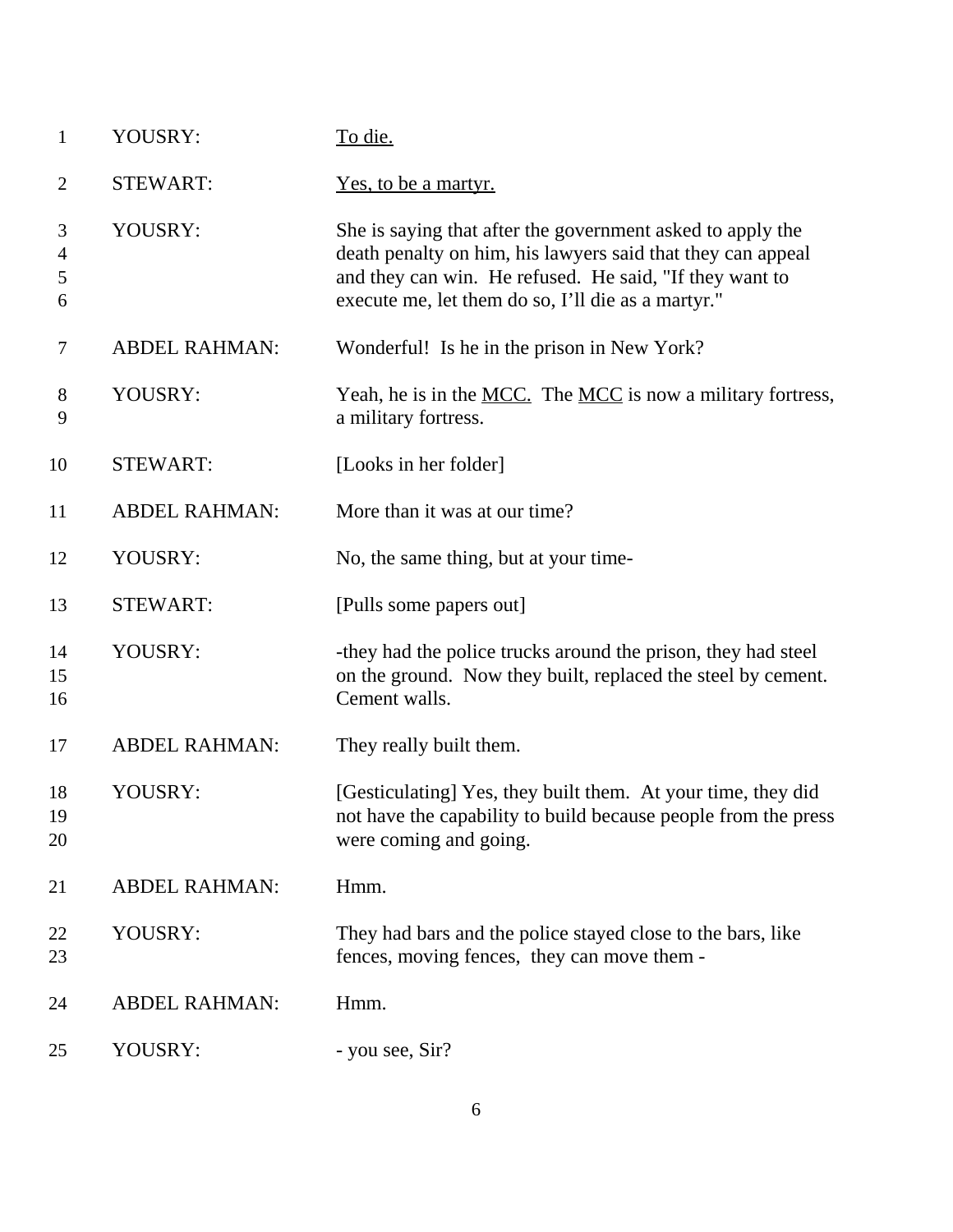| $\mathbf{1}$   | <b>ABDEL RAHMAN:</b> | Uhm.                                                                                                                               |
|----------------|----------------------|------------------------------------------------------------------------------------------------------------------------------------|
| 2<br>3         | YOUSRY:              | Now they made them sturdy, built with cement, cement walls,<br>fortresses. It became a fortress.                                   |
| $\overline{4}$ | <b>ABDEL RAHMAN:</b> | Oh, yeah!                                                                                                                          |
| 5<br>6         | YOUSRY:              | <u>I am telling the Sheikh about the MCC and how now it's like a</u><br>fortress.                                                  |
| 7              | <b>STEWART:</b>      | $Eh$ (UI).                                                                                                                         |
| 8<br>9         | YOUSRY:              | Same <u>tactics</u> they used with you, Sir, but now they are<br>unchanging.                                                       |
| 10<br>11       | <b>STEWART:</b>      | [Gesticulating] And in the two rooms, that the - the two rooms<br>and the library that the Sheikh was, there's now like six cells. |
| 12             | YOUSRY:              | Do you know cell number nine where you weresouth -                                                                                 |
| 13             | <b>ABDEL RAHMAN:</b> | Uhm.                                                                                                                               |
| 14             | YOUSRY:              | - the cell upstairs?                                                                                                               |
| 15             | <b>ABDEL RAHMAN:</b> | Yeah.                                                                                                                              |
| 16<br>17       | YOUSRY:              | [Gesticulating] The cell and your room, do you know how<br>many rooms they are now?                                                |
| 18             | <b>ABDEL RAHMAN:</b> | Uhm.                                                                                                                               |
| 19             | YOUSRY:              | Six.                                                                                                                               |
| 20             | <b>ABDEL RAHMAN:</b> | The cell and the one room?                                                                                                         |
| 21<br>22       | YOUSRY:              | Yes. Now they do it like this, they divide it, a bed then two<br>steps between the bed and the wall and the toilet.                |
| 23             | <b>ABDEL RAHMAN:</b> | That is all.                                                                                                                       |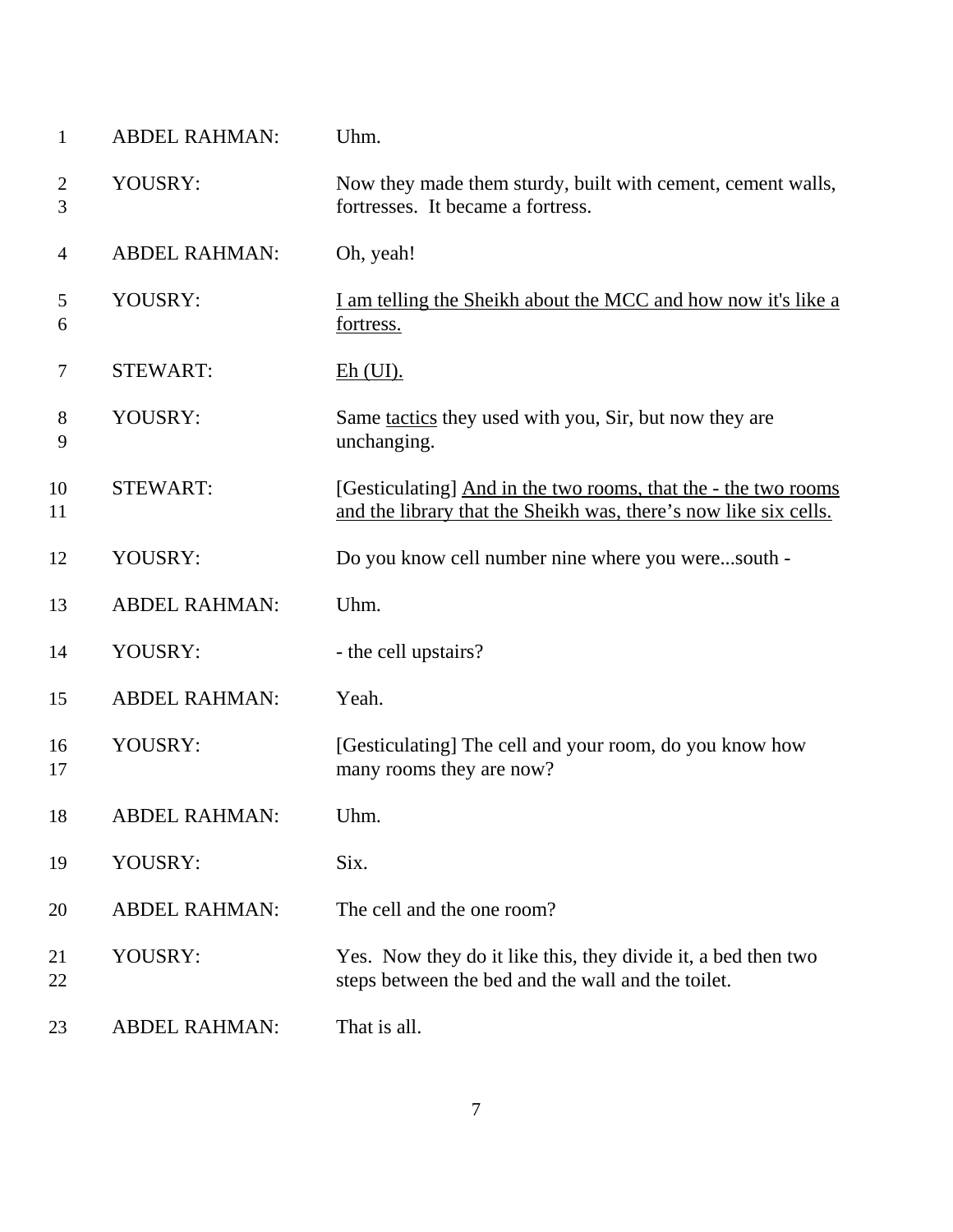| 1                   | YOUSRY:              | That is all.                                                                                      |
|---------------------|----------------------|---------------------------------------------------------------------------------------------------|
| $\overline{2}$      | <b>STEWART:</b>      | [Looking at papers]                                                                               |
| 3<br>$\overline{4}$ | <b>ABDEL RAHMAN:</b> | This is very bad treatment. The whole world follows<br>America's example of this awful treatment. |
| 5<br>6              | YOUSRY:              | Awful. The whole world follows the Americans' example of<br>this treatment.                       |
| $\tau$              | <b>STEWART:</b>      | <u>Yes they have uh</u>                                                                           |
| 8                   | YOUSRY:              | Lynne is saying please go ahead, Sir.                                                             |
| 9                   | <b>STEWART:</b>      | Yeah. Go ahead. Uhm, hm.                                                                          |
| 10                  | <b>ABDEL RAHMAN:</b> | Okay.                                                                                             |
| 11                  | YOUSRY:              | Lynne, you stop us once, you know, (UI) talk to us.                                               |
| 12                  | <b>STEWART:</b>      | Yes, absolutely.                                                                                  |
| 13                  | YOUSRY:              | Who do you want to start with, Sir?                                                               |
| 14<br>15            | <b>STEWART:</b>      | [Writing something on the corner of the paper in front of<br>Yousry] (UI).                        |
| 16                  | <b>ABDEL RAHMAN:</b> | [Simultaneously] Ahmed.                                                                           |
| 17<br>18            | STEWART:             | By the way, the lady's name is this, by the way. [Writes on<br>his notes]                         |
| 19                  | YOUSRY:              | What is it?                                                                                       |
| 20                  | <b>STEWART:</b>      | <u>S-A-X-E.</u>                                                                                   |
| 21                  | YOUSRY:              | $S-A-X-C?$                                                                                        |
| 22                  | <b>STEWART:</b>      | S-A-C-H-S rather, S-A-C-H-S.                                                                      |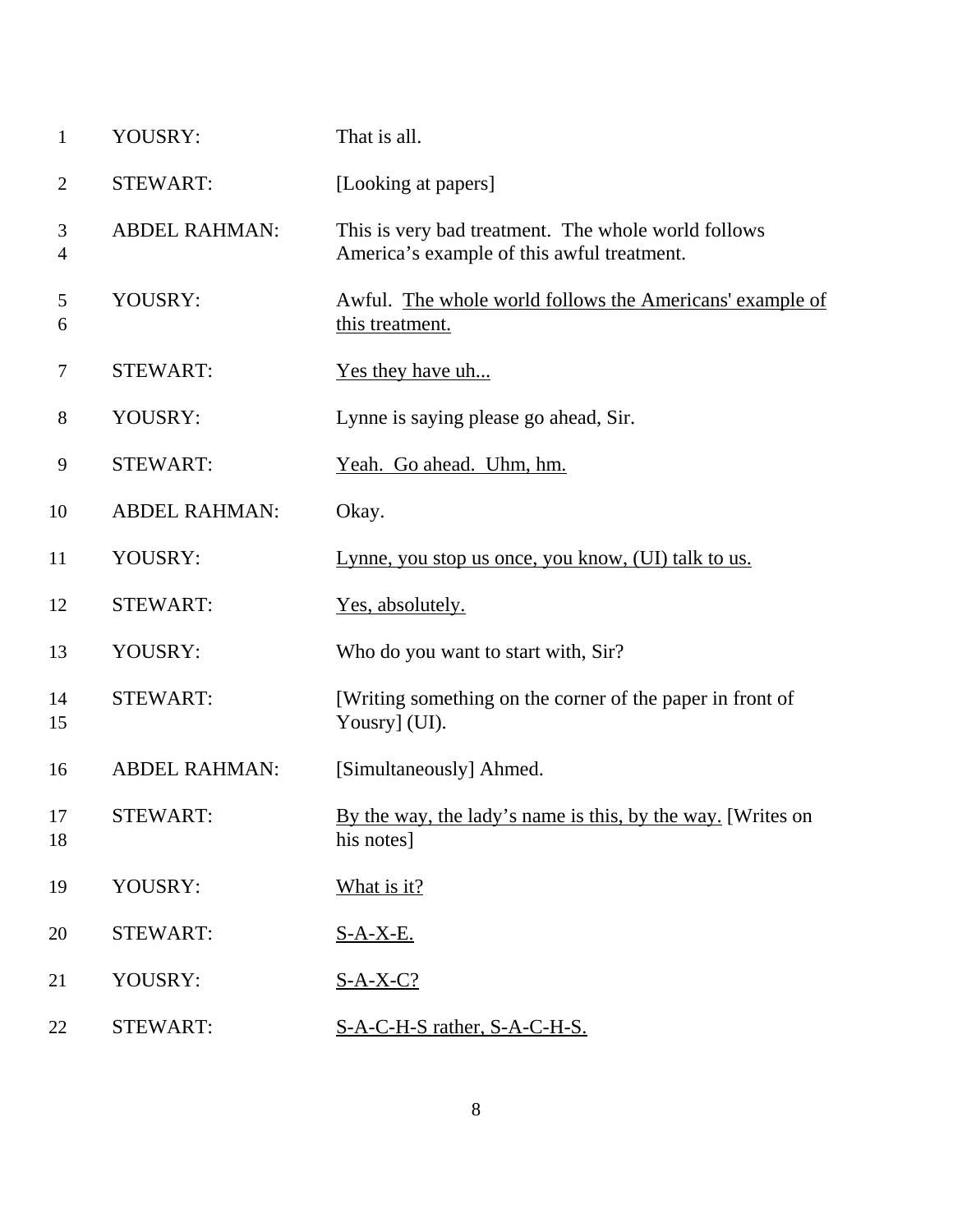| $\mathbf{1}$   | YOUSRY:         | Let me write it down. S-A                                                                        |
|----------------|-----------------|--------------------------------------------------------------------------------------------------|
| $\overline{2}$ | <b>STEWART:</b> | <u>S-A-C-H-S.</u>                                                                                |
| 3              | YOUSRY:         | Sachs.                                                                                           |
| $\overline{4}$ | <b>STEWART:</b> | Sachs.                                                                                           |
| 5              | YOUSRY:         | Sachs Fifth Avenue.                                                                              |
| 6              | <b>STEWART:</b> | (UI) no, That's $S-A-K-S$ .                                                                      |
| $\tau$         | YOUSRY:         | Her name is Sachs. S-A-C-H-S.                                                                    |
| 8              | <b>STEWART:</b> | And Mohammed keeps smiling at her.                                                               |
| 9<br>10        | YOUSRY:         | And Mohammed is smiling at her from time to time. She is<br>always looking. She always looks in. |
| 11             | <b>STEWART:</b> | Yes, well.                                                                                       |
| 12             | YOUSRY:         | So I smile at her (UI).                                                                          |
| 13             | <b>STEWART:</b> | Of course.                                                                                       |
| 14             | YOUSRY:         | To avoid suspicion. I mean to let                                                                |
| 15             | <b>STEWART:</b> | [Laughing] You're speaking Arabic to me.                                                         |
| 16             | YOUSRY:         | [Laughing] [To Abdel Rahman] Please go ahead, Sir.                                               |
| 17             | <b>STEWART:</b> | That's good, that's good. When?                                                                  |
| 18             | YOUSRY:         | (UI) the Sheikh (UI).                                                                            |
| 19             | <b>STEWART:</b> | Uhm, hm.                                                                                         |
| 20<br>21       |                 | [Abdel Rahman starts dictating a letter. Lynne reads papers.<br>Yousry starts writing.]          |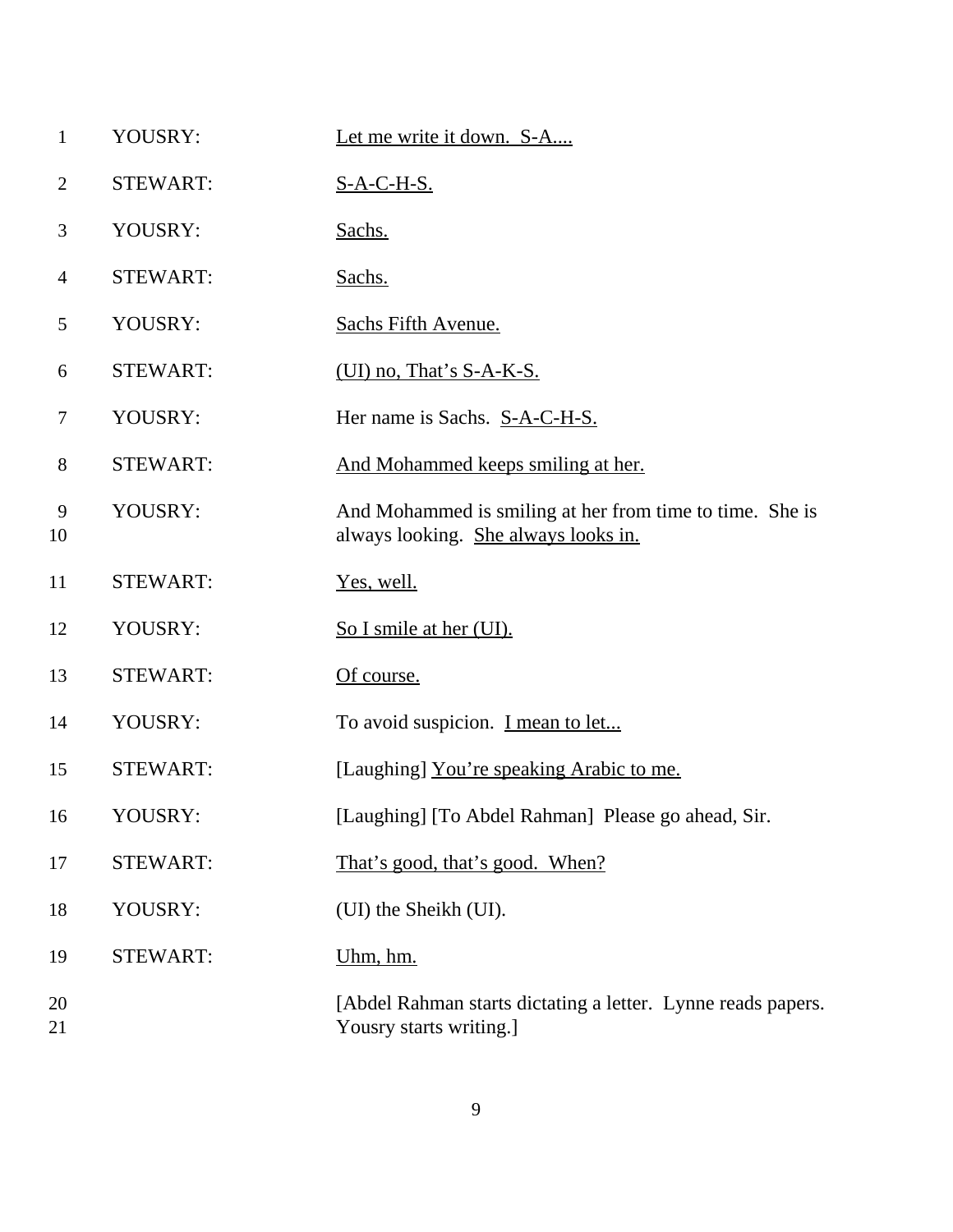| $\mathbf{1}$<br>$\overline{2}$ | <b>ABDEL RAHMAN:</b> | [Dictating] In the name of God, the merciful, the<br>compassionate. Brother Ahmed - [Pause]                                                                                                            |
|--------------------------------|----------------------|--------------------------------------------------------------------------------------------------------------------------------------------------------------------------------------------------------|
| 3                              | YOUSRY:              | [Writing] Yes, Sir.                                                                                                                                                                                    |
| 4<br>5<br>6                    | <b>ABDEL RAHMAN:</b> | [Dictating] May God keep you safe. And give you long life.<br>May the peace, mercy and blessings of God be upon you,<br>thereafter. Very briefly, I list the following points:                         |
| 7                              | YOUSRY:              | [Writing] Very briefly?                                                                                                                                                                                |
| 8<br>9<br>10<br>11             | <b>ABDEL RAHMAN:</b> | Yeah. [Pause] One: [Pause] Give my regards to the children,<br>your children, especially to Brother Omar. Whenever I listen<br>to the tapes on (UI) jurisprudence, I hear his voice praying for<br>me. |
| 12                             | YOUSRY:              | [Writing] Yes, Sir.                                                                                                                                                                                    |
| 13<br>14                       | <b>ABDEL RAHMAN:</b> | [Dictating] My regards to your blessed wife. She did a good<br>job translating the sentence, "You try to bother me-                                                                                    |
| 15                             | YOUSRY:              | [Writing, laughs]                                                                                                                                                                                      |
| 16                             | <b>ABDEL RAHMAN:</b> | [Continues dictating] -but I'm not bothered."                                                                                                                                                          |
| 17                             | YOUSRY:              | [Writing] Yes, Sir.                                                                                                                                                                                    |
| 18<br>19                       | <b>ABDEL RAHMAN:</b> | She did a good job with the translation which had a great<br>effect had a great effect-                                                                                                                |
| 20                             | YOUSRY:              | Yeah.                                                                                                                                                                                                  |
| 21                             | <b>ABDEL RAHMAN:</b> | -ehon you, since you delayed the tapes and the money.                                                                                                                                                  |
| 22                             | YOUSRY:              | [Laughing]                                                                                                                                                                                             |
| 23                             | <b>STEWART:</b>      | Do translate.                                                                                                                                                                                          |
| 24                             | YOUSRY:              | I can't later. [Laughing] Okay, Sir.                                                                                                                                                                   |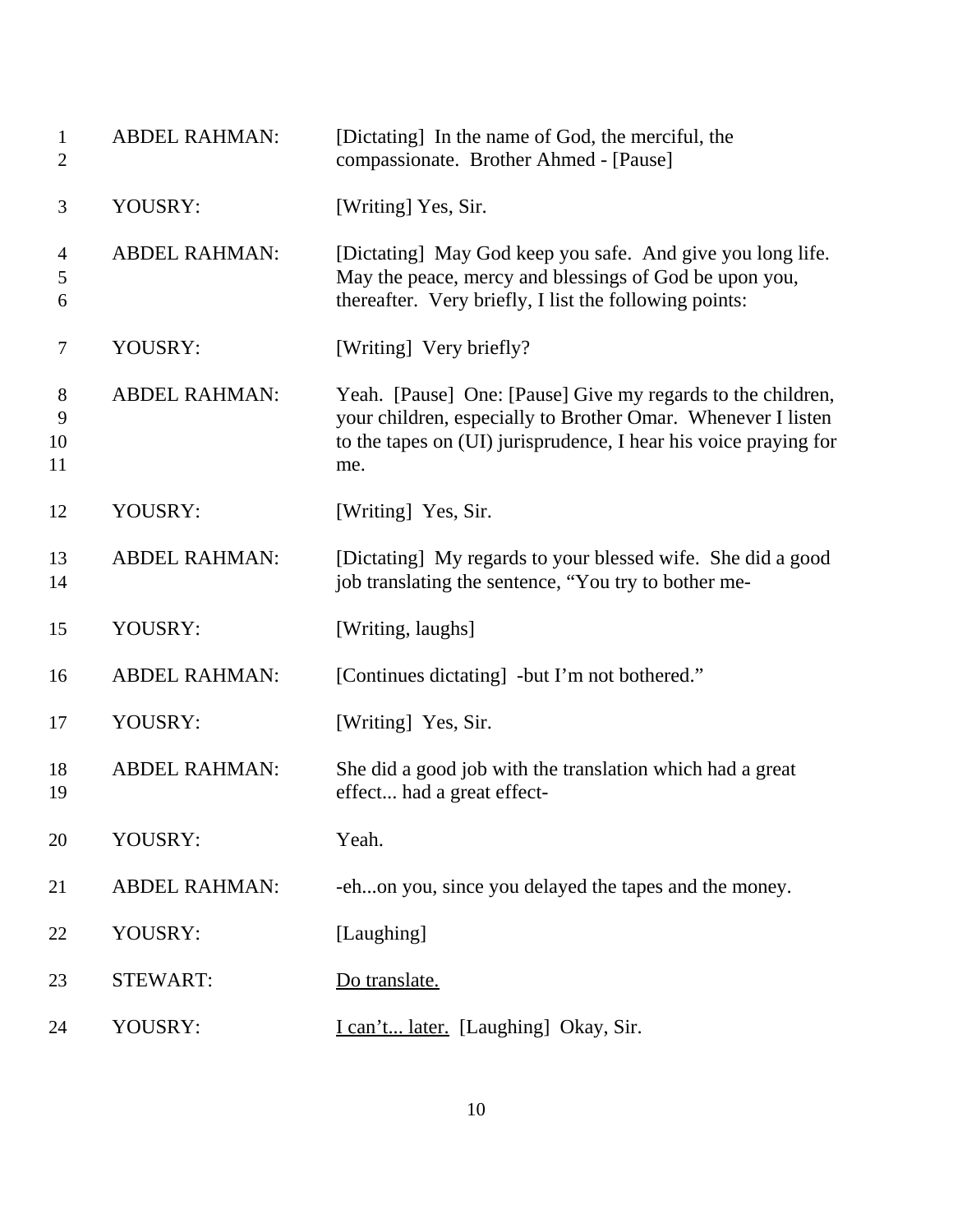| $\mathbf{1}$   | <b>ABDEL RAHMAN:</b> | Hah?                                                                                                                                                      |
|----------------|----------------------|-----------------------------------------------------------------------------------------------------------------------------------------------------------|
| 2              | YOUSRY:              | [Writing] Yeah, yes, Sir.                                                                                                                                 |
| 3              | <b>STEWART:</b>      | The uh [Writes]                                                                                                                                           |
| 4<br>5         | <b>ABDEL RAHMAN:</b> | [Dictating] I did not receive the the the tapes of the big<br>recorder-                                                                                   |
| 6              | YOUSRY:              | Yes, Sir.                                                                                                                                                 |
| 7<br>8         | <b>ABDEL RAHMAN:</b> | -nor do I receive the commissary money regularly. Have you<br>ever seen any greater result?                                                               |
| 9              | YOUSRY:              | [Laughing] Yes, Sir.                                                                                                                                      |
| 10<br>11<br>12 | <b>ABDEL RAHMAN:</b> | Eh, [dictates] Brother Ahmed, take care of the children<br>concerning teaching of the Quran, and the Arabic language.<br>Don't neglect them, [pause] hah? |
| 13             | YOUSRY:              | [Writing] Yes, Sir.                                                                                                                                       |
| 14<br>15       | <b>ABDEL RAHMAN:</b> | [Dictating] Or else it will be difficult for them to speak, to<br>speak the Arabic language after that.                                                   |
| 16             | YOUSRY:              | [Writing] Yes, sir.                                                                                                                                       |
| 17             | <b>STEWART:</b>      | [Looking at papers]                                                                                                                                       |
| 18             | <b>ABDEL RAHMAN:</b> | [Dictating] Number two -                                                                                                                                  |
| 19             | YOUSRY:              | Yes, Sir.                                                                                                                                                 |
| 20<br>21       | <b>ABDEL RAHMAN:</b> | [Dictating as he eats chocolate] I advised you before to take<br>care of brother Yousry, and his wife, concerning religion.                               |
| 22             | YOUSRY:              | [Writing] Yes, Sir.                                                                                                                                       |
| 23             | <b>ABDEL RAHMAN:</b> | And if the people ever knew how perverse my translator is!                                                                                                |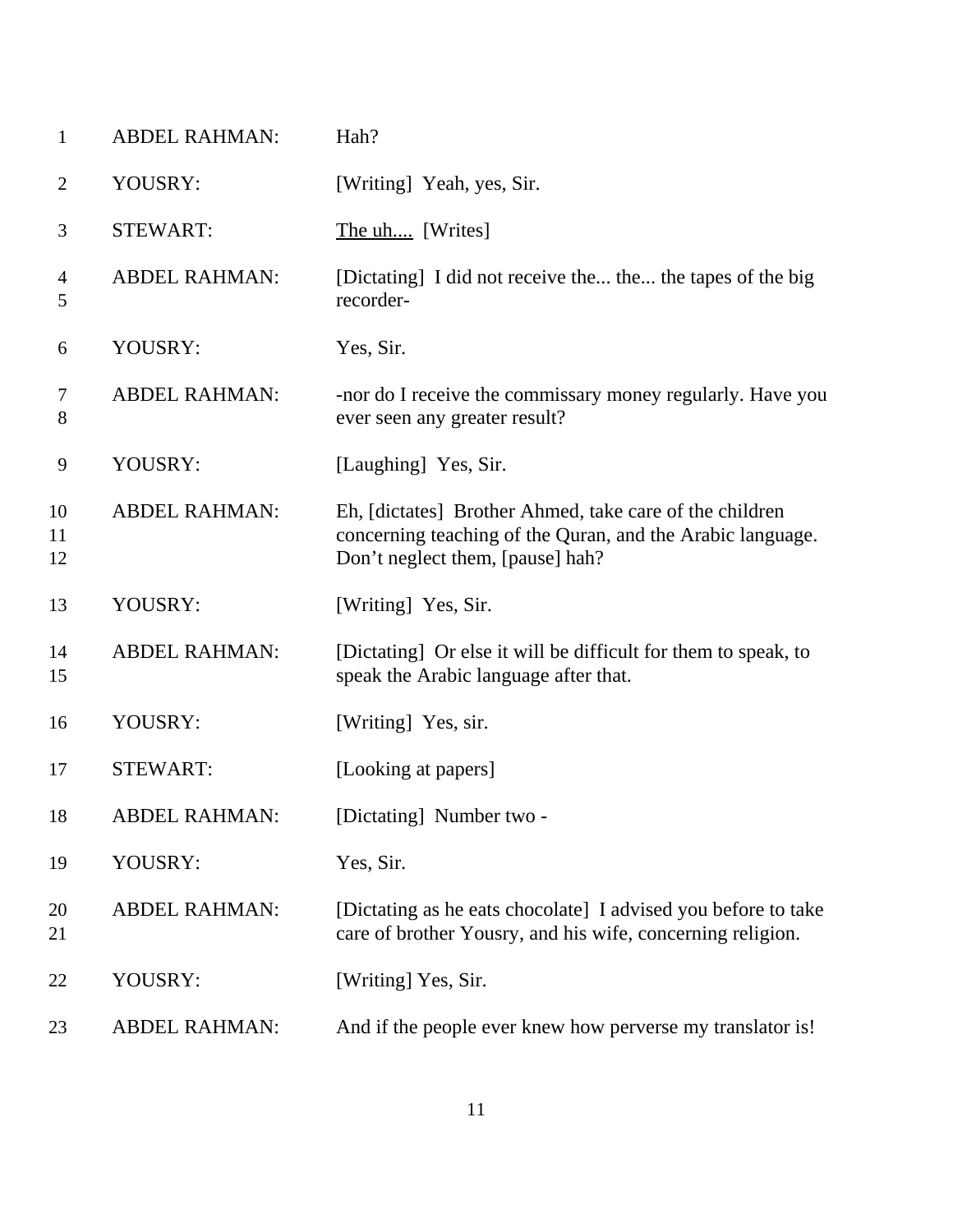| $\mathbf{1}$        | YOUSRY:              | Sir, what perversion?                                                                                                                       |
|---------------------|----------------------|---------------------------------------------------------------------------------------------------------------------------------------------|
| $\overline{2}$<br>3 | <b>ABDEL RAHMAN:</b> | [Continuing] My translator's perversion, the Islamic World<br>would go out demonstrating.                                                   |
| $\overline{4}$      | YOUSRY:              | [Writing] Yes, Sir.                                                                                                                         |
| 5                   | <b>ABDEL RAHMAN:</b> | They will say Omar the buffalo, you resemble cows.                                                                                          |
| 6                   | YOUSRY:              | Sir, what are you saying!                                                                                                                   |
| 7                   | <b>ABDEL RAHMAN:</b> | Yes.                                                                                                                                        |
| $8\phantom{.}$      | YOUSRY:              | Yes, Sir.                                                                                                                                   |
| 9<br>10<br>11       | <b>ABDEL RAHMAN:</b> | [Dictating] Isn't it about time to learn your lesson? Isn't it<br>about time to learn your lesson at the time Yousry is in hell<br>staying? |
| 12                  | YOUSRY:              | Sir, please!                                                                                                                                |
| 13                  | <b>STEWART:</b>      | [Looking at papers]                                                                                                                         |
| 14<br>15            | <b>ABDEL RAHMAN:</b> | [Dictating] Brother Ahmed, please try, I repeat, have your<br>wife visit her or call her, [pause] hah?                                      |
| 16                  | YOUSRY:              | Yes, Sir.                                                                                                                                   |
| 17<br>18            | <b>ABDEL RAHMAN:</b> | [Dictating] And you do the same with Yousry. Teach them<br>how to pray, fast and purify. Okay?                                              |
| 19                  | YOUSRY:              | [Writing] Yes, Sir.                                                                                                                         |
| 20                  | <b>ABDEL RAHMAN:</b> | [Dictating] This is a very important matter.                                                                                                |
| 21                  | YOUSRY:              | Yes.                                                                                                                                        |
| 22                  | <b>STEWART:</b>      | [Looking at papers]                                                                                                                         |
| 23                  | <b>ABDEL RAHMAN:</b> | [Dictating] Number three -                                                                                                                  |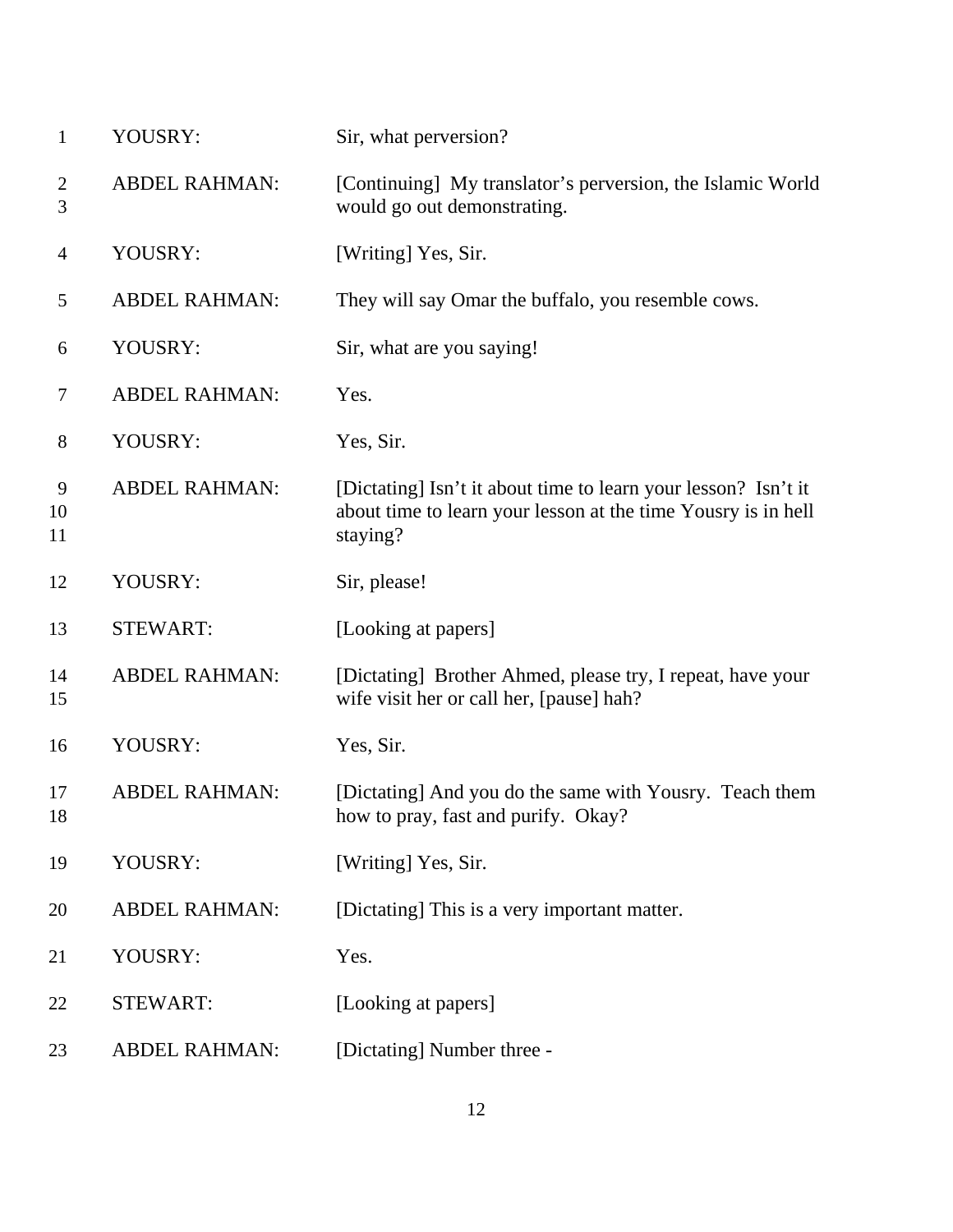| $\mathbf{1}$         | YOUSRY:              | Yes, Sir.                                                                                                                                                                                                                    |
|----------------------|----------------------|------------------------------------------------------------------------------------------------------------------------------------------------------------------------------------------------------------------------------|
| $\overline{2}$<br>3  | <b>ABDEL RAHMAN:</b> | Uh, [dictating] as I mentioned before, you have to take care of<br>the classes, and to meet weekly, [pause] hah?                                                                                                             |
| $\overline{4}$       | YOUSRY:              | [Writing] Yes, Sir.                                                                                                                                                                                                          |
| 5<br>6               | <b>ABDEL RAHMAN:</b> | [Continuing] as a group. Do not disunite. The wolf attacks<br>the lonely sheep.                                                                                                                                              |
| $\boldsymbol{7}$     | YOUSRY:              | [Writing] Please repeat this wolf story, Sir.                                                                                                                                                                                |
| $8\,$                | <b>ABDEL RAHMAN:</b> | The wolf attacks the lonely sheep.                                                                                                                                                                                           |
| 9                    | YOUSRY:              | [Repeating as he writes] The wolf attacks-                                                                                                                                                                                   |
| 10                   | <b>ABDEL RAHMAN:</b> | -the lonely sheep, [explaining] the one that stays alone.                                                                                                                                                                    |
| 11                   | YOUSRY:              | [Writing] Yes, Sir.                                                                                                                                                                                                          |
| 12<br>13<br>14<br>15 | <b>ABDEL RAHMAN:</b> | [Dictating] Religion classes don't cost much. For exegesis,<br>read the Ibn Kathir (PH) book, the <i>Hadith</i> , read Riyad Al-<br>Salhin, [coughing] and for jurisprudence in Islam, read Al-<br>Sunna jurisprudence, hah? |
| 16<br>17             | YOUSRY:              | [Writing] Yes, Sir. In jurisprudence in Islam the Sunna<br>jurisprudence.                                                                                                                                                    |
| 18<br>19             | <b>ABDEL RAHMAN:</b> | [Dictating] Yeah, but you have to do it. Don't let the devil<br>grip your souls.                                                                                                                                             |
| 20                   | YOUSRY:              | Yes, Sir.                                                                                                                                                                                                                    |
| 21<br>22             | <b>ABDEL RAHMAN:</b> | [Dictating] The same should be done with the women's<br>classes. Salwa teaches in Arabic-                                                                                                                                    |
| 23                   | YOUSRY:              | Is this number four, or we will continue?                                                                                                                                                                                    |
| 24                   | <b>STEWART:</b>      | [Looking at papers]                                                                                                                                                                                                          |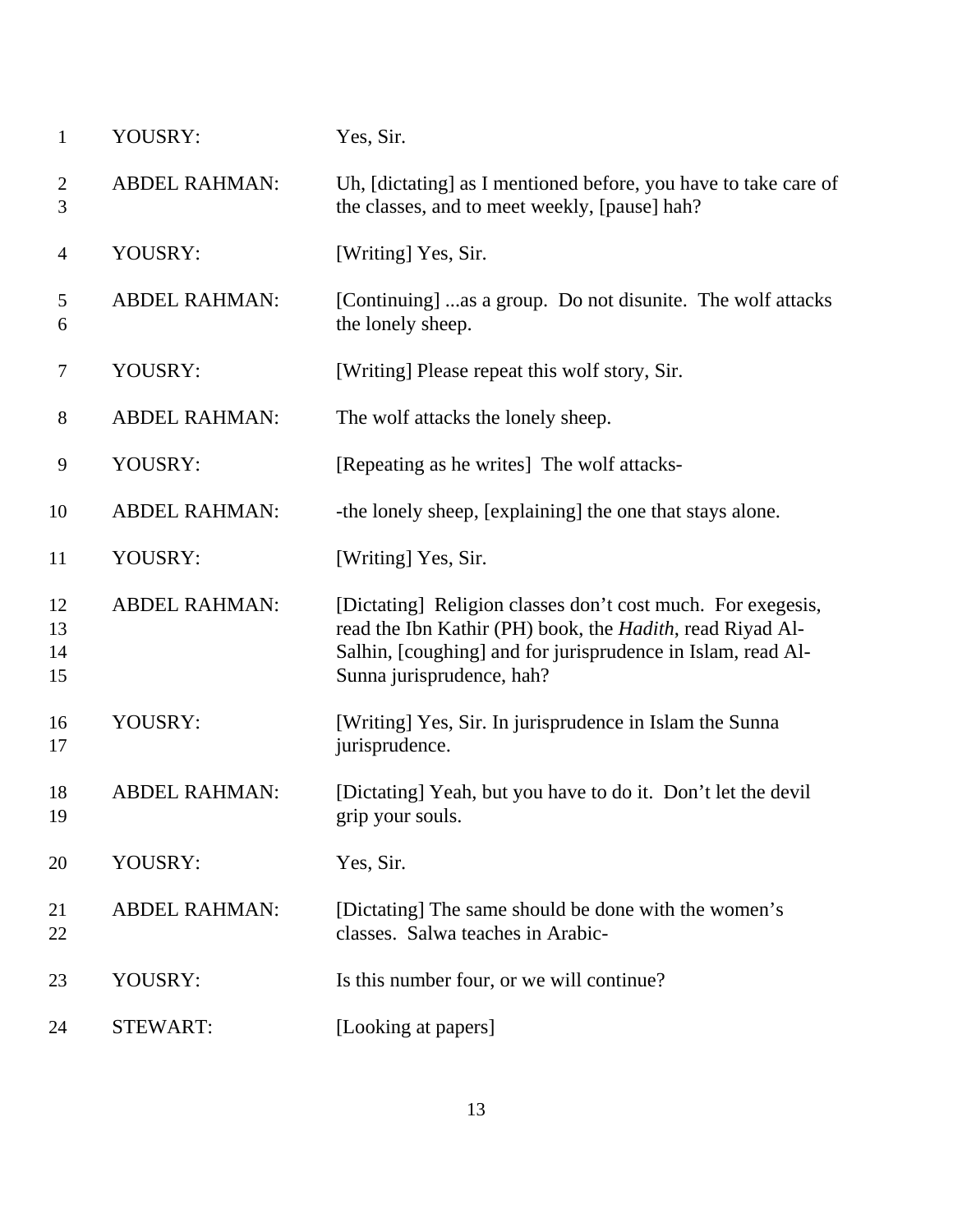| $\mathbf{1}$<br>$\overline{2}$ | <b>ABDEL RAHMAN:</b> | No, continue. - and Lisa in English, and they work together,<br>eh                                                                                                     |
|--------------------------------|----------------------|------------------------------------------------------------------------------------------------------------------------------------------------------------------------|
| 3                              | YOUSRY:              | [Writing] Yeah.                                                                                                                                                        |
| 4                              | <b>ABDEL RAHMAN:</b> | Eh, also                                                                                                                                                               |
| 5                              |                      | [Yousry knocks twice close to Stewart's notepad]                                                                                                                       |
| 6<br>7<br>8                    | <b>STEWART:</b>      | Uhmyou need to talk to him a little bit about, um, what were<br>on those tapes that he didn't receive, so that if I write them a<br>letter I can describe them better. |
| 9<br>10<br>11                  | YOUSRY:              | Can you remember what was on those tapes, Sir, because she<br>is going to write a letter to Tongas, she can tell him exactly<br>what tapes.                            |
| 12                             | <b>STEWART:</b>      | Does he know?                                                                                                                                                          |
| 13                             | <b>ABDEL RAHMAN:</b> | [Simultaneously] But, didn't you have the-                                                                                                                             |
| 14<br>15                       | YOUSRY:              | Yes, I have them, she just has to say that in order to break<br>the The people are looking.                                                                            |
| 16                             | <b>ABDEL RAHMAN:</b> | Oh, yeah.                                                                                                                                                              |
| 17                             | YOUSRY:              | <u>Okay.</u>                                                                                                                                                           |
| 18                             | <b>STEWART:</b>      | Okay? Very good.                                                                                                                                                       |
| 19                             | YOUSRY:              | Yes, Sir. Also, Lisa in English.                                                                                                                                       |
| 20<br>21<br>22                 | <b>ABDEL RAHMAN:</b> | Yeah, on Saturdays and Sundays. Same for the children, they<br>must attend the Islamic religion classes on dogma, Islamic<br>dogma and Arabic Language. [Pause] Hah?   |
| 23<br>24                       | YOUSRY:              | Yes, Sir, [reading back] -on Saturdays and Sundays, the<br>Islamic dogma and Arabic language.                                                                          |
| 25                             | <b>ABDEL RAHMAN:</b> | What did they do about that magazine that they were planning                                                                                                           |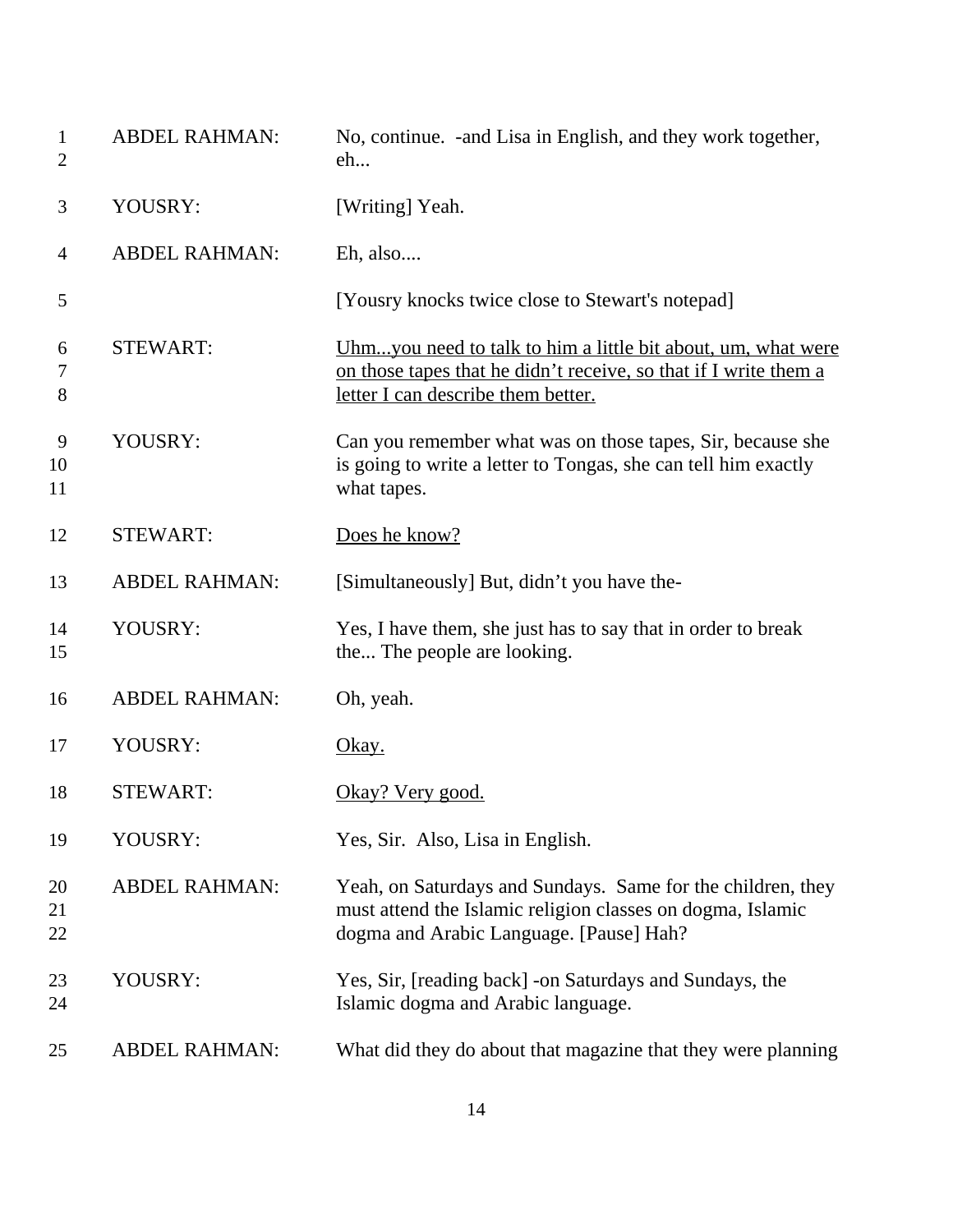| $\mathbf{1}$                                             |                      | to                                                                                                                                                                                                                                                                                                                                                                                                                                                                                                                                                                                                                |
|----------------------------------------------------------|----------------------|-------------------------------------------------------------------------------------------------------------------------------------------------------------------------------------------------------------------------------------------------------------------------------------------------------------------------------------------------------------------------------------------------------------------------------------------------------------------------------------------------------------------------------------------------------------------------------------------------------------------|
| $\overline{2}$<br>3<br>$\overline{4}$<br>5<br>6<br>7     | YOUSRY:              | They are working on it. Each one of them has a column to<br>write. I think one column for jurisprudence, one for views,<br>and one I think for international news. They want to publish<br>it, but what is happening now, Usama, Mustafa, Ahmed,<br>Nasser, and myself, they asked me to write about the<br>international events.                                                                                                                                                                                                                                                                                 |
| 8                                                        | <b>ABDEL RAHMAN:</b> | Uhm.                                                                                                                                                                                                                                                                                                                                                                                                                                                                                                                                                                                                              |
| 9                                                        | <b>STEWART:</b>      | [Writing]                                                                                                                                                                                                                                                                                                                                                                                                                                                                                                                                                                                                         |
| 10<br>11<br>12                                           | YOUSRY:              | Eh, each one completed his papers, but still Ahmed has to put<br>everything together. It is not done yet. I handed my things<br>almost three or four weeks ago.                                                                                                                                                                                                                                                                                                                                                                                                                                                   |
| 13<br>14                                                 | <b>ABDEL RAHMAN:</b> | Okay, (UI). [Dictating] Four: Speed up the process of<br>publishing the magazine. [Pause] Do not delay it any further.                                                                                                                                                                                                                                                                                                                                                                                                                                                                                            |
| 15                                                       | <b>STEWART:</b>      | [Looking at papers]                                                                                                                                                                                                                                                                                                                                                                                                                                                                                                                                                                                               |
| 16<br>17<br>18                                           | YOUSRY:              | Yes, Sir. Now there are many websites on the internet, on the<br>computer net, there are many sites where people can chat.<br>There is more than one site for you, Sir.                                                                                                                                                                                                                                                                                                                                                                                                                                           |
| 19                                                       | <b>ABDEL RAHMAN:</b> | More than one?                                                                                                                                                                                                                                                                                                                                                                                                                                                                                                                                                                                                    |
| 20<br>21<br>22<br>23<br>24<br>25<br>26<br>27<br>28<br>29 | YOUSRY:              | [Gesticulating] Yeah, do you remember, Sir, the old website<br>which I told you about, you enter the website and you will<br>find your picture. You click find speeches for Sheikh Omar<br>Abdel Rahman You click on speeches, and you find a<br>collection of speeches. You choose the speech, you click and<br>you find five speeches, you get a speech, speech for so and so.<br>You click and choose the speech you like and you get it with<br>audio. There is also a picture album for you. There is a brief<br>biography on you, I made it, it's almost 14 pages. The old<br>one which they did was wrong. |
| 30                                                       | <b>ABDEL RAHMAN:</b> | Uhm.                                                                                                                                                                                                                                                                                                                                                                                                                                                                                                                                                                                                              |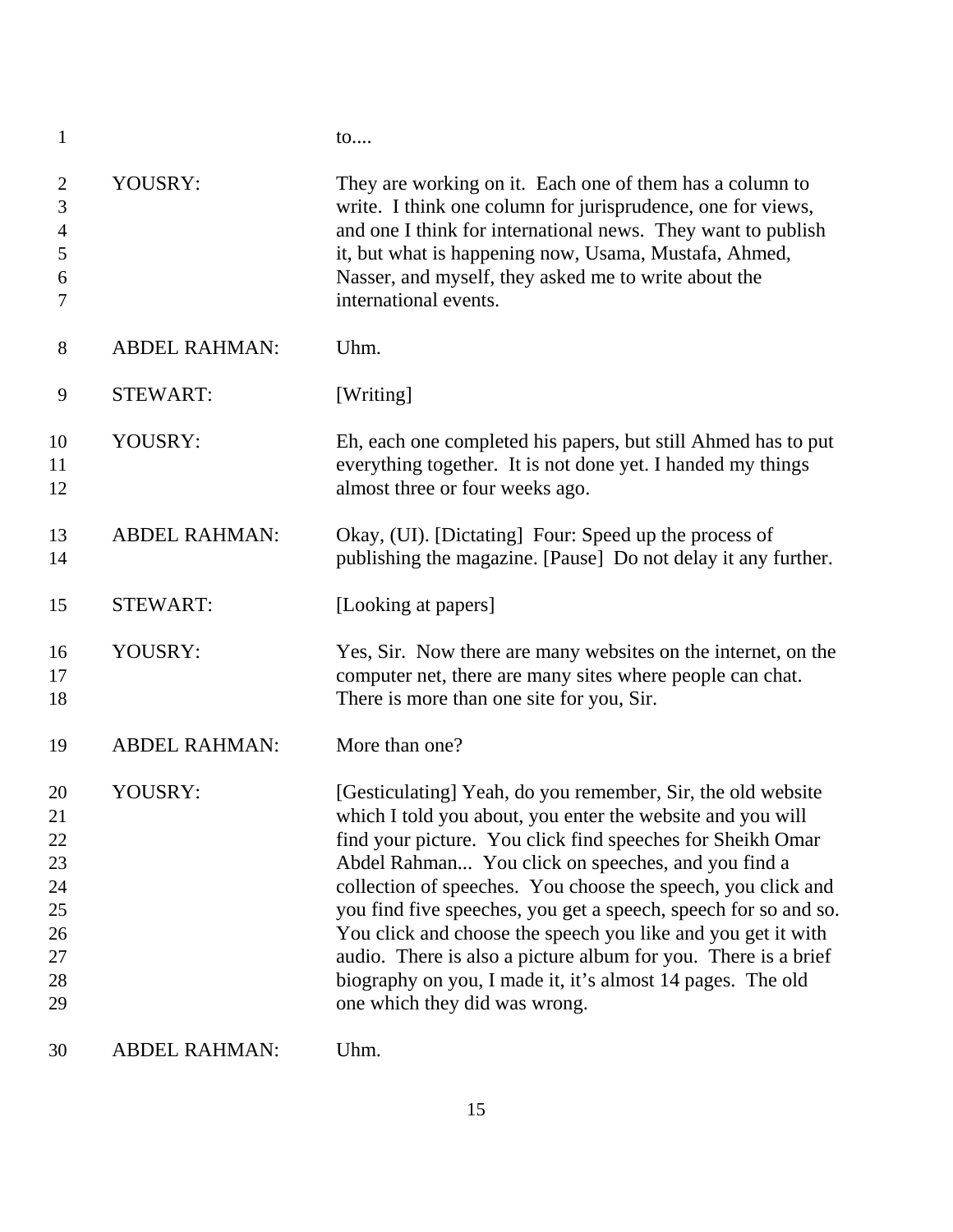| $\mathbf{1}$<br>$\overline{2}$ | YOUSRY:              | I corrected it and sent it back to them. There is another<br>website located in London, one located in New Zealand                                                                               |
|--------------------------------|----------------------|--------------------------------------------------------------------------------------------------------------------------------------------------------------------------------------------------|
| 3                              | <b>ABDEL RAHMAN:</b> | Oh, yeah!                                                                                                                                                                                        |
| 4                              | YOUSRY:              | Yeah.                                                                                                                                                                                            |
| 5                              | <b>ABDEL RAHMAN:</b> | New Zealand?                                                                                                                                                                                     |
| 6<br>7                         | YOUSRY:              | Yeah, and there is one in France as I believe, and two in<br>another country. I can't remember. They are almost five.                                                                            |
| 8                              | <b>ABDEL RAHMAN:</b> | Anything in Egypt?                                                                                                                                                                               |
| 9                              | YOUSRY:              | No, if there is one in Egypt they would destroy it-                                                                                                                                              |
| 10                             | <b>ABDEL RAHMAN:</b> | Uhm.                                                                                                                                                                                             |
| 11                             | YOUSRY:              | -and arrest its owner. [Laughs]                                                                                                                                                                  |
| 12                             | <b>ABDEL RAHMAN:</b> | Uhm.                                                                                                                                                                                             |
| 13                             | YOUSRY:              | But the people in Egypt can enter the site.                                                                                                                                                      |
| 14                             | <b>ABDEL RAHMAN:</b> | They can enter.                                                                                                                                                                                  |
| 15<br>16                       | YOUSRY:              | Of course. Anyone can enter, and this is the governments'<br>problem.                                                                                                                            |
| 17                             | <b>ABDEL RAHMAN:</b> | They can't prevent them.                                                                                                                                                                         |
| 18<br>19<br>20                 | YOUSRY:              | [Gesticulating] They can't, because it is on the internet, there<br>is no police on the net. Anything you want on the net, you<br>write its name and you get it on the screen, do you follow me? |
| 21                             | <b>ABDEL RAHMAN:</b> | Uhm.                                                                                                                                                                                             |
| 22<br>23<br>24                 | YOUSRY:              | If you don't know the websites under the name of Sheikh<br>Omar, you write the words, "search for anything related to<br>Sheikh Omar Abdel Rahman."                                              |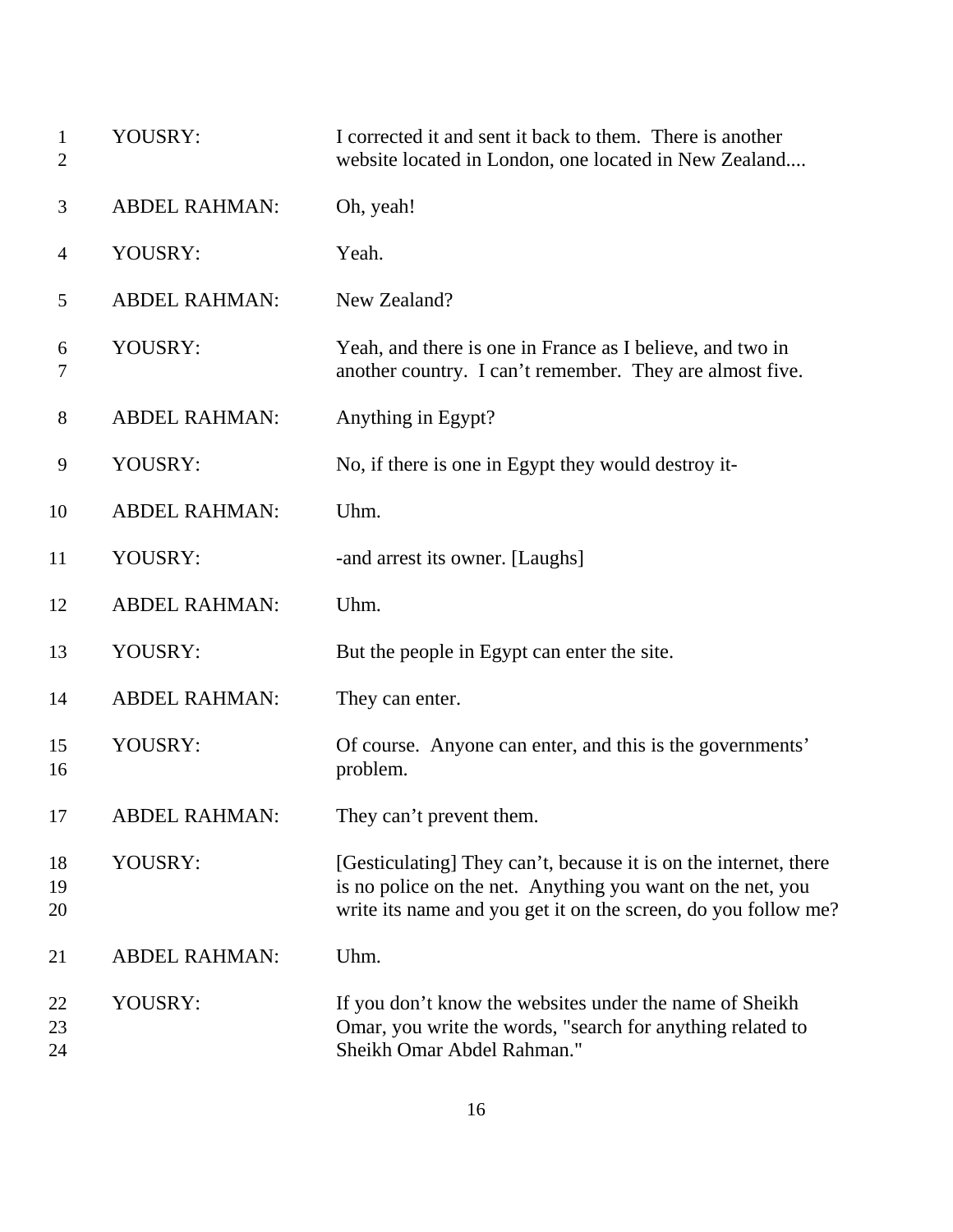| $\mathbf{1}$                          | <b>ABDEL RAHMAN:</b> | It shows up.                                                                                                                                                                                                                                                                                      |
|---------------------------------------|----------------------|---------------------------------------------------------------------------------------------------------------------------------------------------------------------------------------------------------------------------------------------------------------------------------------------------|
| $\overline{2}$<br>3<br>$\overline{4}$ | YOUSRY:              | It will show maybe five or six ones. It tells you there is<br>Sheikh Omar Abdel Rahman from Egypt, there is Sheikh<br>Omar Abdel Rahman from so and so.                                                                                                                                           |
| 5<br>6<br>7<br>$8\,$<br>9             | <b>STEWART:</b>      | [Stops writing, touches Yousyr's hand] But if that happens,<br>then you have to always make allowances for whatever else is<br>happening, eh, because I am making allowances for them<br>looking in at us and seeing me never speaking and writing<br>away here while you talk Arabic, so just eh |
| 10<br>11                              | YOUSRY:              | Okay. She says, Sir, she is trying to interfere, not to interrupt<br>your stream of thought, but because eh, you understand (UI).                                                                                                                                                                 |
| 12                                    | <b>ABDEL RAHMAN:</b> | (UI)                                                                                                                                                                                                                                                                                              |
| 13<br>14                              | <b>STEWART:</b>      | Anyway (UI) to talk back to me now, because otherwise it<br>doesn't make any sense.                                                                                                                                                                                                               |
| 15                                    | YOUSRY:              | She is asking me to talk to her now, and I will talk to her.                                                                                                                                                                                                                                      |
| 16                                    | <b>STEWART:</b>      | So say something in English.                                                                                                                                                                                                                                                                      |
| 17<br>18                              | YOUSRY:              | <b>I</b> love you. [Cracks laughing] She said tell me something in<br>English, I told her                                                                                                                                                                                                         |
| 19                                    | <b>STEWART:</b>      | [Simultaneously] Of course, that goes without saying.                                                                                                                                                                                                                                             |
| 20<br>21                              | <b>ABDEL RAHMAN:</b> | Tell her, in a while he will perform an act and will say, eh, the<br>United States is the enemy of God. [Bangs hand on the table]                                                                                                                                                                 |
| 22                                    | YOUSRY:              | [Laughs]                                                                                                                                                                                                                                                                                          |
| 23<br>24                              | <b>ABDEL RAHMAN:</b> | [Continuing] And she will say, "Don't get mad, don't get<br>mad, what are you saying! Sit down."                                                                                                                                                                                                  |
| 25<br>26<br>27                        | YOUSRY:              | He said, the Sheikh said well give me just a few more minutes<br>and I (UI) stand up and I'm going to say the United States of<br><u>America is against (UI)-</u>                                                                                                                                 |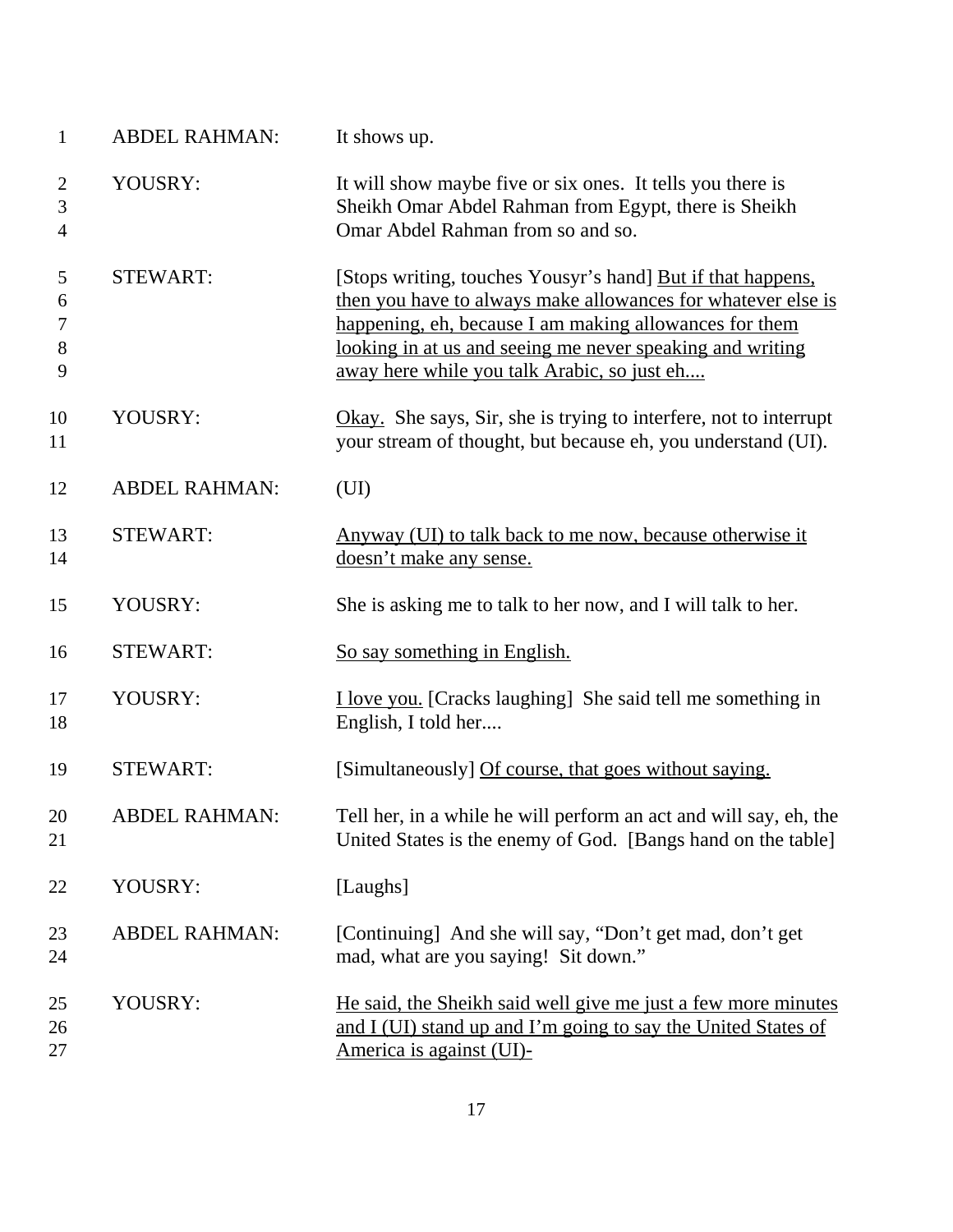| $\mathbf{1}$ | <b>STEWART:</b>      | [Laughing]                                                                                                                        |
|--------------|----------------------|-----------------------------------------------------------------------------------------------------------------------------------|
| 2<br>3       | YOUSRY:              | -and you (UI) relax Sheikh, sit down. (UI) don't worry, I'll do<br>that.                                                          |
| 4            | <b>STEWART:</b>      | No, no, no. We're going to say God! (UI)                                                                                          |
| 5            |                      | [All laugh]                                                                                                                       |
| 6<br>7<br>8  | YOUSRY:              | Lynne says, Sir, she is not going to say relax, she will say<br>God is great. [Laughing] She is following what you are<br>saying. |
| 9            | <b>STEWART:</b>      | [Laughs]                                                                                                                          |
| 10           | <b>ABDEL RAHMAN:</b> | Glory be to God!                                                                                                                  |
| 11           | <b>STEWART:</b>      | [Resumes writing]                                                                                                                 |
| 12<br>13     | YOUSRY:              | [Reading back] Speed up the publishing of the magazine, do<br>not delay it any further.                                           |
| 14<br>15     | <b>ABDEL RAHMAN:</b> | Yeah. And eh, [dictating] it is not necessary to have a unique<br>one, but it is good enough to have a brief, a eh a nutshell.    |
| 16           | YOUSRY:              | Like a newsletter.                                                                                                                |
| 17           | <b>ABDEL RAHMAN:</b> | Like a newsletter, to start with.                                                                                                 |
| 18           | YOUSRY:              | Weekly, for example, or biweekly?                                                                                                 |
| 19           | <b>ABDEL RAHMAN:</b> | Yes, weekly. One page weekly will be excellent.                                                                                   |
| 20           | YOUSRY:              | [Writing] Yes, Sir.                                                                                                               |
| 21           | <b>ABDEL RAHMAN:</b> | The people will be anxious to get it.                                                                                             |
| 22           | YOUSRY:              | In other words, there is no need to have a very big one.                                                                          |
| 23           | <b>ABDEL RAHMAN:</b> | No, tell him one page weekly is enough.                                                                                           |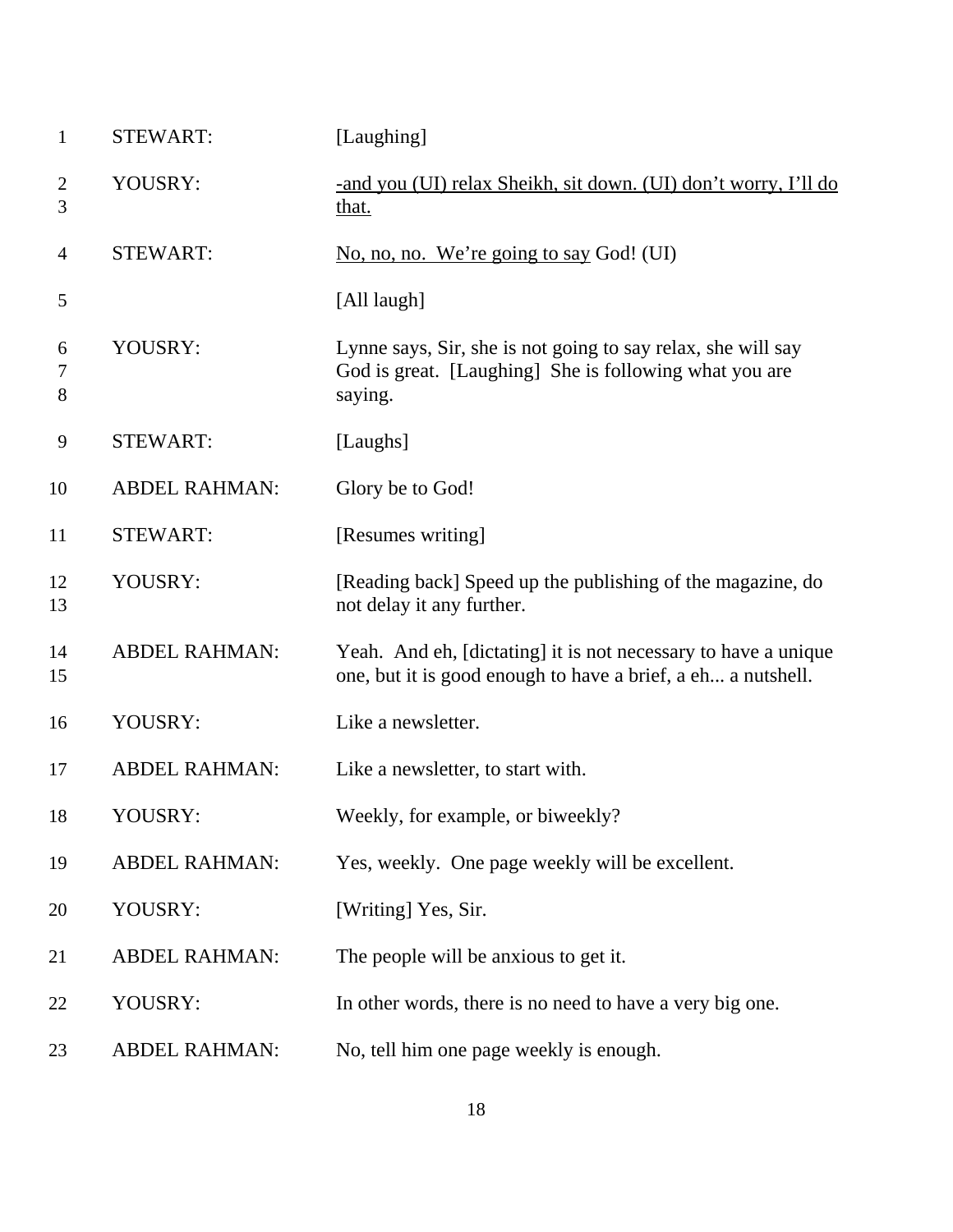| $\mathbf{1}$        | YOUSRY:              | [Writing] To make it easy for the people to read.                                            |
|---------------------|----------------------|----------------------------------------------------------------------------------------------|
| $\overline{2}$<br>3 | <b>ABDEL RAHMAN:</b> | Yes, to make it easy for the people to read. And if you are<br>going to charge money for it- |
| $\overline{4}$      | YOUSRY:              | The expenses.                                                                                |
| 5                   | <b>ABDEL RAHMAN:</b> | Yeah, will be easy to pay for.                                                               |
| 6                   | YOUSRY:              | Yes, Sir.                                                                                    |
| 7<br>8              | <b>ABDEL RAHMAN:</b> | Maybe a quarter for example, something like that, eh, eh,<br>facilitate things.              |
| 9<br>10             | YOUSRY:              | Yes, Sir. So, if it is done in one page both sides, and another<br>one both sides.           |
| 11                  | <b>ABDEL RAHMAN:</b> | Yes, this is enough.                                                                         |
| 12                  | YOUSRY:              | It is like two pages, each both sides.                                                       |
| 13                  | <b>ABDEL RAHMAN:</b> | One page only.                                                                               |
| 14                  | YOUSRY:              | Yes, Sir.                                                                                    |
| 15                  | <b>ABDEL RAHMAN:</b> | A large piece of paper is enough, folded like that-                                          |
| 16                  | YOUSRY:              | Okay.                                                                                        |
| 17                  | <b>ABDEL RAHMAN:</b> | -will be enough.                                                                             |
| 18                  | YOUSRY:              | Okay.                                                                                        |
| 19                  | <b>ABDEL RAHMAN:</b> | When the people realize that an Islamic group-                                               |
| 20                  | YOUSRY:              | -committed-                                                                                  |
| 21<br>22            | <b>ABDEL RAHMAN:</b> | -an Islamic group, ehan Islamic group is issuing it they will<br>get it regularly.           |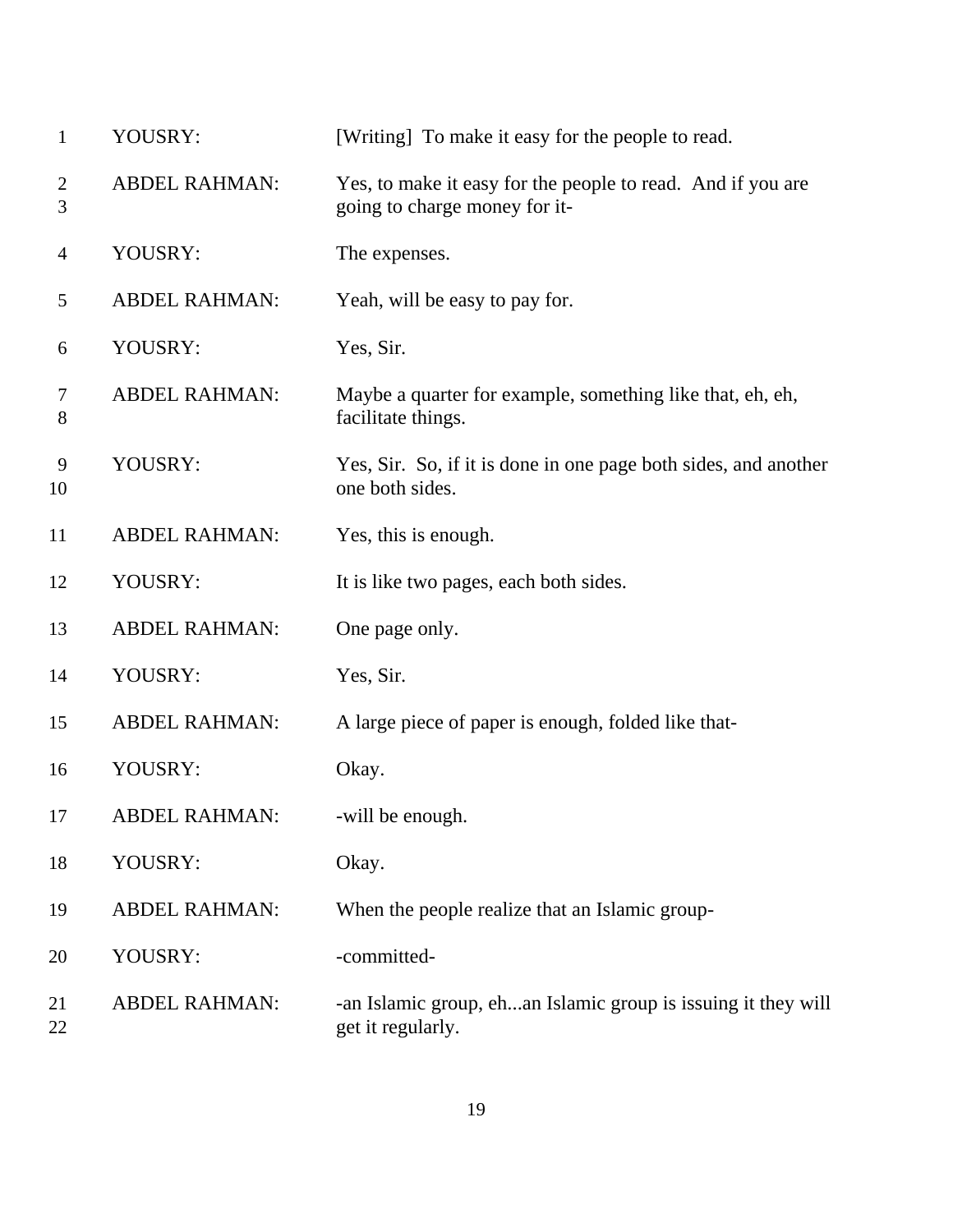| $\mathbf{1}$        | YOUSRY:              | God willing, Sir.                                                                                                                                                        |
|---------------------|----------------------|--------------------------------------------------------------------------------------------------------------------------------------------------------------------------|
| $\overline{2}$      | <b>ABDEL RAHMAN:</b> | No need to delay it, no need for a sizable paper.                                                                                                                        |
| 3<br>$\overline{4}$ | YOUSRY:              | [Writing] Yes, Sir. I'll put it between brackets, no need to<br>delay it, no need for a sizable paper. [Pause] Yes, Sir.                                                 |
| 5                   | <b>STEWART:</b>      | [Writes]                                                                                                                                                                 |
| 6<br>7<br>8         | <b>ABDEL RAHMAN:</b> | [Dictating] Number five: Send the ehtalk to eh, to the wife<br>and tell her to go as soon as possible, she and the children to<br>Dr. Rabi'.                             |
| 9                   | YOUSRY:              | [Writing] Uhm, hm.                                                                                                                                                       |
| 10                  | <b>ABDEL RAHMAN:</b> | [Dictating] Take with you meat and food. [Pause]                                                                                                                         |
| 11                  | YOUSRY:              | [Writing] Yes, Sir.                                                                                                                                                      |
| 12                  | <b>ABDEL RAHMAN:</b> | [Dictating] Invite him to share the food with you.                                                                                                                       |
| 13                  | YOUSRY:              | [Writing] Yes, Sir.                                                                                                                                                      |
| 14<br>15<br>16      | <b>ABDEL RAHMAN:</b> | [Dictating] And the children say to him, our father<br>commanded us to kiss your hand. [Pause] Abdullah should<br>kiss his hand again and say, "This is from my father." |
| 17                  | YOUSRY:              | [Writing] Yes, Sir.                                                                                                                                                      |
| 18<br>19<br>20      | ABDEL RAHMAN:        | Eh [dictating] - and they say to him, pray for us and we are<br>at your disposal for anything you order us to do. [Pause] If the<br>wife does not accept that, hah -     |
| 21                  | YOUSRY:              | [Writing] Yes.                                                                                                                                                           |
| 22<br>23            | <b>ABDEL RAHMAN:</b> | - the children should do it. [Pause] This should take place<br>before the call, before next call  before my next call?                                                   |
| 24                  | YOUSRY:              | [Writing] Yes, Sir.                                                                                                                                                      |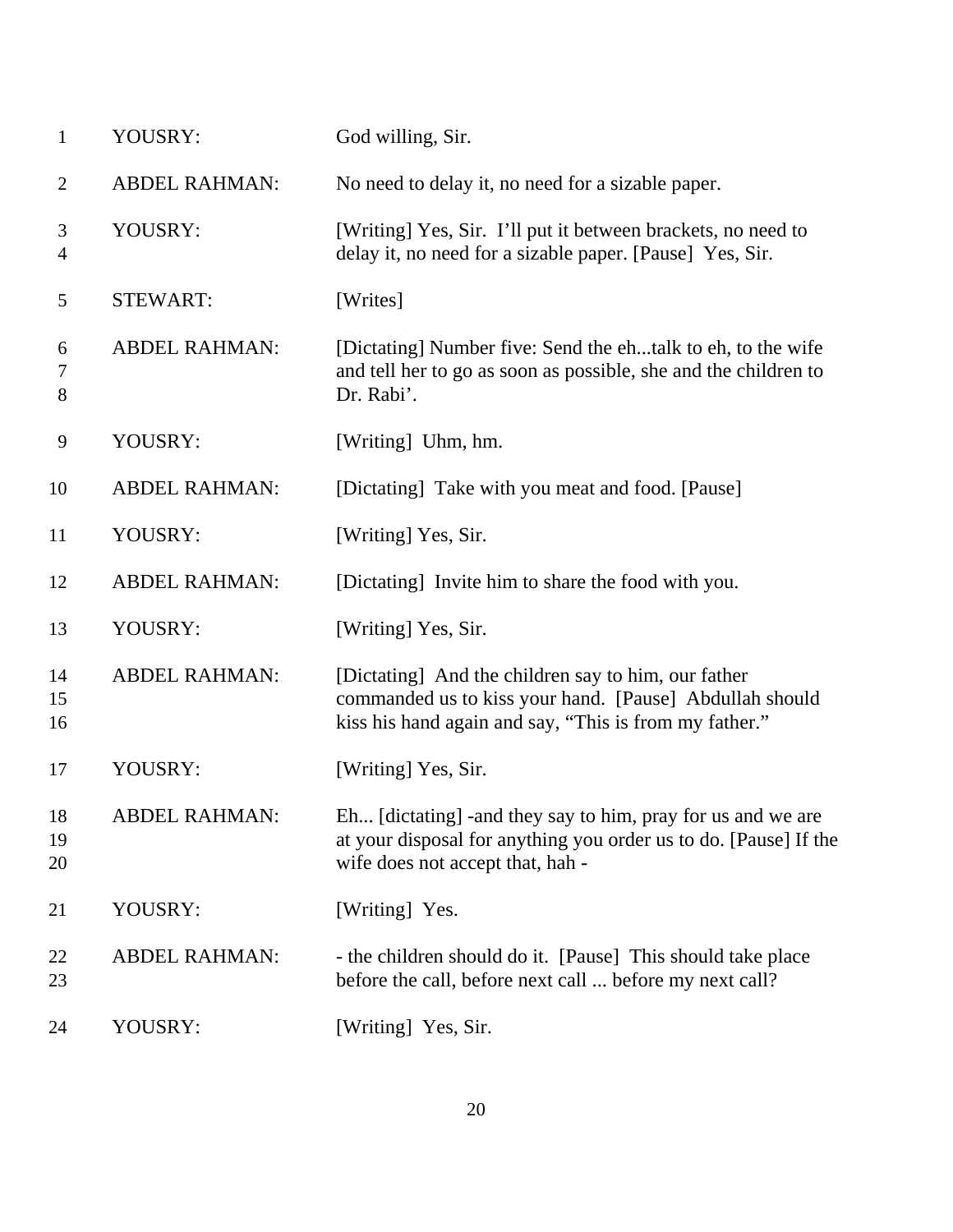| 1                    | <b>ABDEL RAHMAN:</b> | And eh                                                                                                                                                                                                         |
|----------------------|----------------------|----------------------------------------------------------------------------------------------------------------------------------------------------------------------------------------------------------------|
| 2                    | YOUSRY:              | The forthcoming one.                                                                                                                                                                                           |
| 3<br>$\overline{4}$  | <b>ABDEL RAHMAN:</b> | The forthcoming one, [dictating] and eh the wife tells her<br>brothers and sisters-                                                                                                                            |
| 5                    | YOUSRY:              | [Writing] Yes, Sir.                                                                                                                                                                                            |
| 6<br>7               | <b>ABDEL RAHMAN:</b> | -the Sheikh says, in as much as you are obliged to me, [pause]<br>hah?                                                                                                                                         |
| 8                    | YOUSRY:              | The Sheikh says?                                                                                                                                                                                               |
| 9                    | <b>ABDEL RAHMAN:</b> | Yeah.                                                                                                                                                                                                          |
| 10                   | YOUSRY:              | [Writing] Yes, Sir.                                                                                                                                                                                            |
| 11                   | <b>ABDEL RAHMAN:</b> | To her brothers and sisters.                                                                                                                                                                                   |
| 12<br>13             | YOUSRY:              | Yes, Sir, [As he writes] The wife tells her brothers and sisters<br>that the Sheikh says -                                                                                                                     |
| 14<br>15<br>16<br>17 | <b>ABDEL RAHMAN:</b> | Yeah. [Dictating] In as much as you are obliged to me, I<br>charge you to have the children share the food with Sheikh -<br>with Dr. Rabi'. And to say to him the same words the<br>children say to him. Okay? |
| 18                   | YOUSRY:              | [Writing] Yes, Sir.                                                                                                                                                                                            |
| 19                   | <b>ABDEL RAHMAN:</b> | Eh [Pause] It is eh I like to kiss his hand.                                                                                                                                                                   |
| 20                   | YOUSRY:              | You, Sir?                                                                                                                                                                                                      |
| 21                   | <b>ABDEL RAHMAN:</b> | Yeah.                                                                                                                                                                                                          |
| 22                   | YOUSRY:              | [Writing] Yes, Sir.                                                                                                                                                                                            |
| 23<br>24             | <b>ABDEL RAHMAN:</b> | [Dictating] And if the laws of Islam allow me to kiss his foot,<br>I would have done so. [Pause]                                                                                                               |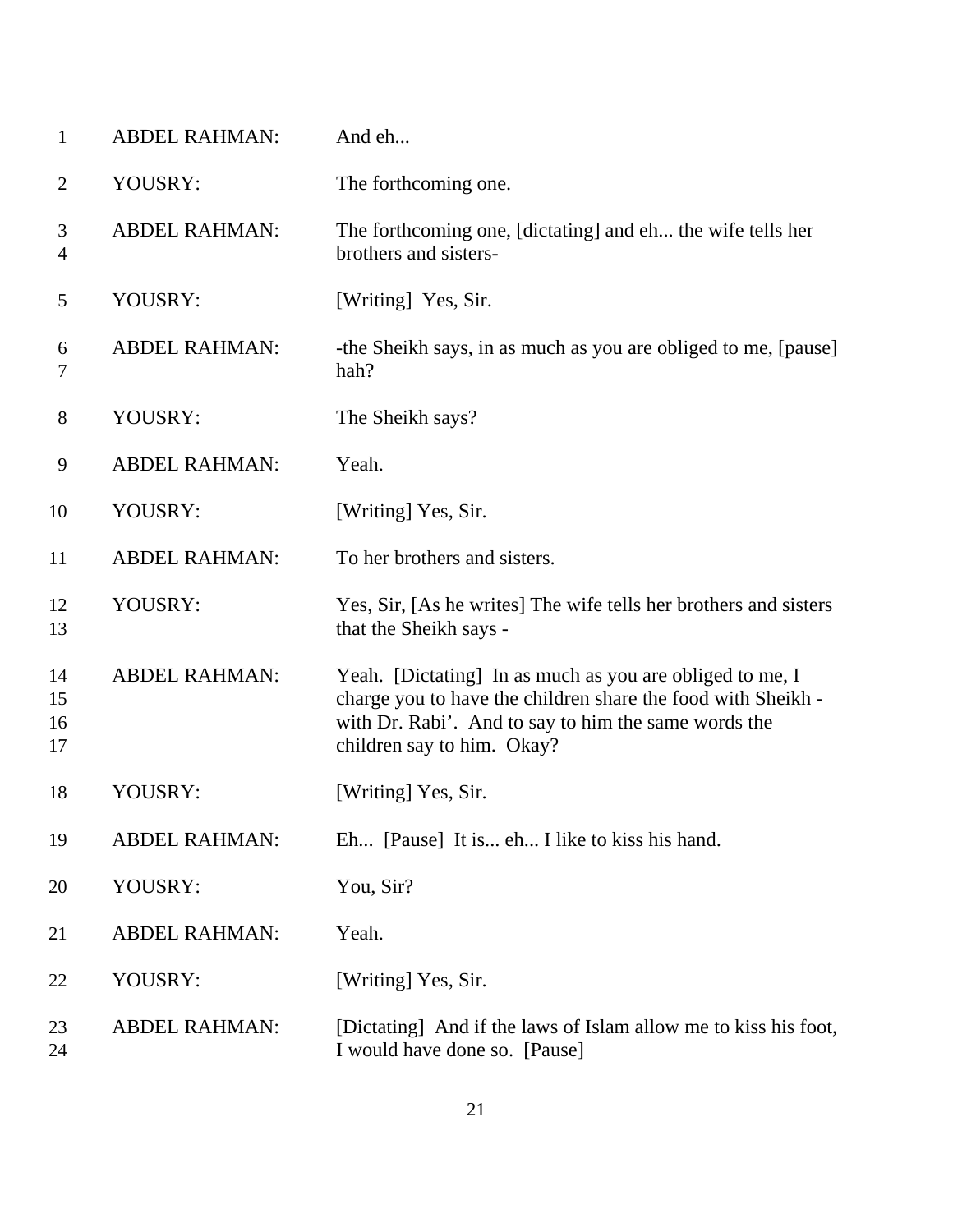| $\mathbf{1}$    | YOUSRY:              | [Writing] Yes, Sir.                                                                                                                                                    |
|-----------------|----------------------|------------------------------------------------------------------------------------------------------------------------------------------------------------------------|
| $\overline{2}$  | <b>ABDEL RAHMAN:</b> | [Dictating] This has to be precisely done.                                                                                                                             |
| 3               | YOUSRY:              | [Writing] Yes, Sir.                                                                                                                                                    |
| 4               | <b>STEWART:</b>      | [Writing and looking at papers]                                                                                                                                        |
| 5               | <b>ABDEL RAHMAN:</b> | Eh, [dictating] Six.                                                                                                                                                   |
| 6               | YOUSRY:              | [Writing] Yes, Sir.                                                                                                                                                    |
| 7<br>$8\,$<br>9 | <b>ABDEL RAHMAN:</b> | [Dictating] Tell Ahmed, tell my other son that he has to get<br>married. Your father will not be pleased with you if you<br>delayed marriage longer than that. [Pause] |
| 10              | YOUSRY:              | Yes, Sir.                                                                                                                                                              |
| 11<br>12        | <b>ABDEL RAHMAN:</b> | And tell Mohammed, my son, may God bless your son, may<br>he be raised the best way.                                                                                   |
| 13              | YOUSRY:              | [Writing] Yes, Sir.                                                                                                                                                    |
| 14              | <b>STEWART:</b>      | Okay? He okay?                                                                                                                                                         |
| 15              | <b>ABDEL RAHMAN:</b> | [Simultaneously] Yeah, okay, talk to her.                                                                                                                              |
| 16              | YOUSRY:              | Do you need water, Sir?                                                                                                                                                |
| 17<br>18        | <b>ABDEL RAHMAN:</b> | No, thank you, thank you.                                                                                                                                              |
| 19              | <b>STEWART:</b>      | Too much chocolate?                                                                                                                                                    |
| 20              | YOUSRY:              | She is telling you, do you have much chocolate?                                                                                                                        |
| 21              | <b>ABDEL RAHMAN:</b> | No! [Laughs]                                                                                                                                                           |
| 22              | <b>STEWART:</b>      | Never, never.                                                                                                                                                          |
| 23              | YOUSRY:              | She is telling you, never, all the chocolate of the world is not                                                                                                       |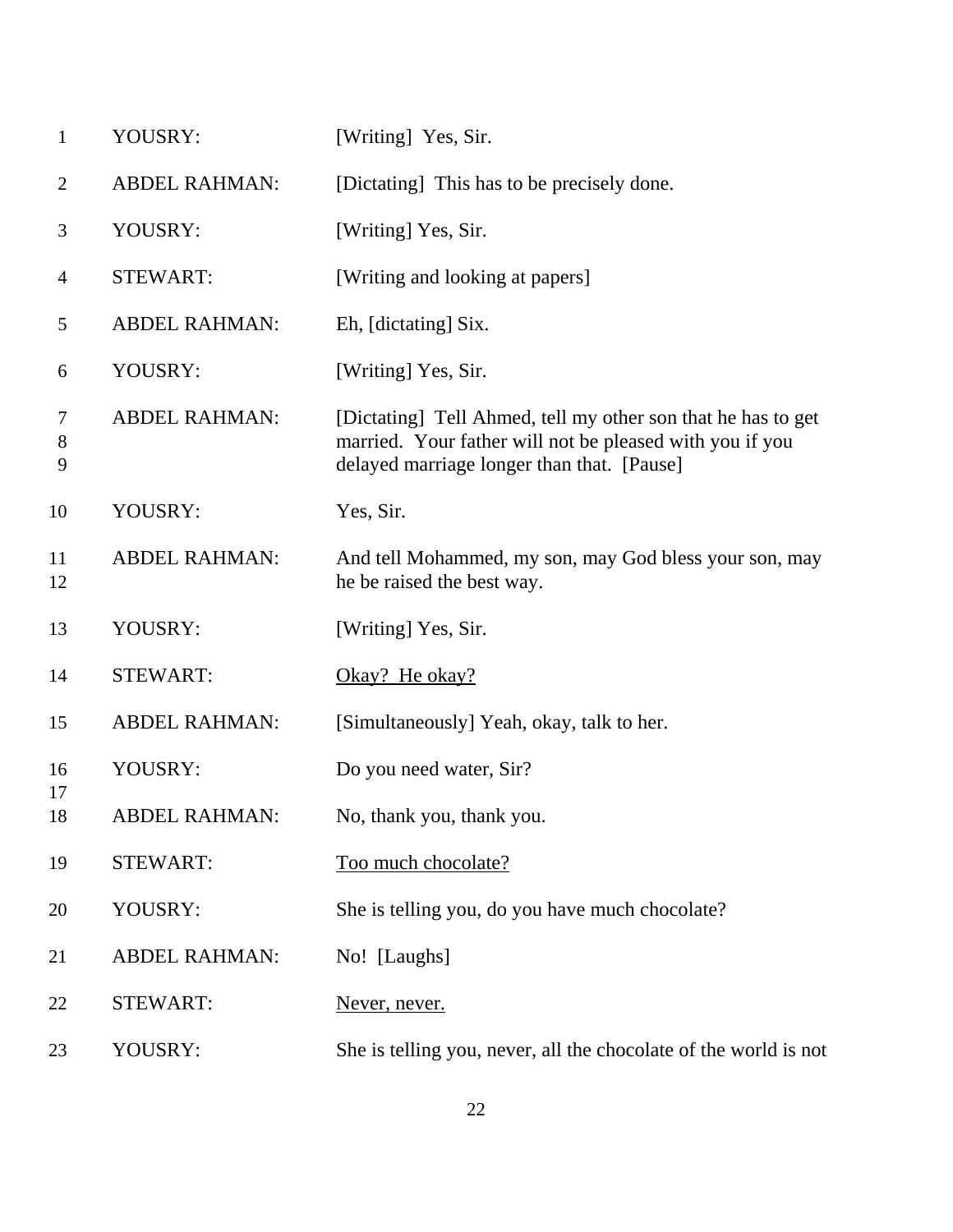| $\mathbf{1}$       |                      | enough.                                                                                                                                                                                                                                                   |
|--------------------|----------------------|-----------------------------------------------------------------------------------------------------------------------------------------------------------------------------------------------------------------------------------------------------------|
| $\overline{2}$     | <b>ABDEL RAHMAN:</b> | [Laughs]                                                                                                                                                                                                                                                  |
| 3                  |                      | ***                                                                                                                                                                                                                                                       |
| 4<br>5             | YOUSRY:              | Okay, Sir. [Reading back what he wrote] - your son, may he<br>be raised the best way.                                                                                                                                                                     |
| 6                  | <b>ABDEL RAHMAN:</b> | - be raised the best way.                                                                                                                                                                                                                                 |
| 7                  | YOUSRY:              | Right, Sir.                                                                                                                                                                                                                                               |
| 8<br>9<br>10<br>11 | <b>ABDEL RAHMAN:</b> | Eh, Brother Ahmed, if you like to write to me, to refer to the<br>name of the country where (UI), tell Brother Yousry. Brother<br>Yousry will mention the name of that country twice. For<br>example, he is going to say, the situation in Yemen is fine- |
| 12                 | YOUSRY:              | [Writing] Yes, Sir.                                                                                                                                                                                                                                       |
| 13                 | <b>ABDEL RAHMAN:</b> | -and Yemen, eh,                                                                                                                                                                                                                                           |
| 14                 | YOUSRY:              | [Simultaneously as he scratches his hand] (UI).                                                                                                                                                                                                           |
| 15                 | <b>ABDEL RAHMAN:</b> | -may God kill the communists in Ymen.                                                                                                                                                                                                                     |
| 16                 | YOUSRY:              | [Laughing]                                                                                                                                                                                                                                                |
| 17<br>18           | <b>ABDEL RAHMAN:</b> | I mean, I mean twice. It is important that the word be said<br>twice.                                                                                                                                                                                     |
| 19                 | YOUSRY:              | [Simultaneously as he writes] Okay, okay.                                                                                                                                                                                                                 |
| 20<br>21           | <b>ABDEL RAHMAN:</b> | Yemen is fine. In Yemen, may God kill the communists<br>there.                                                                                                                                                                                            |
| 22                 | YOUSRY:              | Yes, Sir.                                                                                                                                                                                                                                                 |
| 23                 | <b>ABDEL RAHMAN:</b> | So I would understand.                                                                                                                                                                                                                                    |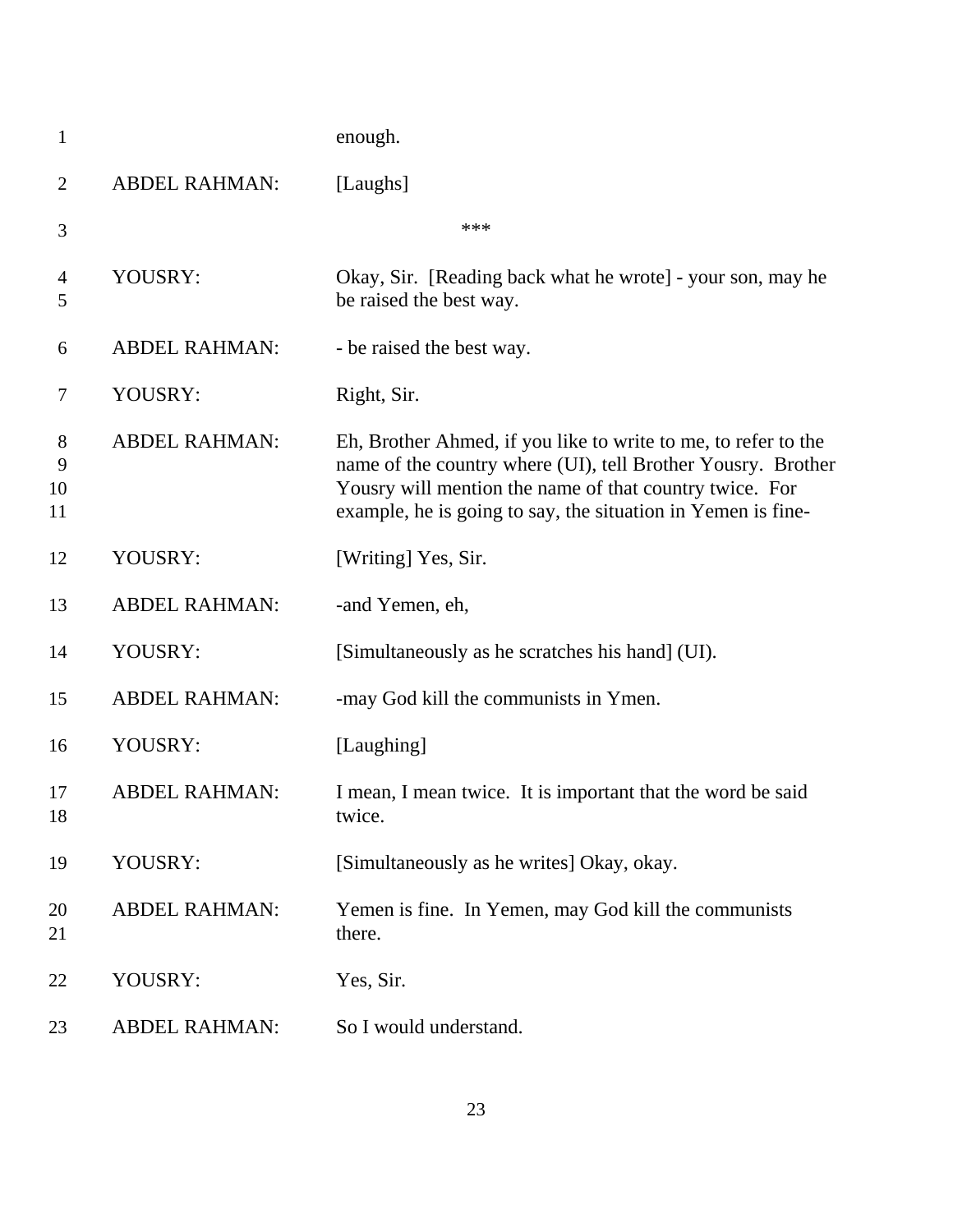| $\mathbf{1}$   | YOUSRY:              | I wrote it in my notebook.                                              |
|----------------|----------------------|-------------------------------------------------------------------------|
| $\overline{2}$ | <b>STEWART:</b>      | [Writing]                                                               |
| 3              | <b>ABDEL RAHMAN:</b> | Ah [Pause] Eh, [dictating] seven.                                       |
| $\overline{4}$ | YOUSRY:              | Yes, Sir.                                                               |
| 5<br>6         | <b>ABDEL RAHMAN:</b> | [Dictating] In my opinion, the committee should include<br>Kifah, Firas |
| $\tau$         | YOUSRY:              | [As he writes] Firas is already in the committee, Sir.                  |
| 8              | <b>ABDEL RAHMAN:</b> | Did he join the committee?                                              |
| 9              | YOUSRY:              | Yes.                                                                    |
| 10             | <b>ABDEL RAHMAN:</b> | Good. Kifah, Firas, Yusif Salih, he is a paralegal.                     |
| 11             | YOUSRY:              | That man who was arrested in Egypt?                                     |
| 12             | <b>ABDEL RAHMAN:</b> | Yes.                                                                    |
| 13<br>14       | YOUSRY:              | Poor man, now he can no longer talk. Not that he really can't<br>talk   |
| 15             | <b>ABDEL RAHMAN:</b> | He is indisposed.                                                       |
| 16             | YOUSRY:              | Exactly.                                                                |
| 17<br>18       | <b>ABDEL RAHMAN:</b> | Yusif Salih, Kifah knows his address, eh, who else? Jamal<br>Diyab-     |
| 19             | YOUSRY:              | Lynne.                                                                  |
| 20             | <b>STEWART:</b>      | Yes.                                                                    |
| 21             | YOUSRY:              | They are looking.                                                       |
| 22             | <b>ABDEL RAHMAN:</b> | Hah?                                                                    |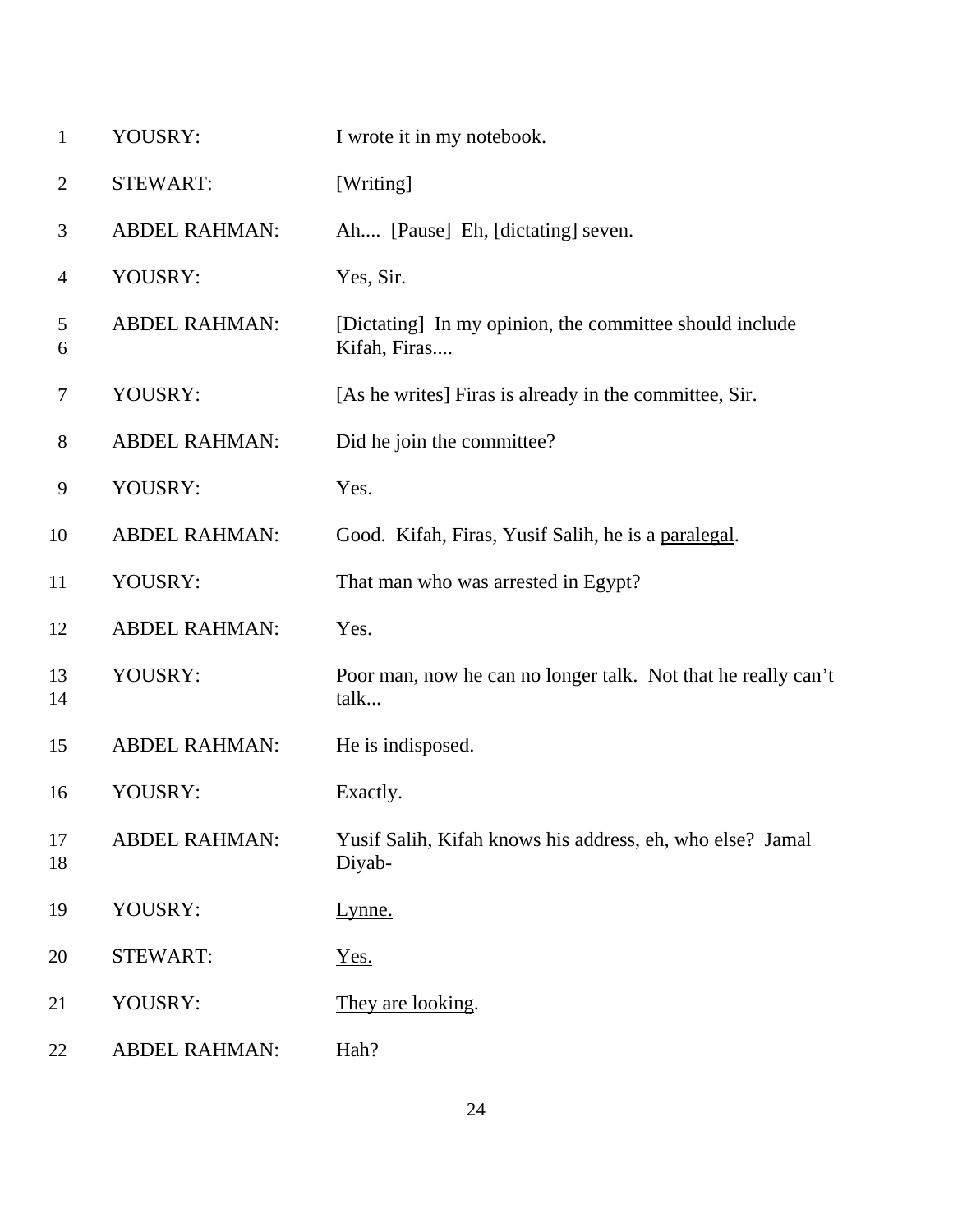| $\mathbf{1}$        | YOUSRY:              | Yes, Sir.                                                                                                                |
|---------------------|----------------------|--------------------------------------------------------------------------------------------------------------------------|
| $\overline{2}$<br>3 | <b>ABDEL RAHMAN:</b> | [Continuing dictation] Khalid Al-Musallami knows his<br>address-                                                         |
| $\overline{4}$      | YOUSRY:              | Khalid Al-Musallami?                                                                                                     |
| 5                   | <b>ABDEL RAHMAN:</b> | Uhm.                                                                                                                     |
| 6                   | YOUSRY:              | One second, Sir.                                                                                                         |
| 7                   | <b>STEWART:</b>      | So, turn to me, and talk to me about them.                                                                               |
| 8<br>9              | YOUSRY:              | Uh, uh, no, the Sheikh is suggesting that uh, Kifah, Firas,<br>Yusif Salih, Jamal Diyab Should Diyab join the committee? |
| 10                  | <b>ABDEL RAHMAN:</b> | Yeah.                                                                                                                    |
| 11                  | YOUSRY:              | Will Khalid Al-Musallami also join the committee?                                                                        |
| 12                  | <b>ABDEL RAHMAN:</b> | Khalid Al-Musallami knows Jamal Diyab's address.                                                                         |
| 13                  | YOUSRY:              | Yes. [Writes]                                                                                                            |
| 14                  | <b>STEWART:</b>      | Do we know them? Or not?                                                                                                 |
| 15                  | YOUSRY:              | Do you know these people, Sir?                                                                                           |
| 16<br>17            | <b>ABDEL RAHMAN:</b> | Yes, yes, I know them all. They did me favors, I owe them a<br>lot.                                                      |
| 18                  | YOUSRY:              | Yeah, I think you know them, them and-                                                                                   |
| 19                  | <b>STEWART:</b>      | Okay.                                                                                                                    |
| 20                  | YOUSRY:              | (UI) people, and they have helped me a lot.                                                                              |
| 21                  | <b>STEWART:</b>      | Okay.                                                                                                                    |
| 22                  | YOUSRY:              | Kifah, Firas, Yusif Salih, Jamal Diyab, Khalid Al-Musallami                                                              |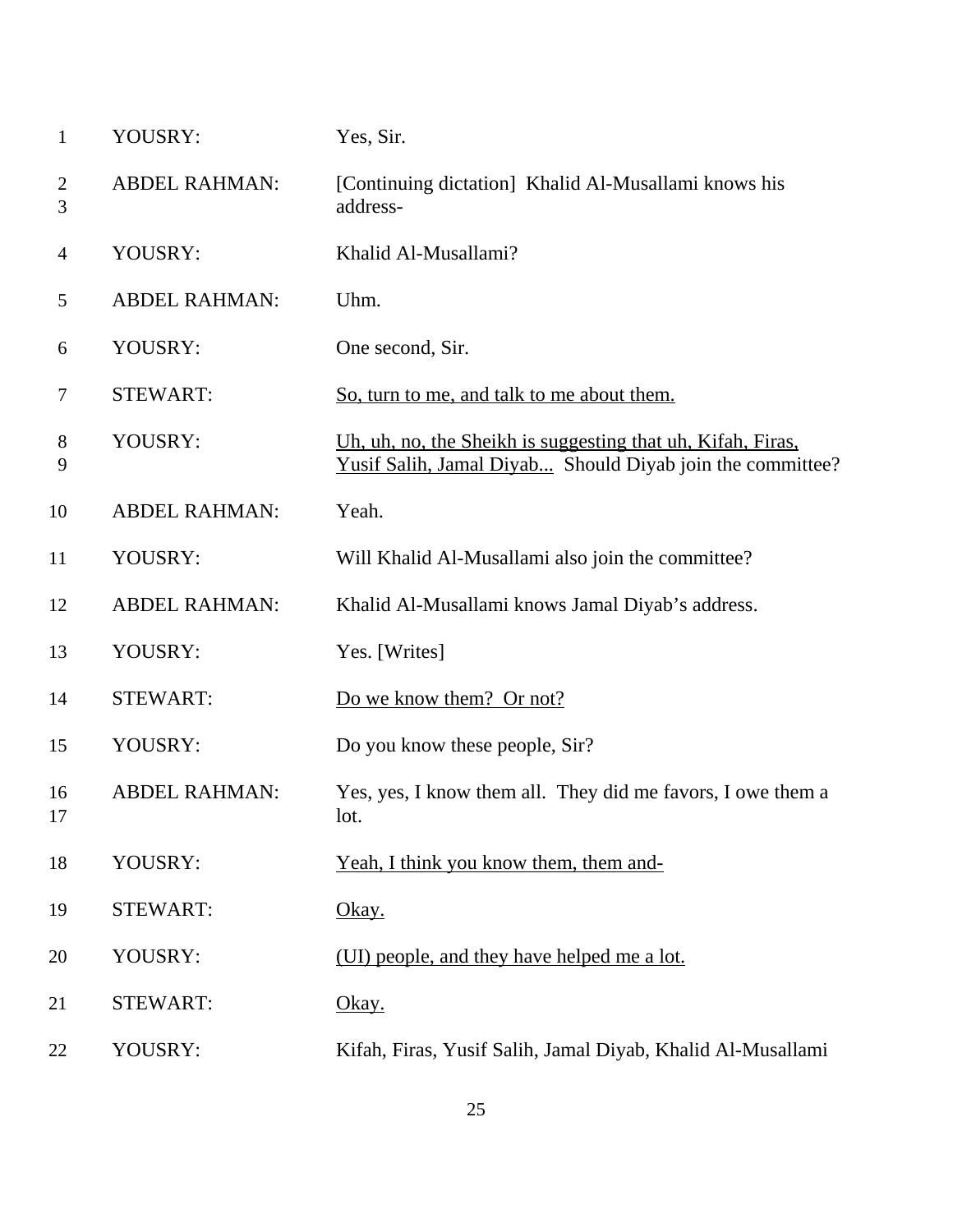| $\mathbf{1}$   |                      | knows the address of Jamal Diyab.                                                                                               |
|----------------|----------------------|---------------------------------------------------------------------------------------------------------------------------------|
| $\overline{2}$ | <b>STEWART:</b>      | <u>You're making note of the names, so I don't have to.</u>                                                                     |
| 3              | YOUSRY:              | Yeah, yeah, I wrote them down.                                                                                                  |
| 4<br>5         | <b>STEWART:</b>      | <u>Okay, and they should be on the permanent committee, is that</u><br>basically (UI)?                                          |
| 6<br>7<br>8    | YOUSRY:              | She is asking, Sir if they should be in the permanent<br>committee, or each can form a subsidiary committee in his<br>district. |
| 9              | <b>ABDEL RAHMAN:</b> | Yes, yes. Tell her whatever you decide.                                                                                         |
| 10<br>11       | YOUSRY:              | <u>Oh that's up to you guys, who is on the permanent committee</u><br>or each in his district will make their own subcommittee- |
| 12             | <b>ABDEL RAHMAN:</b> | [Simultaneously] Each in his own state.                                                                                         |
| 13             | <b>STEWART:</b>      | Okay, that's good. That's even better.                                                                                          |
| 14             | YOUSRY:              | She said this a good idea to form a subsidiary committee.                                                                       |
| 15             | <b>ABDEL RAHMAN:</b> | Yes, very good.                                                                                                                 |
| 16             | YOUSRY:              | I think it's a good idea (UI).                                                                                                  |
| 17             | <b>ABDEL RAHMAN:</b> | [Simultaneously] They are ready to do that.                                                                                     |
| 18             | YOUSRY:              | I think they will be able to do that.                                                                                           |
| 19             | <b>STEWART:</b>      | Okay, that's good.                                                                                                              |
| 20             | <b>ABDEL RAHMAN:</b> | Sheikh Al-Matarawi, Al-Matarawi.                                                                                                |
| 21             | YOUSRY:              | Sheikh Al-Matarawi, is he here in America?                                                                                      |
| 22             | <b>ABDEL RAHMAN:</b> | Yes, in Michigan.                                                                                                               |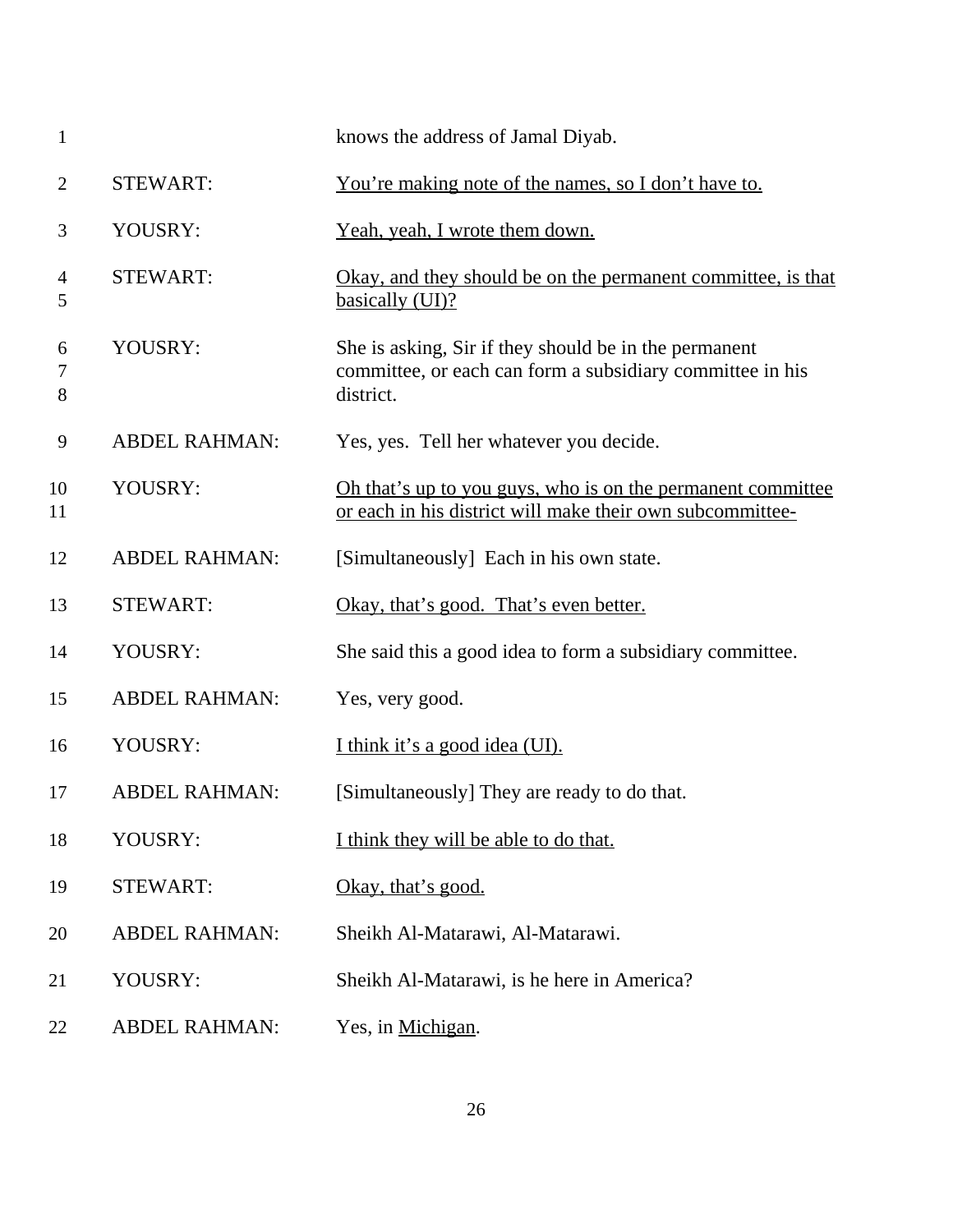| $\mathbf{1}$   | YOUSRY:              | Somebody is called Sheikh, Sheikh Matarawi.                                                                                                  |
|----------------|----------------------|----------------------------------------------------------------------------------------------------------------------------------------------|
| $\overline{2}$ | <b>ABDEL RAHMAN:</b> | In Detroit.                                                                                                                                  |
| 3              | <b>STEWART:</b>      | Detroit?                                                                                                                                     |
| 4              | <b>ABDEL RAHMAN:</b> | At the Yemeni Mosque in Detroit. [Pause] Hah?                                                                                                |
| 5              | YOUSRY:              | [Writing] Yes, sir.                                                                                                                          |
| 6              | <b>ABDEL RAHMAN:</b> | Eh [Pause]                                                                                                                                   |
| $\tau$         | YOUSRY:              | Abdeen may know him, Sir, because he is from Detroit.                                                                                        |
| 8              | <b>ABDEL RAHMAN:</b> | Yeah, yeah he knows him.                                                                                                                     |
| 9              | YOUSRY:              | He is from Detroit, so                                                                                                                       |
| 10             | <b>STEWART:</b>      | <u>Yes, Detroit, eh it's good, it's good.</u>                                                                                                |
| 11<br>12       | <b>ABDEL RAHMAN:</b> | [Dictating] Get in touch once again with eh is this number<br>$\text{six?}$                                                                  |
| 13             | YOUSRY:              | It is number seven.                                                                                                                          |
| 14             | <b>ABDEL RAHMAN:</b> | Ah. [Dictating] Get in touch once again with Salim 'Azzam-                                                                                   |
| 15             | YOUSRY:              | [Writing] Yes, Sir.                                                                                                                          |
| 16<br>17<br>18 | <b>ABDEL RAHMAN:</b> | and tell him that he is automatically assigned in the<br>committee. [Pause] Ask his advice, who else can join the<br>committee. [Pause] Hah? |
| 19             | YOUSRY:              | [Writing] Yes, Sir.                                                                                                                          |
| 20             | <b>ABDEL RAHMAN:</b> | Ask him if he can accept Ahmad Ben Bella.                                                                                                    |
| 21             | YOUSRY:              | I believe he will.                                                                                                                           |
| 22             | <b>ABDEL RAHMAN:</b> | Dash- Al-Turabi, dash, Al-Qadi Husain, the leader of the                                                                                     |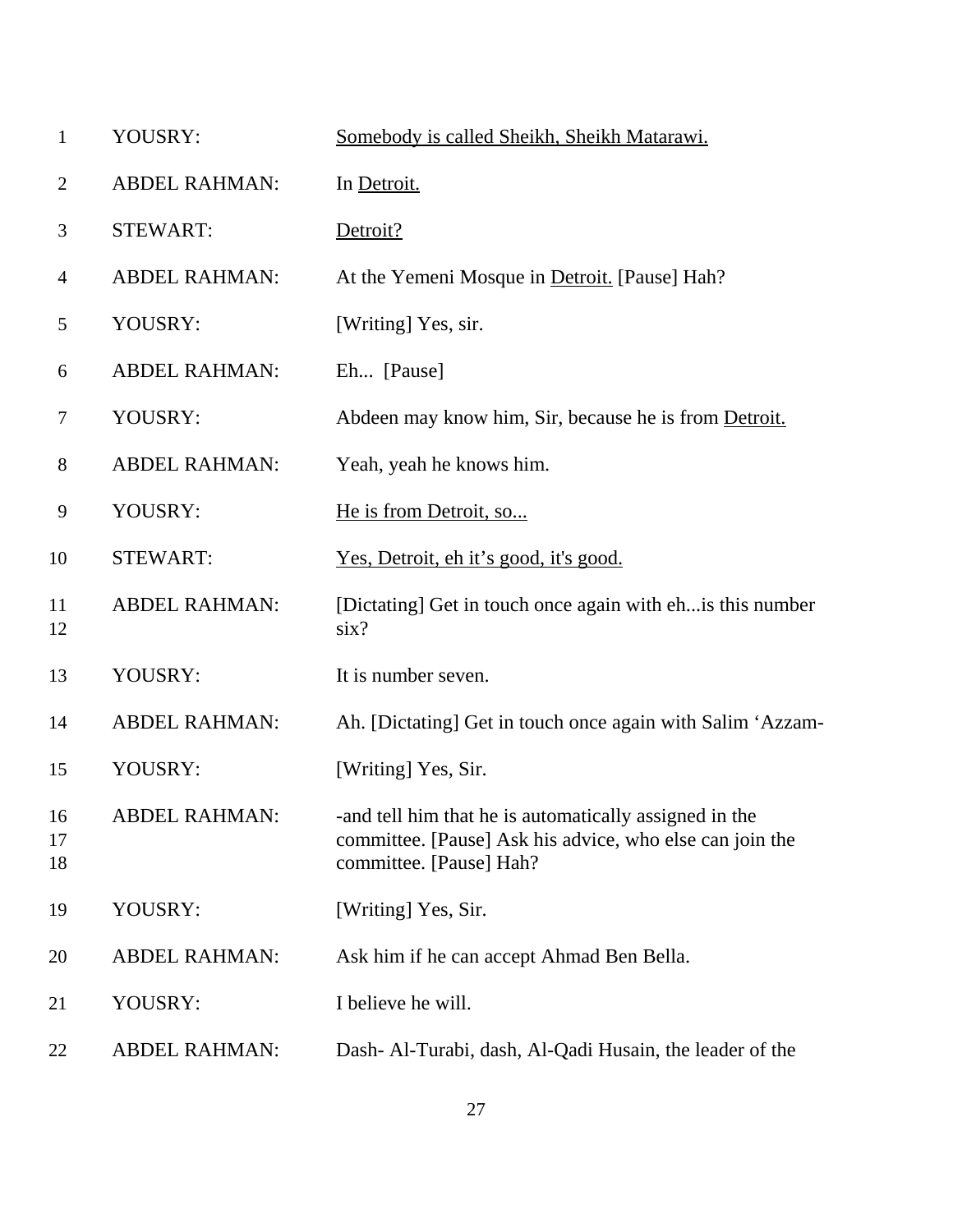| $\mathbf{1}$        |                      | Islamic Group in Pakistan.                                                                                                         |
|---------------------|----------------------|------------------------------------------------------------------------------------------------------------------------------------|
| $\overline{2}$      | YOUSRY:              | I believe that Al-Qadi Husain sent to Kaukab.                                                                                      |
| 3                   | <b>ABDEL RAHMAN:</b> | Yeah!                                                                                                                              |
| $\overline{4}$<br>5 | YOUSRY:              | I believe so, because Ahmed told me that, the last time he<br>spoke to me, but he did not                                          |
| 6                   | <b>ABDEL RAHMAN:</b> | He did not get into the details.                                                                                                   |
| 7<br>8              | YOUSRY:              | No, not the details, but he mentioned your name in reference<br>to something else. It was not a separate letter.                   |
| 9                   | <b>ABDEL RAHMAN:</b> | Yeah.                                                                                                                              |
| 10<br>11<br>12      | YOUSRY:              | In other words, Al-Qadi Husain mentioned to Kaukab that he<br>heard that he is working with Sheikh Omar or something like<br>that. |
| 13                  | <b>ABDEL RAHMAN:</b> | Uhm.                                                                                                                               |
| 14                  | YOUSRY:              | But, it is not just about you, Sir.                                                                                                |
| 15                  | <b>ABDEL RAHMAN:</b> | Yeah.                                                                                                                              |
| 16                  | YOUSRY:              | I mean, he sent to Kaukab -                                                                                                        |
| 17                  | <b>ABDEL RAHMAN:</b> | Does he know him?                                                                                                                  |
| 18                  | YOUSRY:              | I think they are in touch with each other.                                                                                         |
| 19                  | <b>ABDEL RAHMAN:</b> | Yeah, because both of them are from Pakistan.                                                                                      |
| 20                  | YOUSRY:              | I thought Kaukab is from India.                                                                                                    |
|                     |                      |                                                                                                                                    |
| 21                  | <b>ABDEL RAHMAN:</b> | No!                                                                                                                                |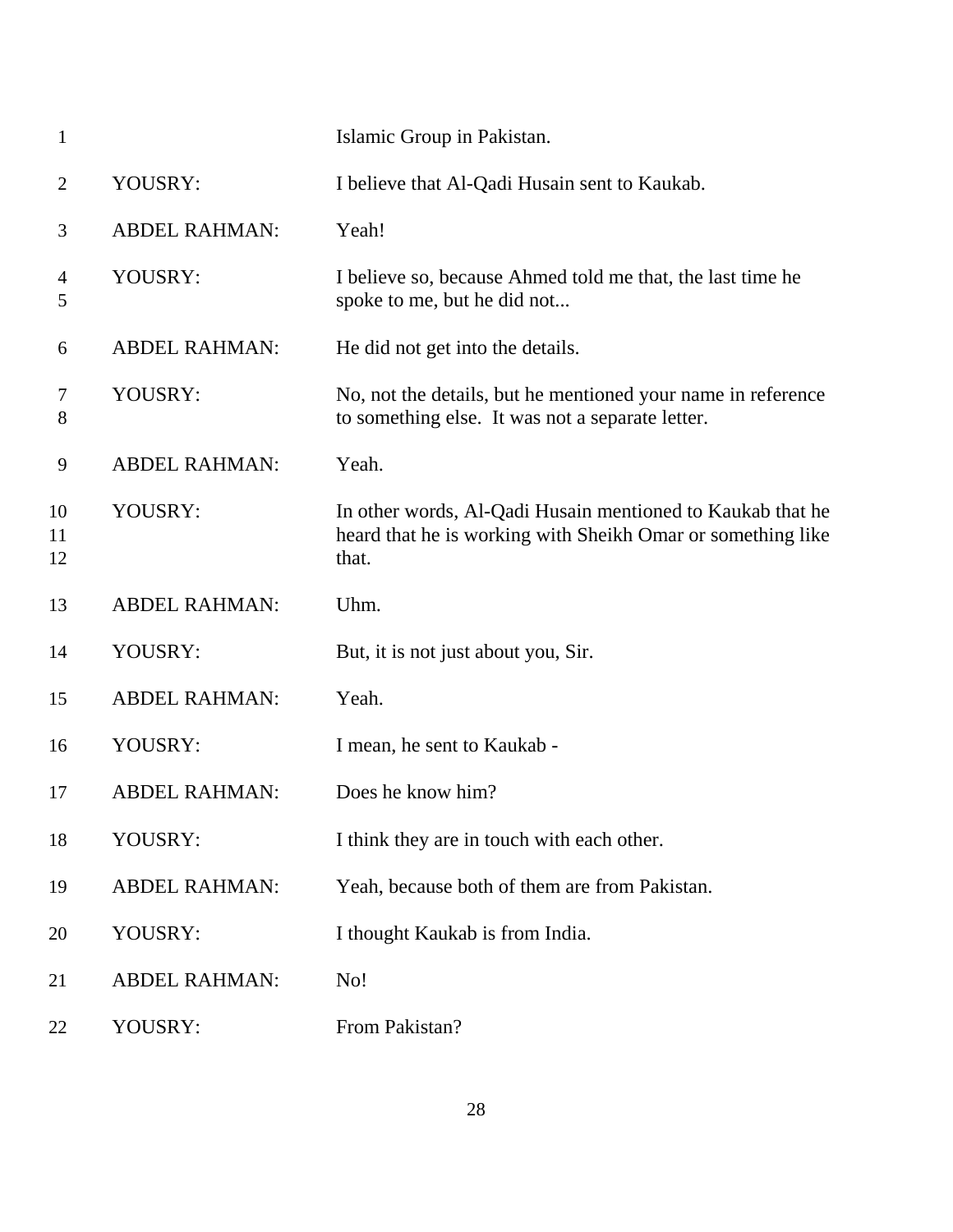| $\mathbf{1}$         | <b>ABDEL RAHMAN:</b> | [Simultaneously] He's from Pakistan.                                                                                                                                                                                 |
|----------------------|----------------------|----------------------------------------------------------------------------------------------------------------------------------------------------------------------------------------------------------------------|
| $\overline{2}$       | YOUSRY:              | Yeah, I think so. Ahmed told me that. So                                                                                                                                                                             |
| 3                    | <b>ABDEL RAHMAN:</b> | Okay, fine.                                                                                                                                                                                                          |
| 4                    | YOUSRY:              | One second, I'll write his name.                                                                                                                                                                                     |
| 5                    | <b>ABDEL RAHMAN:</b> | Yeah.                                                                                                                                                                                                                |
| 6                    | YOUSRY:              | Ahmad Ben Bella, Al-Turabi, and Al-Qadi Husain.                                                                                                                                                                      |
| 7<br>8<br>9<br>10    | <b>ABDEL RAHMAN:</b> | [Dictating] Tell him that the Sheikh emphasizes to have your<br>advice as to who can join the committee. Send the answer<br>soon. Tell him that the Sheikh wants your response soon,<br>hah?                         |
| 11                   | YOUSRY:              | [Writing] Yes, Sir. [Pause]                                                                                                                                                                                          |
| 12<br>13<br>14       | <b>ABDEL RAHMAN:</b> | Also, tell him that I need more information about the situation<br>of the Council. I want to be sure and learn more about the<br>Council. [Pause]                                                                    |
| 15                   | YOUSRY:              | [Writing] Yes, Sir.                                                                                                                                                                                                  |
| 16                   | <b>ABDEL RAHMAN:</b> | Besides, add Yusif Islam to [stuttering] the                                                                                                                                                                         |
| 17                   | YOUSRY:              | Next to Ahmad Ben Bella, Al-Turabi, add Yusif?                                                                                                                                                                       |
| 18<br>19             | <b>ABDEL RAHMAN:</b> | Yes, that singer, he was a famous singer, then God changed<br>his life and now he is that British singer.                                                                                                            |
| 20                   | YOUSRY:              | Oh, the British singer.                                                                                                                                                                                              |
| 21                   | <b>ABDEL RAHMAN:</b> | Yes, the British.                                                                                                                                                                                                    |
| 22<br>23<br>24<br>25 | YOUSRY:              | [Gesticulating] Lynne, do you know this guy who was a<br>member of the Beatles or something, and he now announced<br>that he is a Muslim or something, and he converted to Islam<br>and his name is Yusif Islam now? |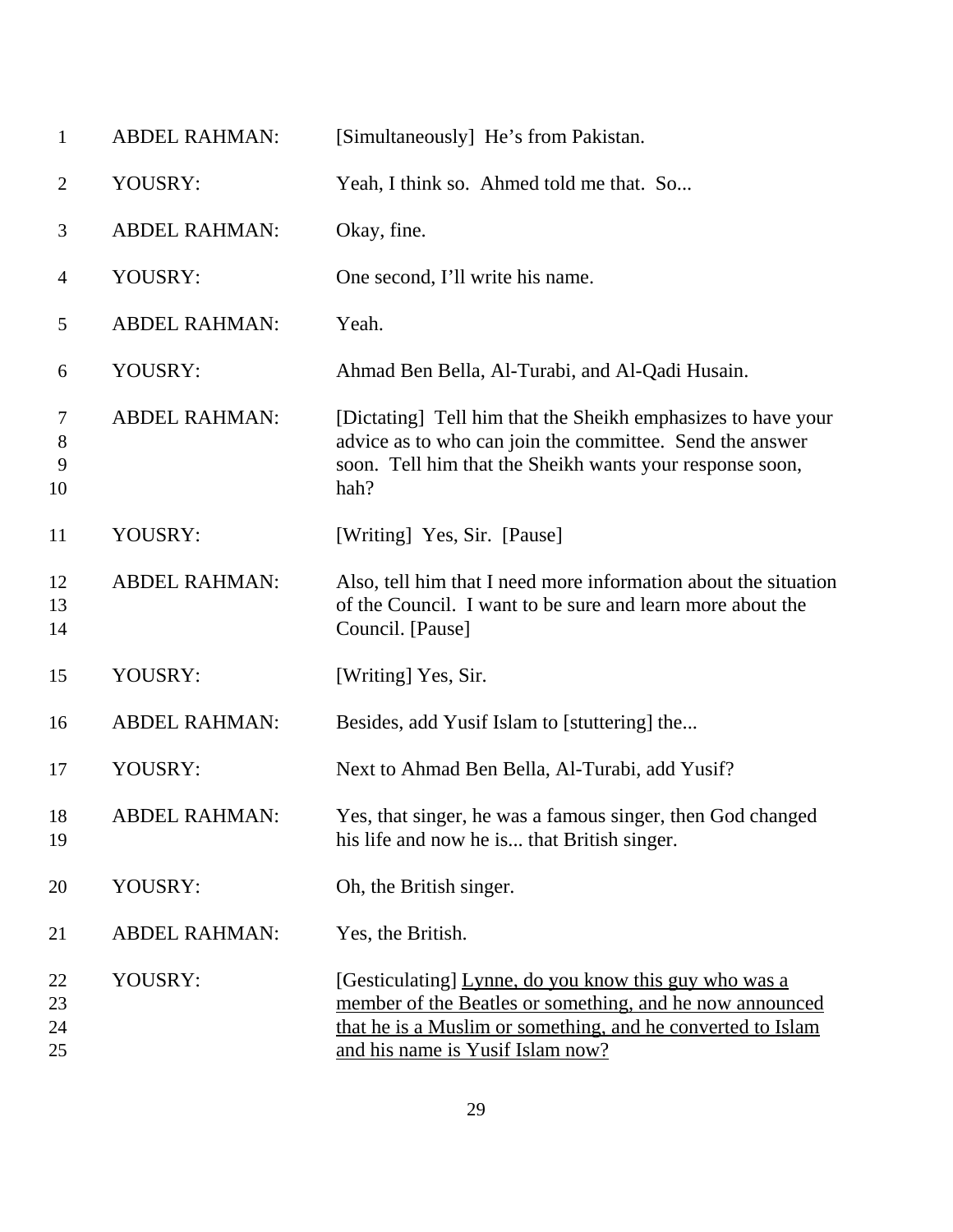| $\mathbf{1}$   | <b>ABDEL RAHMAN:</b> | Yusif Islam.                                                                                           |
|----------------|----------------------|--------------------------------------------------------------------------------------------------------|
| $\overline{2}$ | <b>STEWART:</b>      | Is it Ringo?                                                                                           |
| 3              | <b>ABDEL RAHMAN:</b> | [Simultaneously] The most famous singer.                                                               |
| $\overline{4}$ | <b>STEWART:</b>      | There's only, only a few left, right?                                                                  |
| 5              | YOUSRY:              | Yeah.                                                                                                  |
| 6              | <b>STEWART:</b>      | Paul McCartney, Ringo Starr                                                                            |
| 7              | YOUSRY:              | Not Paul McCartney, I think it's Ringo maybe.                                                          |
| 8              | <b>STEWART:</b>      | The drummer-                                                                                           |
| 9              | YOUSRY:              | Ahmed, Ahmed knows him.                                                                                |
| 10<br>11       | <b>STEWART:</b>      | -the drummer, and the third one who was, who never was<br>around, George Harrison.                     |
| 12<br>13       | YOUSRY:              | Maybe. He is one of those. He was one of the Beatles, the<br>famous Beatles group of England who (UI). |
| 14             | <b>ABDEL RAHMAN:</b> | [Simultaneously] Oh, yeah, he was the most famous                                                      |
| 15             | <b>STEWART:</b>      | Interesting.                                                                                           |
| 16<br>17       | YOUSRY:              | He is one of the very famous singers. I don't remember his<br>English name, Sir, but I know his story  |
| 18             | <b>STEWART:</b>      | [Simultaneously] (UI)                                                                                  |
| 19             | <b>ABDEL RAHMAN:</b> | It is okay.                                                                                            |
| 20             | <b>STEWART:</b>      | Is he still going to be able to sing though? (UI)                                                      |
| 21<br>22       | YOUSRY:              | He does, he sings, he sings, and uh He now sings Islamic<br>songs in English, Sir.                     |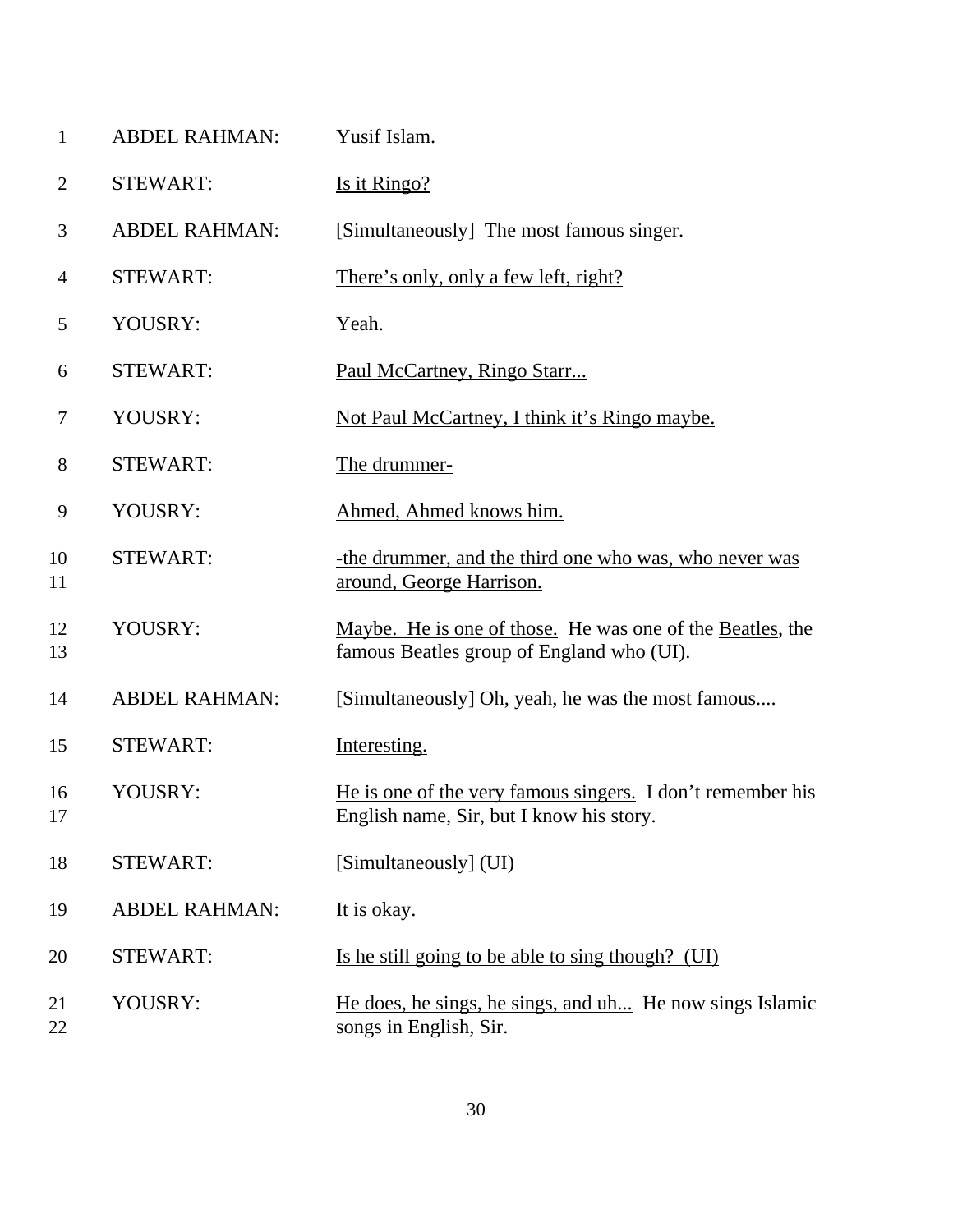| $\mathbf{1}$   | <b>ABDEL RAHMAN:</b> | Yes, yes.                                                                                                                          |
|----------------|----------------------|------------------------------------------------------------------------------------------------------------------------------------|
| $\overline{2}$ | YOUSRY:              | He sings Muslim songs in English.                                                                                                  |
| 3              | <b>STEWART:</b>      | <u>Aha.</u>                                                                                                                        |
| 4<br>5         | YOUSRY:              | And, uh, uh, he does tours and collect money for Chechnya,<br>and stuff like that.                                                 |
| 6              | <b>STEWART:</b>      | Uhm, hm.                                                                                                                           |
| 7              | YOUSRY:              | He collects money for Chechnya, Sir.                                                                                               |
| 8              | <b>ABDEL RAHMAN:</b> | Uhm. [Pause] Okay?                                                                                                                 |
| 9              | YOUSRY:              | Yes, sir.                                                                                                                          |
| 10             | <b>ABDEL RAHMAN:</b> | Eh [Pause]                                                                                                                         |
| 11<br>12<br>13 | YOUSRY:              | [Reading back] The Sheikh wants to get more information<br>about the Islamic Council and about the situation with Salim<br>'Azzam. |
| 14             | <b>ABDEL RAHMAN:</b> | Yeah, okay?                                                                                                                        |
| 15             | YOUSRY:              | Yes, Sir.                                                                                                                          |
| 16<br>17       | <b>ABDEL RAHMAN:</b> | Eh, eh, Abdul Majid (PH) in London is to call Sheikh<br>Muhammad Sa'id, the Imam of Manchester Mosque.                             |
| 18<br>19       | YOUSRY:              | [As he writes] Who does he have to call, Sheikh Muhammad<br>Sa'id?                                                                 |
| 20<br>21       | <b>ABDEL RAHMAN:</b> | Yeah, Sheikh Muhammad Sa'id, the Imam of Manchester<br>Mosque and suggest to him to join the committee. [Pause]                    |
| 22             | YOUSRY:              | [Writing] Yes, Sir.                                                                                                                |
| 23             | <b>ABDEL RAHMAN:</b> | Hah?                                                                                                                               |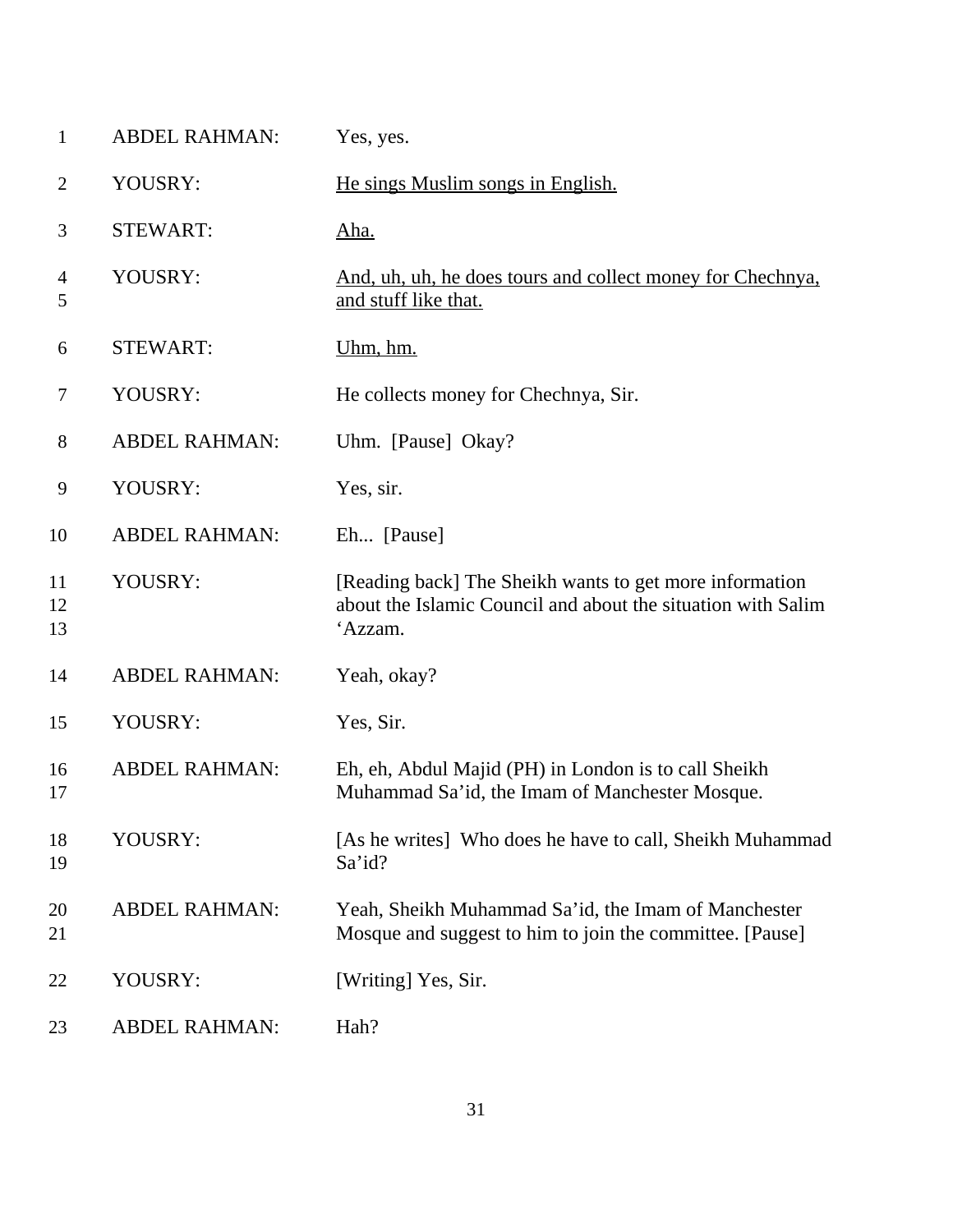| $\mathbf{1}$        | YOUSRY:              | I'm following, Sir.                                                                                                                                                       |
|---------------------|----------------------|---------------------------------------------------------------------------------------------------------------------------------------------------------------------------|
| $\overline{2}$<br>3 | <b>ABDEL RAHMAN:</b> | [Dictating] You, meaning Ahmed, or someone else, get in<br>touch with Sheikh Ahmad Qattan (PH) in Kuwait.                                                                 |
| $\overline{4}$      | YOUSRY:              | [Repeating the words to himself as he writes] Yes, Sir.                                                                                                                   |
| 5<br>6              | <b>ABDEL RAHMAN:</b> | [Dictating] Also you can get in touch with Khalid Fikri<br>through Kifah- [Pause] hah?                                                                                    |
| $\tau$              | YOUSRY:              | [Writing] Yes, Sir.                                                                                                                                                       |
| 8                   | <b>ABDEL RAHMAN:</b> | -to form a complete committee in Kuwait. [Pause] Hah?                                                                                                                     |
| 9                   | YOUSRY:              | [Writing] I'm following, Sir.                                                                                                                                             |
| 10                  | <b>STEWART:</b>      | [Writing]                                                                                                                                                                 |
| 11                  | <b>ABDEL RAHMAN:</b> | [Dictating] Shubaylat of Jordan                                                                                                                                           |
| 12                  | YOUSRY:              | Yeah, Layth.                                                                                                                                                              |
| 13                  | <b>ABDEL RAHMAN:</b> | Hah?                                                                                                                                                                      |
| 14                  | YOUSRY:              | His name is Layth Shubaylat.                                                                                                                                              |
| 15                  | <b>ABDEL RAHMAN:</b> | [Simultaneously] Layth Shubaylat -                                                                                                                                        |
| 16                  | YOUSRY:              | Yes, Sir.                                                                                                                                                                 |
| 17                  | <b>ABDEL RAHMAN:</b> | -ask him to form a committee in Jordan. [Pause]                                                                                                                           |
| 18                  | YOUSRY:              | Yes.                                                                                                                                                                      |
| 19<br>20<br>21      | <b>ABDEL RAHMAN:</b> | [Dictating] Yusif Husain, whose name was mentioned in the<br>case in Al-Shareqa (PH), look for his number and get in touch<br>with him, he can do the same thing. [Pause] |
| 22                  | YOUSRY:              | [As he writes] Yusif Husain. Yes, Sir.                                                                                                                                    |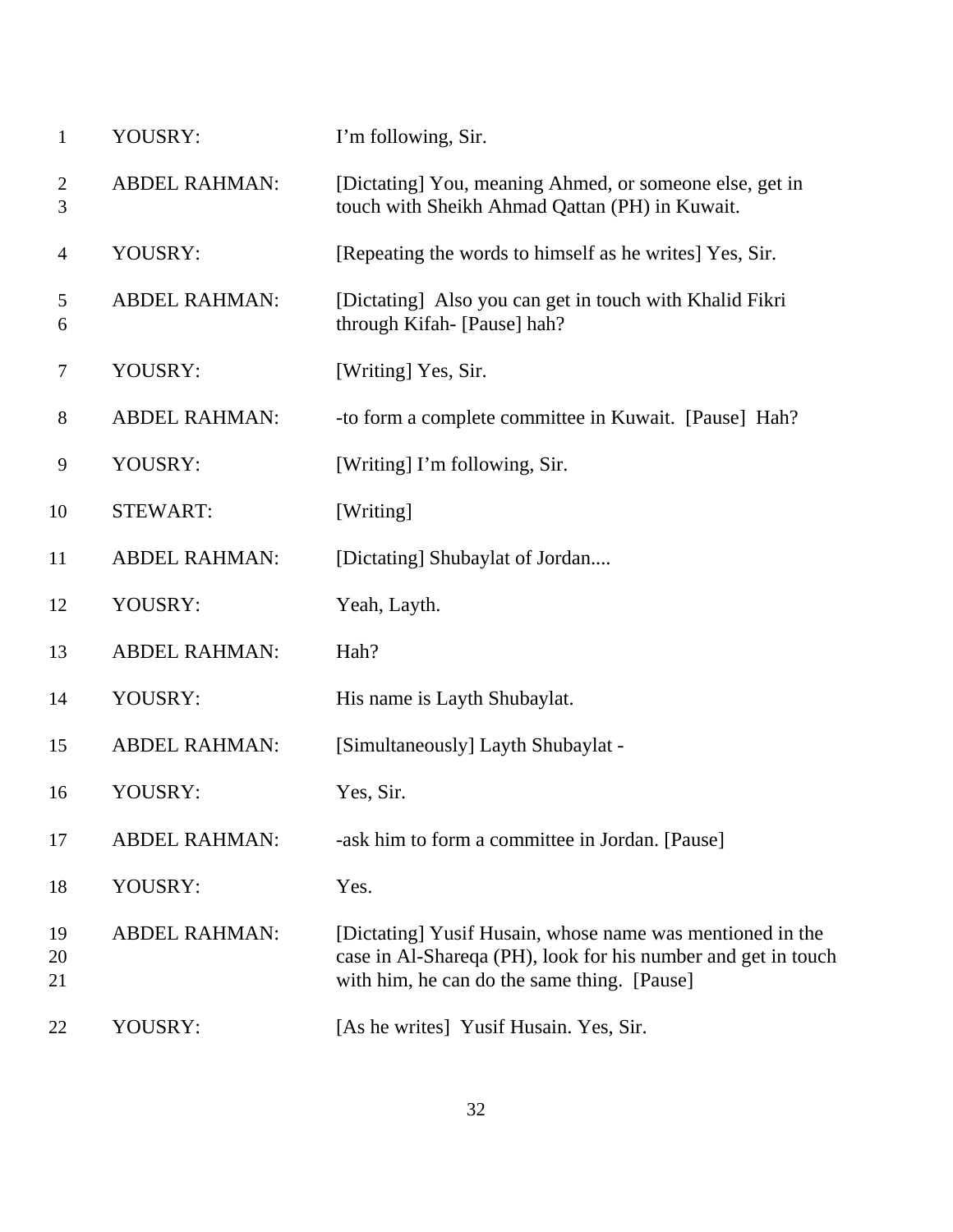| $\mathbf{1}$<br>$\overline{c}$<br>3 | <b>ABDEL RAHMAN:</b> | There are brothers in Canada, I can't remember their names<br>because I am not he can They are in Toronto, what is its<br>name?                                                 |
|-------------------------------------|----------------------|---------------------------------------------------------------------------------------------------------------------------------------------------------------------------------|
| $\overline{4}$                      | YOUSRY:              | [As he writes] Toronto?                                                                                                                                                         |
| 5<br>6                              | <b>ABDEL RAHMAN:</b> | Yeah, he can contact any of them and ask to form a subsidiary<br>committee.                                                                                                     |
| 7                                   | YOUSRY:              | [Writing] Yes, Sir.                                                                                                                                                             |
| 8                                   | <b>ABDEL RAHMAN:</b> | Okay?                                                                                                                                                                           |
| 9                                   | YOUSRY:              | I am following.                                                                                                                                                                 |
| 10                                  | <b>ABDEL RAHMAN:</b> | What number is this, seven?                                                                                                                                                     |
| 11<br>12                            | YOUSRY:              | [Flipping the page] Well, Sir, number seven, there is a point<br>about adding Kifah, Firas, Yusif Salih -                                                                       |
| 13                                  | <b>ABDEL RAHMAN:</b> | Yeah, all those                                                                                                                                                                 |
| 14<br>15<br>16                      | YOUSRY:              | [Simultaneously] - Sheikh Al-Matarawi, Salim 'Azzam,<br>Abdul Majid, Ahmad Qattan, Layth Shubaylat, Yusif Husain<br>and the brothers in Toronto. All those are in number seven. |
| 17                                  | <b>ABDEL RAHMAN:</b> | Okay. [Dictating] Eight.                                                                                                                                                        |
| 18                                  | YOUSRY:              | Yes, Sir.                                                                                                                                                                       |
| 19                                  | <b>ABDEL RAHMAN:</b> | [Dictating] Eh, contact Muntasir -                                                                                                                                              |
| 20                                  | YOUSRY:              | [Writing] Yes, Sir.                                                                                                                                                             |
| 21                                  | <b>ABDEL RAHMAN:</b> | - after you greet him the Islamic way -                                                                                                                                         |
| 22                                  | YOUSRY:              | Yes, Sir.                                                                                                                                                                       |
| 23<br>24                            | <b>ABDEL RAHMAN:</b> | [Dictating] - number one; tell him, of course you are in the<br>committee (UI) in America, automatically, or automatic,                                                         |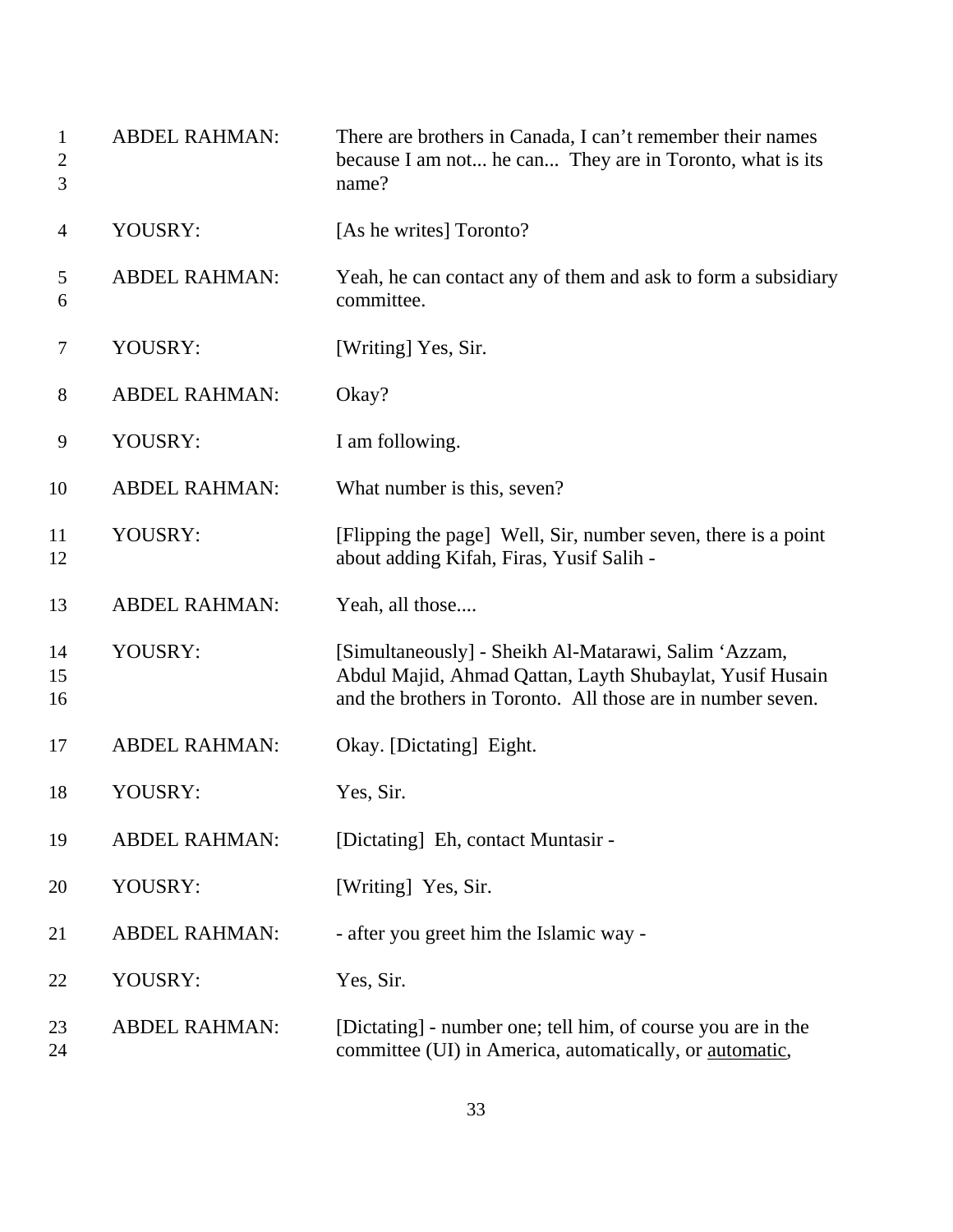| $\mathbf{1}$   | YOUSRY:              | [As he writes] -automatically.                                                                                                                                         |
|----------------|----------------------|------------------------------------------------------------------------------------------------------------------------------------------------------------------------|
| $\overline{2}$ | <b>ABDEL RAHMAN:</b> | -but the important thing, the important thing                                                                                                                          |
| $\mathfrak{Z}$ |                      | ***                                                                                                                                                                    |
| $\overline{4}$ | YOUSRY:              | Please go ahead, Sir.                                                                                                                                                  |
| 5              | <b>ABDEL RAHMAN:</b> | (UI).                                                                                                                                                                  |
| 6<br>7<br>8    | YOUSRY:              | [Reading back] Contact Muntasir and tell him after the<br>Islamic greeting that, one, you are automatically in the<br>committee                                        |
| 9<br>10<br>11  | <b>ABDEL RAHMAN:</b> | Yeah [dictating] it is important that you form a committee in<br>your locality. Members can be lawyers, media people and<br>whoever you find suitable for that matter. |
| 12             | YOUSRY:              | [Writing] Yes, Sir.                                                                                                                                                    |
| 13             | <b>ABDEL RAHMAN:</b> | Eh, the eh Two:                                                                                                                                                        |
| 14             | YOUSRY:              | [Writing] Yes, Sir.                                                                                                                                                    |
| 15<br>16       | <b>ABDEL RAHMAN:</b> | [Dictating] The eh, the eh, [knocking] do you have the radio<br>talk?                                                                                                  |
| 17             | YOUSRY:              | (UI)?                                                                                                                                                                  |
| 18             | <b>ABDEL RAHMAN:</b> | The American ambassador's radio talk?                                                                                                                                  |
| 19             | YOUSRY:              | Yeah, I have it.                                                                                                                                                       |
| 20             | <b>ABDEL RAHMAN:</b> | Yeah, get it, so                                                                                                                                                       |
| 21             | YOUSRY:              | [Looks through notes] One moment.                                                                                                                                      |
| 22             | <b>STEWART:</b>      | [Pouring soda for Yousry] Take your break, Yousry.                                                                                                                     |
| 23             | YOUSRY:              | Hmm?                                                                                                                                                                   |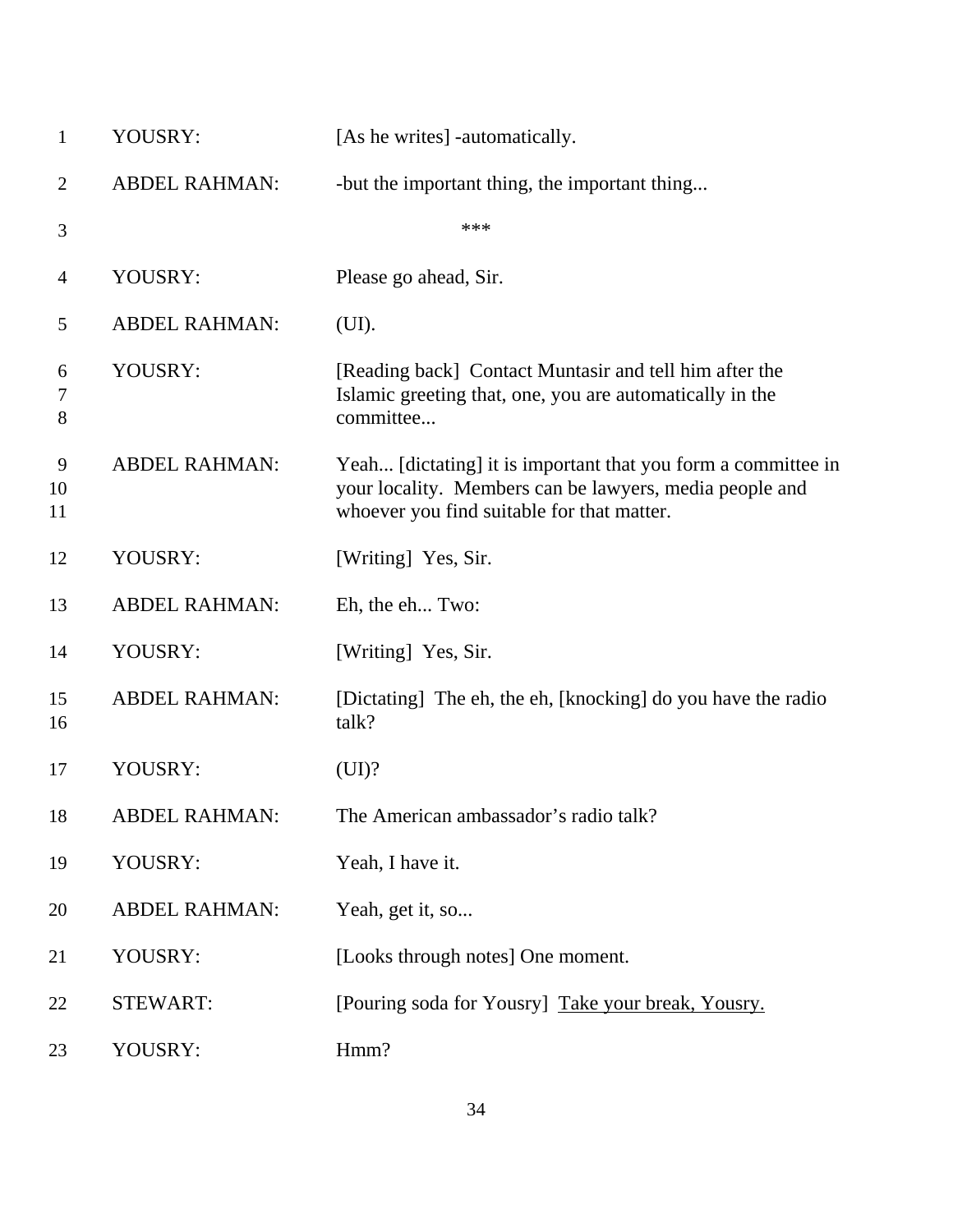| $\mathbf{1}$                                                                           | <b>STEWART:</b>      | For your throat. Take a break.                                                                                                                                                                                                                                                                                                                                                                                                                                                                                                                                                                                                                                                                                                                                                                                                                                                                                   |
|----------------------------------------------------------------------------------------|----------------------|------------------------------------------------------------------------------------------------------------------------------------------------------------------------------------------------------------------------------------------------------------------------------------------------------------------------------------------------------------------------------------------------------------------------------------------------------------------------------------------------------------------------------------------------------------------------------------------------------------------------------------------------------------------------------------------------------------------------------------------------------------------------------------------------------------------------------------------------------------------------------------------------------------------|
| $\overline{2}$                                                                         | YOUSRY:              | Hmm, that's not it.                                                                                                                                                                                                                                                                                                                                                                                                                                                                                                                                                                                                                                                                                                                                                                                                                                                                                              |
| 3                                                                                      | <b>STEWART:</b>      | That's not it?                                                                                                                                                                                                                                                                                                                                                                                                                                                                                                                                                                                                                                                                                                                                                                                                                                                                                                   |
| $\overline{4}$                                                                         | YOUSRY:              | (UI) The Sheikh wants the letter from the lawyer. (UI).                                                                                                                                                                                                                                                                                                                                                                                                                                                                                                                                                                                                                                                                                                                                                                                                                                                          |
| 5                                                                                      | <b>ABDEL RAHMAN:</b> | Uhm.                                                                                                                                                                                                                                                                                                                                                                                                                                                                                                                                                                                                                                                                                                                                                                                                                                                                                                             |
| 6                                                                                      | <b>STEWART:</b>      | For? [Pause]                                                                                                                                                                                                                                                                                                                                                                                                                                                                                                                                                                                                                                                                                                                                                                                                                                                                                                     |
| 7<br>8                                                                                 | YOUSRY:              | Ah, here it is. Right. Would you like me to read it for you,<br>Sir?                                                                                                                                                                                                                                                                                                                                                                                                                                                                                                                                                                                                                                                                                                                                                                                                                                             |
| 9                                                                                      | <b>ABDEL RAHMAN:</b> | Yeah.                                                                                                                                                                                                                                                                                                                                                                                                                                                                                                                                                                                                                                                                                                                                                                                                                                                                                                            |
| 10<br>11<br>12<br>13<br>14<br>15<br>16<br>17<br>18<br>19<br>20<br>21<br>22<br>23<br>24 | YOUSRY:              | [Reading] An ambassador named Samih Derar, a former<br>consul of Egypt to the United States says that you had<br>threatened him in a sermon you delivered on a Friday<br>because he had alcohol with the Americans during<br>celebrations of one of the national days. One of your<br>supporting reporters said that he had alcohol. The<br>ambassador went on saying, America is now treating you well<br>- the ambassador went on saying that he did not have alcohol,<br>and that America is now treating you well or better than well.<br>It facilitates for you all enjoyable means of life in return for<br>what you did for them in Afghanistan. The ambassador says<br>that they gained the Sheikh's notoriety when they gave him a<br>visa and helped him escape from Sudan after he fled Egypt<br>because he was accused in Al-Sadat's assassination case.<br>You, Sir, can answer to that as you are- |
| 25                                                                                     | <b>ABDEL RAHMAN:</b> | Okay.                                                                                                                                                                                                                                                                                                                                                                                                                                                                                                                                                                                                                                                                                                                                                                                                                                                                                                            |
| 26                                                                                     | YOUSRY:              | -well aware of                                                                                                                                                                                                                                                                                                                                                                                                                                                                                                                                                                                                                                                                                                                                                                                                                                                                                                   |
| 27                                                                                     | <b>ABDEL RAHMAN:</b> | Okay.                                                                                                                                                                                                                                                                                                                                                                                                                                                                                                                                                                                                                                                                                                                                                                                                                                                                                                            |
| 28                                                                                     | YOUSRY:              | Thank God, I got this article with me.                                                                                                                                                                                                                                                                                                                                                                                                                                                                                                                                                                                                                                                                                                                                                                                                                                                                           |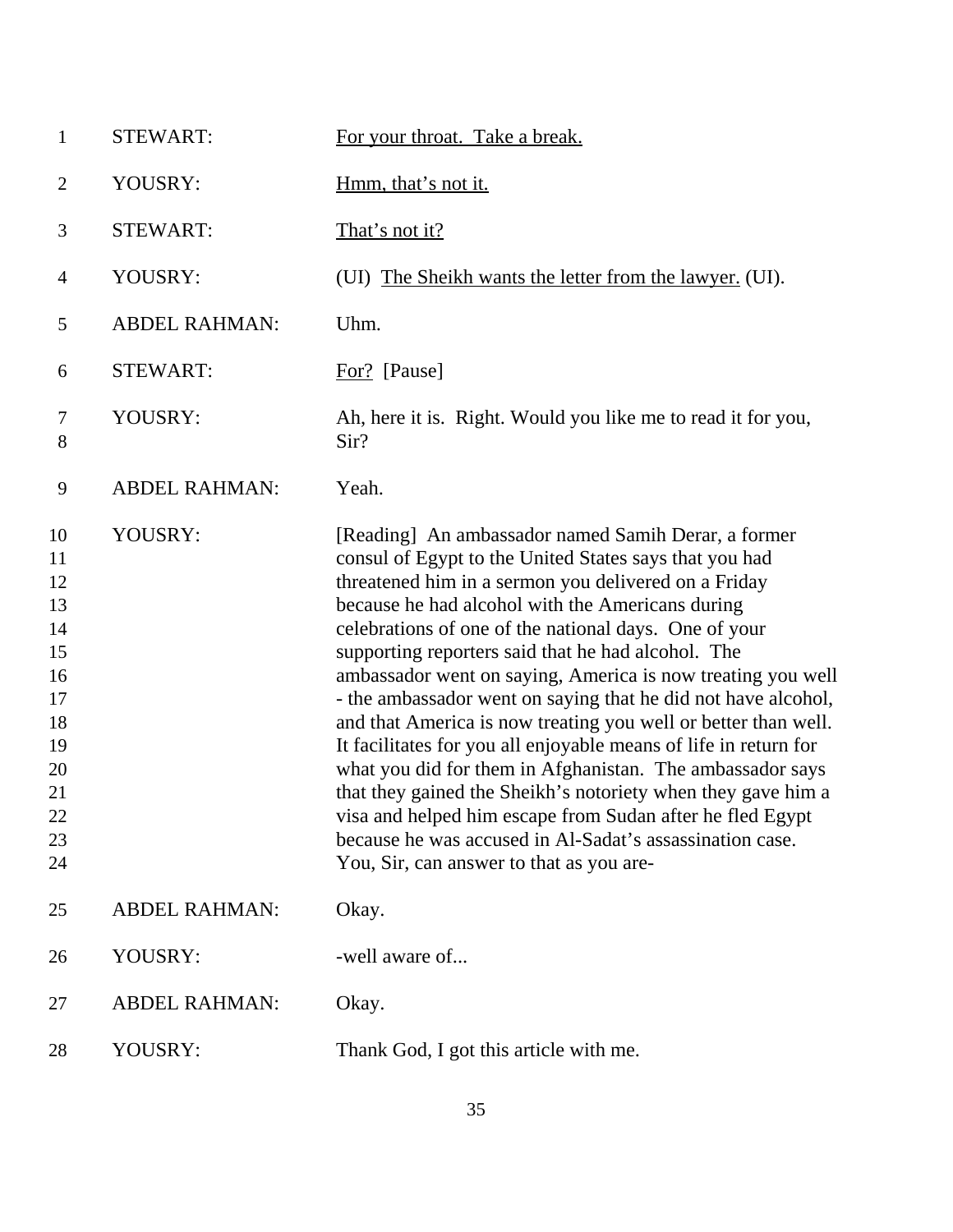| $\mathbf{1}$        | <b>ABDEL RAHMAN:</b> | Yeah, that's good.                                                                                |
|---------------------|----------------------|---------------------------------------------------------------------------------------------------|
| $\overline{2}$      | <b>STEWART:</b>      | [Writing]                                                                                         |
| 3                   | YOUSRY:              | Please go ahead, Sir.                                                                             |
| $\overline{4}$<br>5 | <b>ABDEL RAHMAN:</b> | Uhm. [Dictating] You can respond to what Samih Derar<br>said, [pause] hah?                        |
| 6                   | YOUSRY:              | [Writing] Yes, Sir.                                                                               |
| 7<br>$8\,$          | <b>ABDEL RAHMAN:</b> | [Dictating] By contacting Omar eh, what is his name,<br>Battisha?                                 |
| $\mathbf{9}$        | YOUSRY:              | [Simultaneously] Yeah, Battisha.                                                                  |
| 10                  | <b>ABDEL RAHMAN:</b> | Ah.                                                                                               |
| 11                  | YOUSRY:              | Yes, Sir.                                                                                         |
| 12<br>13            | <b>ABDEL RAHMAN:</b> | [Dictating] Or you can call one of the newspapers, like Al-<br>Sha'b- [pause]                     |
| 14                  | YOUSRY:              | Yes, Sir.                                                                                         |
| 15                  | <b>ABDEL RAHMAN:</b> | [Dictating] - and tell them -                                                                     |
| 16<br>17            | YOUSRY:              | Al-Sha'b or Al-Nasiri, which (UI).                                                                |
| 18                  | ABDEL RAHMAN:        | Okay, fine. [Dictating] And tell them the following -                                             |
| 19                  | YOUSRY:              | Okay.                                                                                             |
| 20<br>21            | <b>ABDEL RAHMAN:</b> | Eh [pause, dictating] Is it well and better than well<br>treatment that I am denied- [pause] hah? |
| 22                  | YOUSRY:              | Yes, Sir. [Reading back] - that I am denied -                                                     |
| 23                  | <b>ABDEL RAHMAN:</b> | [Dictating] -television, radio and newspapers?                                                    |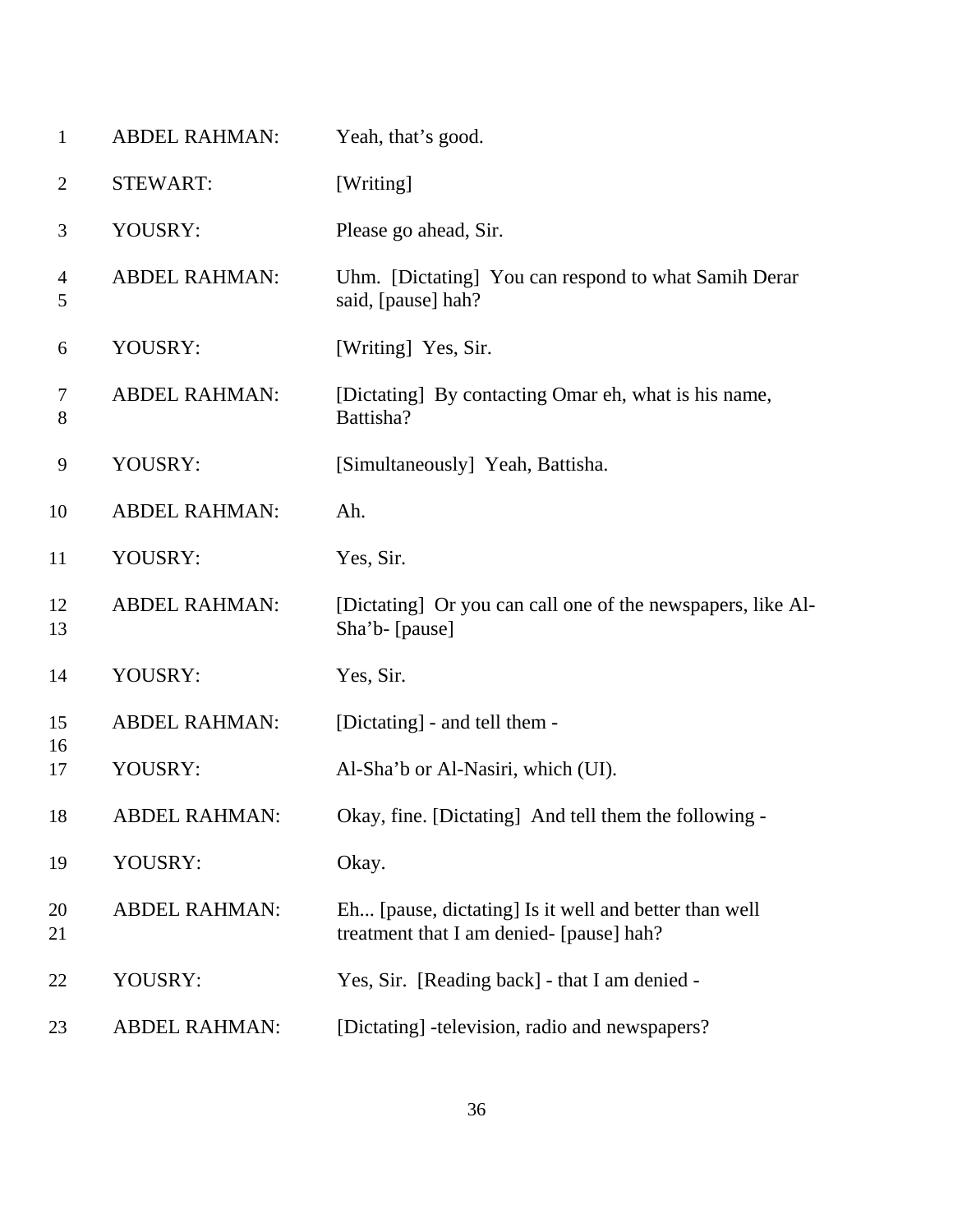| $\mathbf{1}$                          | YOUSRY:              | [Writing] Yes, Sir.                                                                                                                                                            |
|---------------------------------------|----------------------|--------------------------------------------------------------------------------------------------------------------------------------------------------------------------------|
| $\overline{2}$<br>3<br>$\overline{4}$ | <b>ABDEL RAHMAN:</b> | Is it well treatment that I'm denied having someone read the<br>newspapers, books and write a letter for me, read me a letter<br>or write for me? [Pause]                      |
| 5                                     | YOUSRY:              | [Writing] Yes, Sir.                                                                                                                                                            |
| 6                                     |                      | [Stewart continues writing]                                                                                                                                                    |
| 7<br>8                                | <b>ABDEL RAHMAN:</b> | Use dots instead of "Is it well treatment" you don't have to<br>keep rewriting the words.                                                                                      |
| 9                                     | YOUSRY:              | Yes.                                                                                                                                                                           |
| 10<br>11                              | <b>ABDEL RAHMAN:</b> | [Dictating] Is it well or better than well treatment to deny me<br>the group prayer [pause] and even the Friday prayer? [Pause]                                                |
| 12                                    | YOUSRY:              | [Writing] Yes, Sir.                                                                                                                                                            |
| 13<br>14<br>15                        | <b>ABDEL RAHMAN:</b> | [Dictating] Is it well or better than well treatment that eh,<br>they don't tell me about the beginning and the end of<br>Ramadan or the date of the date of Eid? [Pause] Hah? |
| 16                                    | YOUSRY:              | [Writing] Yes, sir.                                                                                                                                                            |
| 17<br>18<br>19                        | <b>ABDEL RAHMAN:</b> | Number five: Is it well treatment that I am kept in solitary<br>confinement, I don't talk to anyone, and no one talks to me,<br>and to serve myself? [Pause]                   |
| 20                                    | YOUSRY:              | [Writing] Yes, sir.                                                                                                                                                            |
| 21<br>22<br>23                        | <b>ABDEL RAHMAN:</b> | Eh [Dictating] Six: Is it well treatment to be classified<br>among mentally disturbed patients, and my stay be close to<br>them?                                               |
| 24                                    | YOUSRY:              | [Writing] Yes, Sir.                                                                                                                                                            |
| 25<br>26                              | <b>ABDEL RAHMAN:</b> | [Continues dictating] While I am the scholar of Al-Azhar<br>who studied and taught Islam for almost 40 years?                                                                  |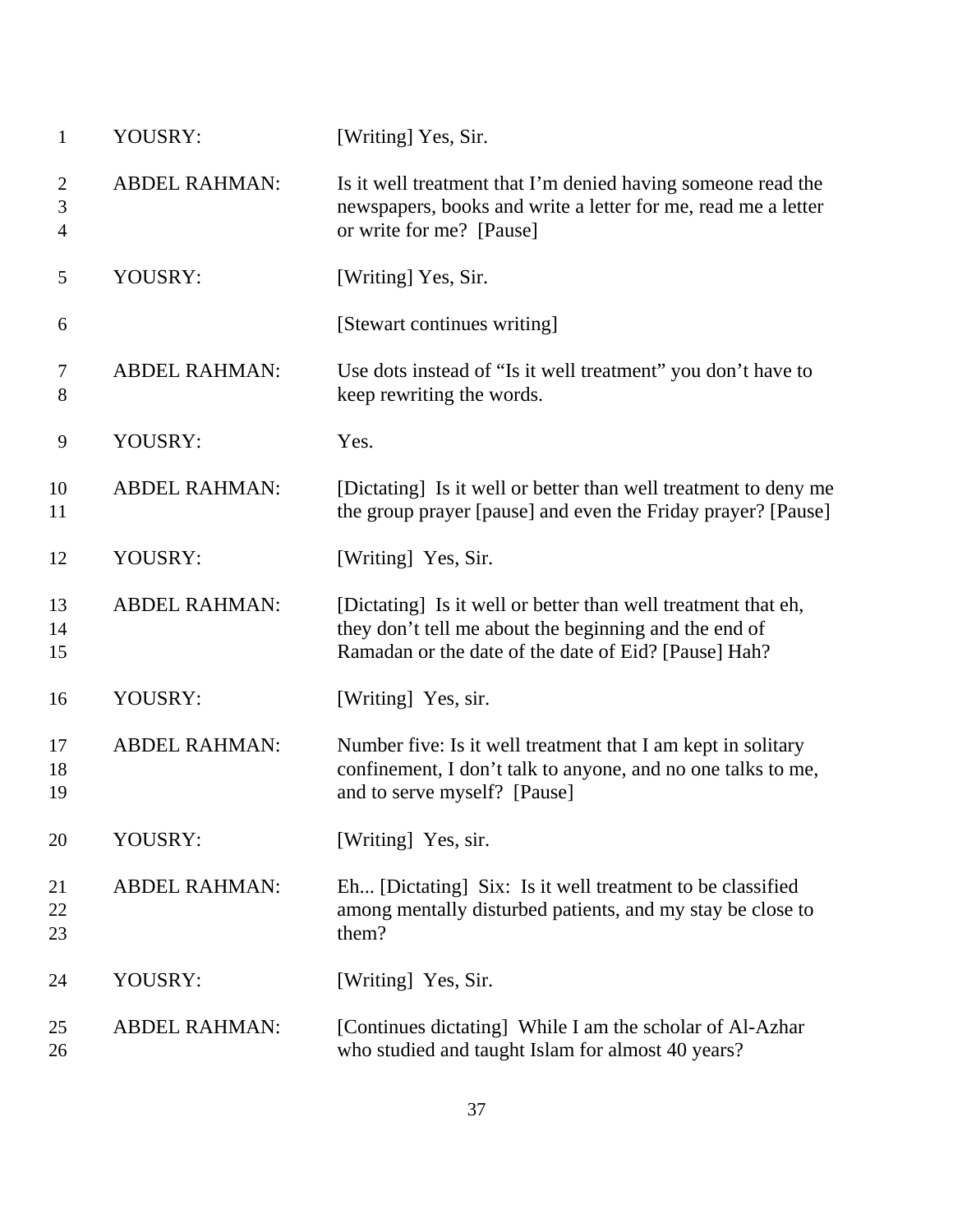| $\mathbf{1}$<br>$\overline{2}$ | YOUSRY:              | [As he writes] Who studied and taught Islam for almost 40<br>years.                                                                                   |
|--------------------------------|----------------------|-------------------------------------------------------------------------------------------------------------------------------------------------------|
| 3                              | <b>ABDEL RAHMAN:</b> | Yeah.                                                                                                                                                 |
| $\overline{4}$                 | YOUSRY:              | Yes, Sir.                                                                                                                                             |
| 5                              | <b>ABDEL RAHMAN:</b> | [Dictating] And they throw                                                                                                                            |
| 6                              | YOUSRY:              | [Writing] Is it well treatment, so and so, that they throw-                                                                                           |
| 7                              | <b>ABDEL RAHMAN:</b> | -throw odors on me?                                                                                                                                   |
| $8\,$                          | YOUSRY:              | And harmful gases-                                                                                                                                    |
| 9                              | <b>ABDEL RAHMAN:</b> | And harmful gases.                                                                                                                                    |
| 10                             | YOUSRY:              | -and poisonous-                                                                                                                                       |
| 11<br>12                       | <b>ABDEL RAHMAN:</b> | [Dictating] -harmful gases which cause me thoughts, [brief]<br>pause] hah?                                                                            |
| 13                             | YOUSRY:              | Yes, Sir.                                                                                                                                             |
| 14                             | <b>ABDEL RAHMAN:</b> | -and disturb my thinking?                                                                                                                             |
| 15                             | YOUSRY:              | Yes, Sir.                                                                                                                                             |
| 16<br>17<br>18                 | <b>ABDEL RAHMAN:</b> | [Dictating] Is it well treatment that they eh, they [pause] that<br>an employee comes- Don't use the word "Lieutenant"<br>because they don't know it. |
| 19                             | YOUSRY:              | Uhm.                                                                                                                                                  |
| 20                             | <b>ABDEL RAHMAN:</b> | Use "employee."                                                                                                                                       |
| 21<br>22                       | YOUSRY:              | Shall we write, I was beaten in prison by government<br>employees?                                                                                    |
| 23                             | <b>ABDEL RAHMAN:</b> | Yeah, yeah. This is fine.                                                                                                                             |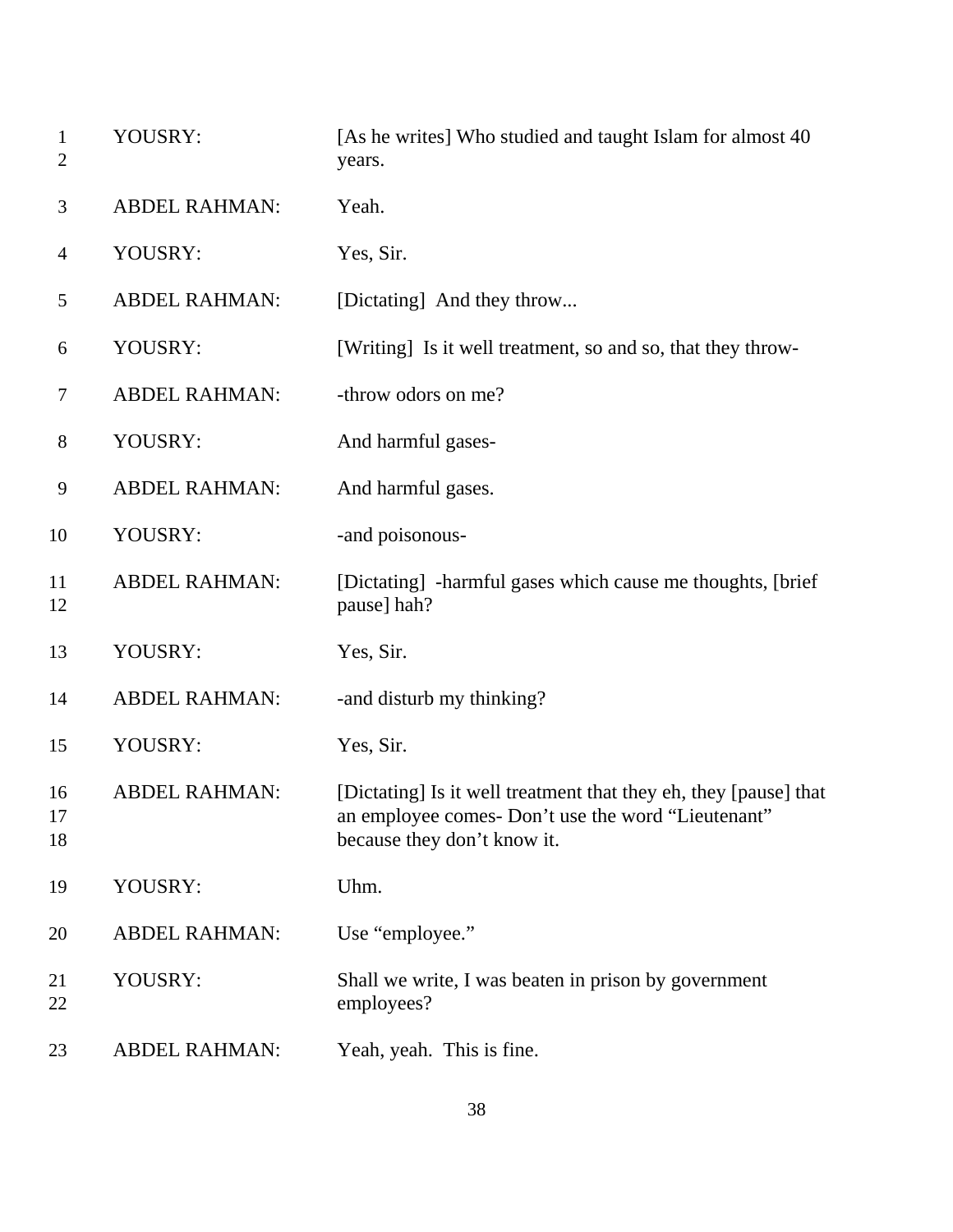| $\mathbf{1}$             | YOUSRY:              | [Writing] I was beaten and assaulted.                                                                                                                                           |
|--------------------------|----------------------|---------------------------------------------------------------------------------------------------------------------------------------------------------------------------------|
| $\overline{2}$<br>3<br>4 | <b>ABDEL RAHMAN:</b> | [Dictating] As I was sitting in the bathroom, then he kicked<br>me and I fell on the floor. [Pause] Is it well treatment that<br>they deny me friends' and (UI) visits? [Pause] |
| 5                        | YOUSRY:              | [Flips the paper]                                                                                                                                                               |
| 6                        | <b>ABDEL RAHMAN:</b> | Is it well treatment to monitor me by a camera-                                                                                                                                 |
| 7                        | YOUSRY:              | -for twenty-four hours?                                                                                                                                                         |
| 8<br>9<br>10             | <b>ABDEL RAHMAN:</b> | Yeah, [dictating] a camera, audio and picture twenty-four<br>hours a day? And to also monitor my visiting family<br>members?                                                    |
| 11                       |                      | ***                                                                                                                                                                             |
| 12<br>13                 | YOUSRY:              | Okay, please go ahead, Sir [Reading back] Also monitor my<br>visiting family members-                                                                                           |
| 14                       | <b>ABDEL RAHMAN:</b> | Yeah, fine.                                                                                                                                                                     |
| 15                       | YOUSRY:              | [Writing] -during the only visit-                                                                                                                                               |
| 16                       | <b>ABDEL RAHMAN:</b> | Fine.                                                                                                                                                                           |
| 17<br>18                 | YOUSRY:              | -in, [verifying] Sir, in how many years? It is from '95 to this<br>date.                                                                                                        |
| 19                       | <b>ABDEL RAHMAN:</b> | Yeah.                                                                                                                                                                           |
| 20                       | YOUSRY:              | That would be seven years.                                                                                                                                                      |
| 21                       | <b>ABDEL RAHMAN:</b> | Is it $93?$                                                                                                                                                                     |
| 22                       | YOUSRY:              | From '93, yeah, Good Lord! (UI). [Pause] Yes, Sir.                                                                                                                              |
| 23                       | <b>ABDEL RAHMAN:</b> | (UI)                                                                                                                                                                            |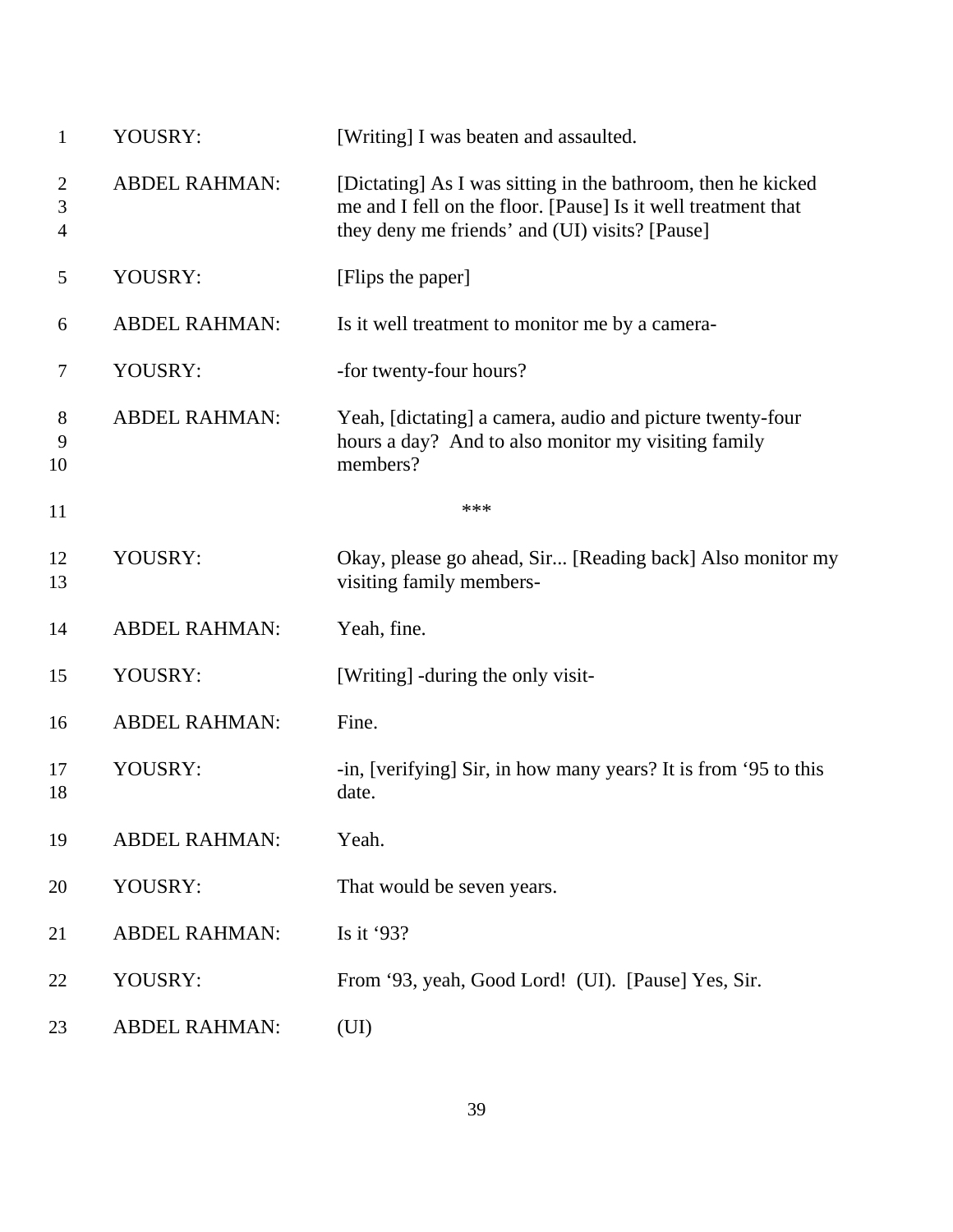| $\mathbf{1}$<br>$\overline{c}$<br>3 | YOUSRY:              | Well, I have a suggestion, Sir, let us not write that the odors<br>cause you disturbance of thinking and let you lose<br>concentration, after the words, they classified you with- |
|-------------------------------------|----------------------|------------------------------------------------------------------------------------------------------------------------------------------------------------------------------------|
| 4                                   | <b>ABDEL RAHMAN:</b> | -mentally disturbed people?                                                                                                                                                        |
| 5                                   | YOUSRY:              | Yeah, the mentally disturbed.                                                                                                                                                      |
| 6                                   | <b>ABDEL RAHMAN:</b> | Okay.                                                                                                                                                                              |
| $\tau$                              | YOUSRY:              | I wrote, "they cause pain and severe harm -"                                                                                                                                       |
| 8                                   | <b>ABDEL RAHMAN:</b> | Okay, fine.                                                                                                                                                                        |
| 9                                   | YOUSRY:              | "- to my body." Isn't this better, Sir, so you won't                                                                                                                               |
| 10                                  | <b>ABDEL RAHMAN:</b> | That's fine. Eh [pause] Number uh is it number ten?                                                                                                                                |
| 11                                  | YOUSRY:              | I am writing I am only using dashes.                                                                                                                                               |
| 12                                  | <b>STEWART:</b>      | [Looking at papers]                                                                                                                                                                |
| 13                                  | <b>ABDEL RAHMAN:</b> | Dashes, eh, dashes, a dash, like that?                                                                                                                                             |
| 14                                  | YOUSRY:              | Yeah, I put a dash like that.                                                                                                                                                      |
| 15<br>16                            | <b>ABDEL RAHMAN:</b> | Okay. [Dictating] How did I escape from Sudan and how did<br>I escape to Sudan from Egypt-                                                                                         |
| 17                                  | YOUSRY:              | [Writing] Yes, Sir.                                                                                                                                                                |
| 18                                  | <b>ABDEL RAHMAN:</b> | -while in fact the government sent the Egyptian FBI-                                                                                                                               |
| 19                                  | YOUSRY:              | [Laughing, writing] Yes, Sir.                                                                                                                                                      |
| 20                                  | <b>ABDEL RAHMAN:</b> | -to escort me to the airplane?                                                                                                                                                     |
| 21                                  | YOUSRY:              | To what?                                                                                                                                                                           |
| 22                                  | <b>ABDEL RAHMAN:</b> | To the airplane. [Pause] I mean, I went with the                                                                                                                                   |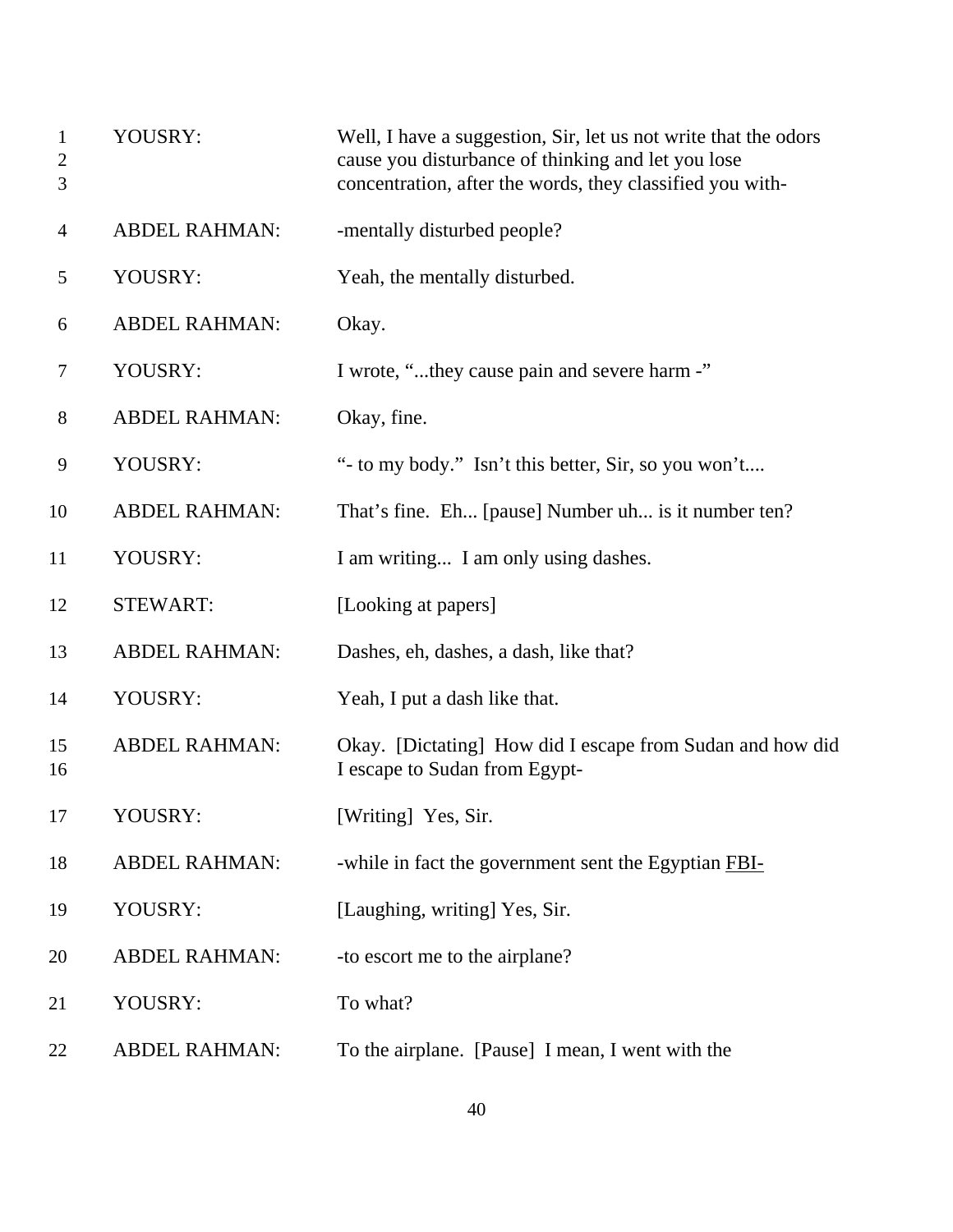| $\mathbf{1}$         |                      | government's full knowledge.                                                                                                                                                                                                                       |
|----------------------|----------------------|----------------------------------------------------------------------------------------------------------------------------------------------------------------------------------------------------------------------------------------------------|
| $\overline{2}$       | YOUSRY:              | [Writing] Yes, Sir.                                                                                                                                                                                                                                |
| 3<br>$\overline{4}$  | <b>ABDEL RAHMAN:</b> | Did he say that they let me escape because of Al-Sadat's case,<br>or what?                                                                                                                                                                         |
| 5<br>6<br>7          | YOUSRY:              | Yes, he said that you escaped [Picking up the paper;<br>reading] "After he fled from Egypt because he was charged<br>in Sadat's case."                                                                                                             |
| 8                    | <b>ABDEL RAHMAN:</b> | Yeah. [Pause]                                                                                                                                                                                                                                      |
| 9<br>10              | YOUSRY:              | [Puts the paper down] Everyone knows that I was<br>acquitted                                                                                                                                                                                       |
| 11<br>12             | <b>ABDEL RAHMAN:</b> | Yeah, (UI). It seems that [Pause] It seems that Samih<br>Derar (PH) [pause] hah?                                                                                                                                                                   |
| 13                   | YOUSRY:              | Yes, Sir.                                                                                                                                                                                                                                          |
| 14                   | <b>ABDEL RAHMAN:</b> | -is still drunk (UI)-                                                                                                                                                                                                                              |
| 15                   | YOUSRY:              | [Laughing]                                                                                                                                                                                                                                         |
| 16                   | <b>ABDEL RAHMAN:</b> | -since he was in the party.                                                                                                                                                                                                                        |
| 17                   | YOUSRY:              | [Laughing]                                                                                                                                                                                                                                         |
| 18                   | STEWART:             | Translate. Translate immediately.                                                                                                                                                                                                                  |
| 19<br>20<br>21<br>22 | YOUSRY:              | [To Abdel Rahman] I understand what you want to say, Sir.<br>[To Stewart] You know this, this, this former ambassador the<br>Sheikh said that he drinks, and stuff. He said that the Sheikh<br>left Egypt because he was accused of killing Sadat. |
| 23                   | <b>STEWART:</b>      | Oh, this jerk, yeah.                                                                                                                                                                                                                               |
| 24<br>25             | YOUSRY:              | So the Sheikh said, well it appears to me that he is still drunk<br>and he does not know what (UI)                                                                                                                                                 |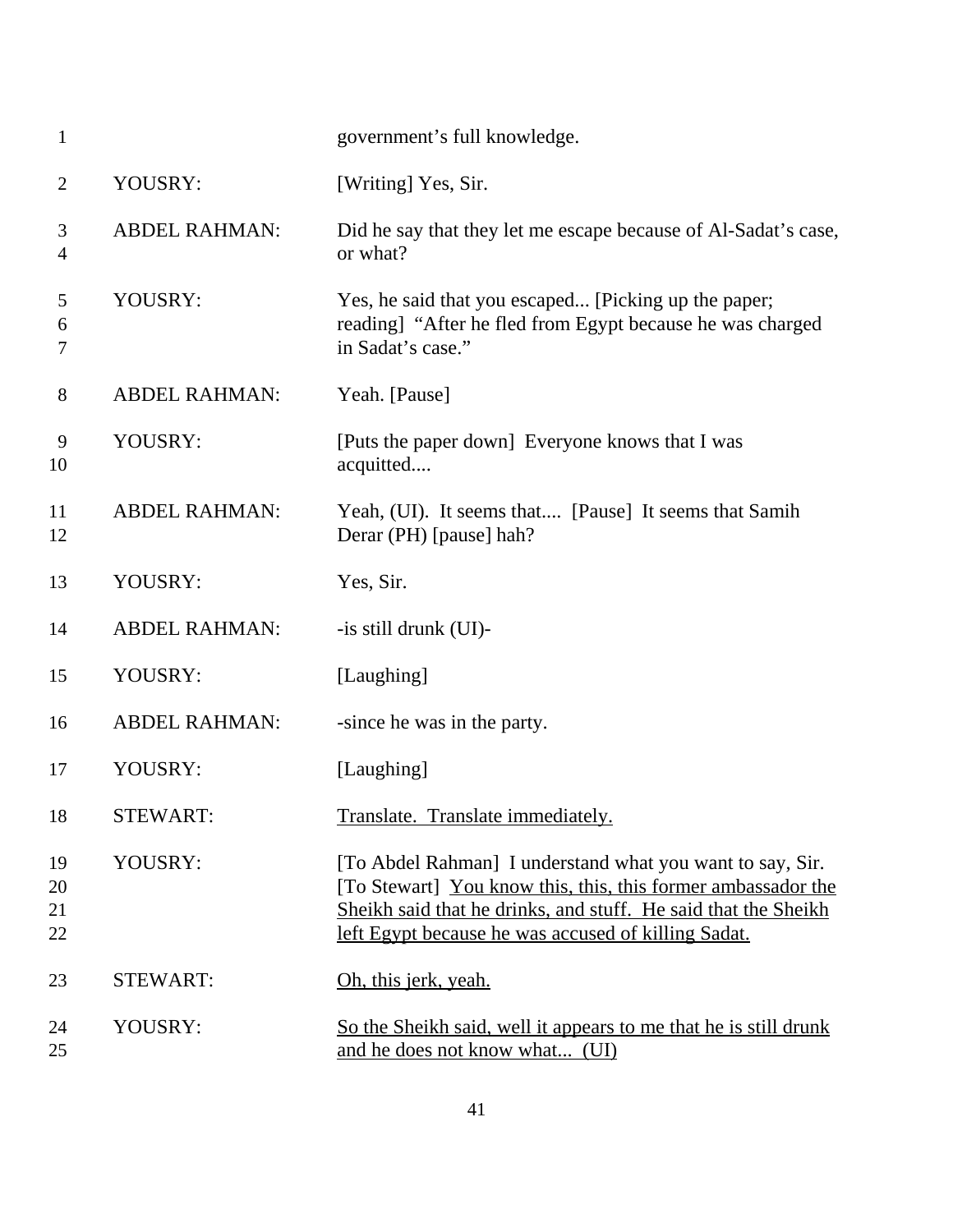| $\mathbf{1}$<br>$\overline{2}$ | <b>STEWART:</b>      | [Laughing] He is talking, he is talking out of a stupor, out of<br>uh, imagination, a dream,                                                                                                           |
|--------------------------------|----------------------|--------------------------------------------------------------------------------------------------------------------------------------------------------------------------------------------------------|
| 3                              | YOUSRY:              | [Simultaneously] The man is still drunk-                                                                                                                                                               |
| $\overline{4}$                 | <b>ABDEL RAHMAN:</b> | -since he was in the party.                                                                                                                                                                            |
| 5                              | YOUSRY:              | Yes, Sir.                                                                                                                                                                                              |
| 6                              | <b>ABDEL RAHMAN:</b> | [Dictating] He can't tell the difference-                                                                                                                                                              |
| 7                              | <b>STEWART:</b>      | -he wishes it were so.                                                                                                                                                                                 |
| $8\,$                          | <b>ABDEL RAHMAN:</b> | -between the year 1980, when I was acquitted in Sadat's case-                                                                                                                                          |
| 9                              | YOUSRY:              | [Writing] Yes, Sir.                                                                                                                                                                                    |
| 10                             | <b>ABDEL RAHMAN:</b> | -and 1990, when I went to America.                                                                                                                                                                     |
| 11                             | YOUSRY:              | [Laughs]                                                                                                                                                                                               |
| 12<br>13                       | <b>ABDEL RAHMAN:</b> | You see?                                                                                                                                                                                               |
| 14                             | YOUSRY:              | [Laughing, writing] Yes, Sir.                                                                                                                                                                          |
| 15<br>16                       | <b>ABDEL RAHMAN:</b> | I am not escaping because of Al-Sadat's case, I did not escape<br>because I was accused in Al-Sadat's case. (UI).                                                                                      |
| 17<br>18                       | YOUSRY:              | God bless you, thank God, [knocking on the table] touch<br>wood.                                                                                                                                       |
| 19<br>20<br>21<br>22           | <b>ABDEL RAHMAN:</b> | [Dictating] How can I escape from Sudan? How did it<br>happen that America let me escape from Sudan and I left to<br>Pakistan, after Sudan, to Pakistan, then to Afghanistan, then<br>to Saudi Arabia? |
| 23                             | YOUSRY:              | [Writing] Yes, Sir.                                                                                                                                                                                    |
| 24<br>25                       | <b>ABDEL RAHMAN:</b> | Eh, he says that eh he he was helped because of<br>Afghanistan, right?                                                                                                                                 |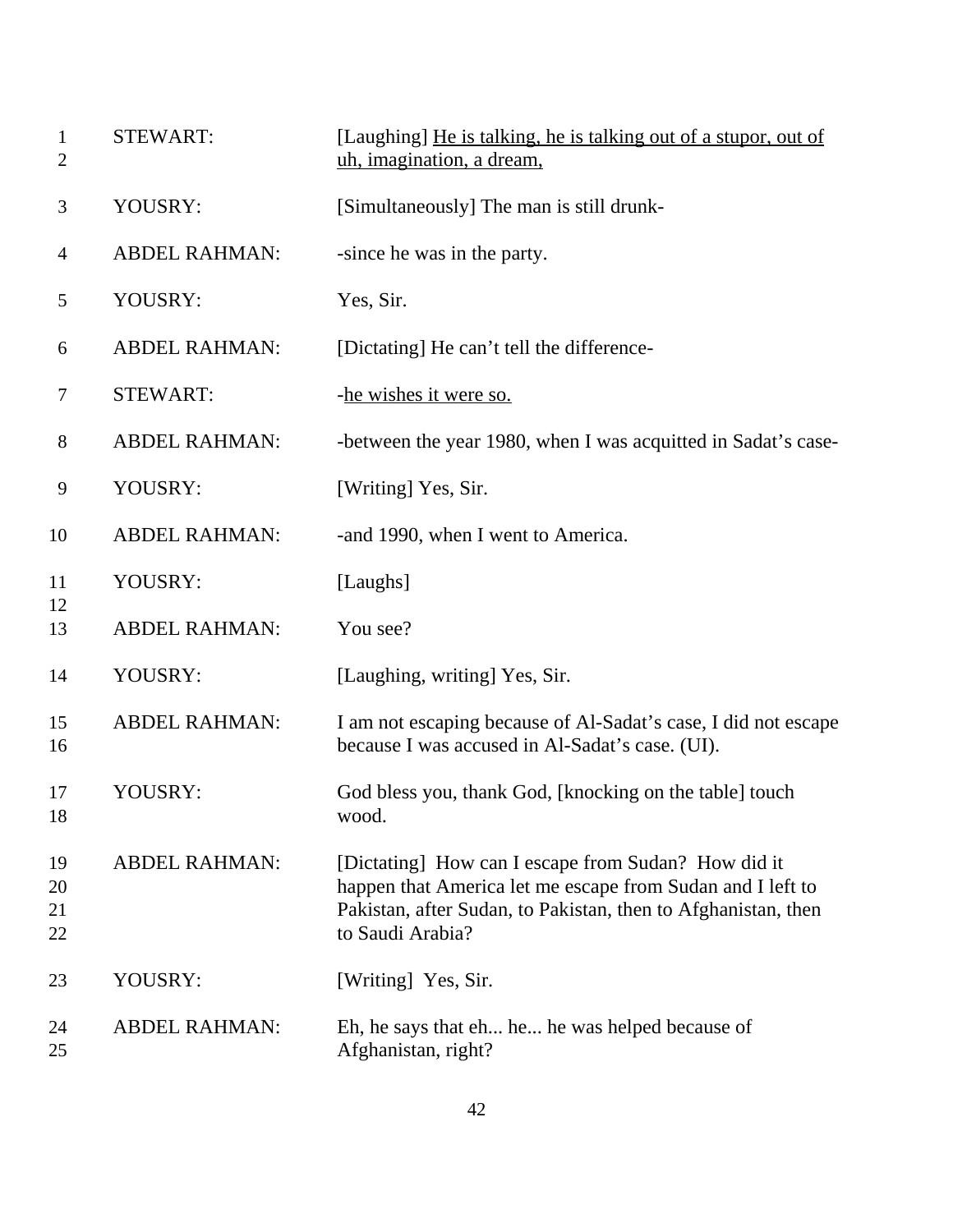| $\mathbf{1}$        | YOUSRY:              | Yes, Sir.                                                                                                                     |
|---------------------|----------------------|-------------------------------------------------------------------------------------------------------------------------------|
| $\overline{2}$<br>3 | <b>ABDEL RAHMAN:</b> | Ah. What great help America offered for its friends in<br>Afghanistan! [Pause]                                                |
| 4                   | YOUSRY:              | [Writing] Yes, Sir.                                                                                                           |
| 5                   | <b>ABDEL RAHMAN:</b> | Hah?                                                                                                                          |
| 6                   | YOUSRY:              | Yeah.                                                                                                                         |
| $\tau$<br>8         | <b>ABDEL RAHMAN:</b> | [Dictating] My friendship reward was a life sentence. And<br>the reward of the General Usama Bin Laden -                      |
| 9                   | YOUSRY:              | [Laughs]                                                                                                                      |
| 10<br>11            | <b>ABDEL RAHMAN:</b> | -hah, it is asking it is going to pay millions to whoever will<br>get him dead or alive. Although General Usama Bin Laden-    |
| 12                  | YOUSRY:              | [Writing] Although Usama Bin Laden                                                                                            |
| 13<br>14            | <b>ABDEL RAHMAN:</b> | -was one of the main reasons that helped in the collapse of the<br>Soviet Union. If Napoleon Was Eisenhower in the army?      |
| 15<br>16<br>17      | YOUSRY:              | Eisenhower, what was Eisenhower, the leader of the<br><u>American Army, general, or was the - Eisenhower the</u><br>president |
| 18                  | <b>ABDEL RAHMAN:</b> | [Simultaneously] Before becoming President.                                                                                   |
| 19                  | <b>STEWART:</b>      | When?                                                                                                                         |
| 20                  | YOUSRY:              | Before he was elected the president.                                                                                          |
| 21<br>22            | <b>STEWART:</b>      | No, he was the leader of the Allied Army in Europe during<br>World War Two.                                                   |
| 23<br>24            | YOUSRY:              | [Simultaneously] He was the leader of the Allied Army in<br>Europe during World War Two.                                      |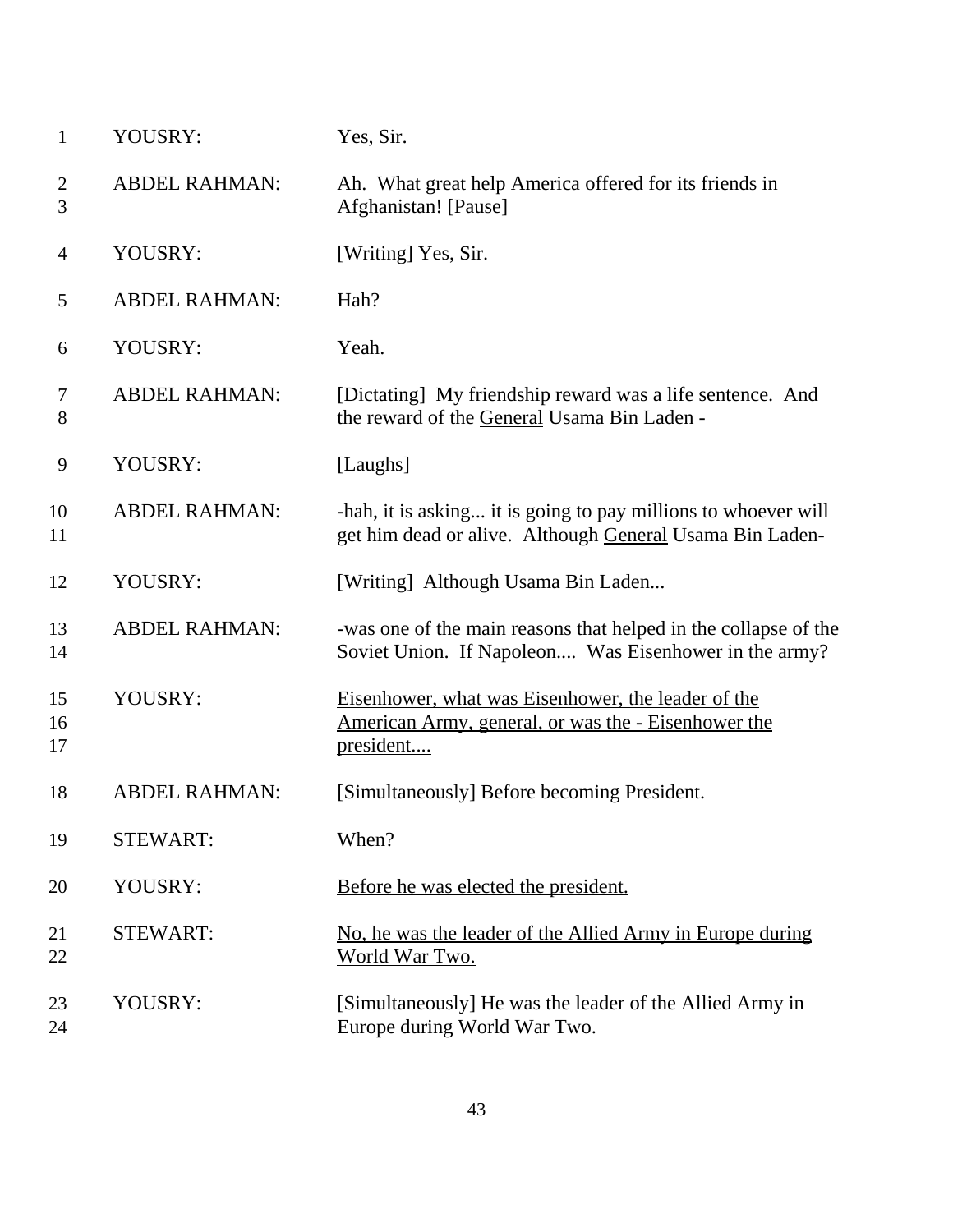| $\mathbf{1}$   | <b>ABDEL RAHMAN:</b> | Yeah, yeah.                                                                                                                                                     |
|----------------|----------------------|-----------------------------------------------------------------------------------------------------------------------------------------------------------------|
| $\overline{2}$ | <b>STEWART:</b>      | And then he became the President-                                                                                                                               |
| 3              | YOUSRY:              | After that he became President.                                                                                                                                 |
| $\overline{4}$ | <b>STEWART:</b>      | $\frac{-\text{in}}{1951}$ or so.                                                                                                                                |
| 5<br>6<br>7    | YOUSRY:              | [Unwraps candy for Abdel Rahman] I don't know why you<br>kept the Baby Ruth to the end, I know you like it. It was the<br>only one, I was going to get you two. |
| $8\phantom{1}$ | <b>ABDEL RAHMAN:</b> | [Eating chocolate] Yeah?                                                                                                                                        |
| 9              | YOUSRY:              | Yes.                                                                                                                                                            |
| 10<br>11       | <b>ABDEL RAHMAN:</b> | [Dictating] If Napoleon or Eisenhower entered tens of<br>battles, hah?                                                                                          |
| 12             | YOUSRY:              | [Writing] Yes, Sir.                                                                                                                                             |
| 13<br>14       | <b>ABDEL RAHMAN:</b> | -General Usama Bin Laden went through hundreds, even<br>thousands of battles. [Pause] Hah?                                                                      |
| 15             | YOUSRY:              | [Writing] Yes, Sir.                                                                                                                                             |
| 16<br>17       | <b>ABDEL RAHMAN:</b> | He was an essential element in the collapse of the Soviet<br>Union [pause].                                                                                     |
| 18             | YOUSRY:              | [Writing] I am following.                                                                                                                                       |
| 19             | <b>ABDEL RAHMAN:</b> | -and his reward from America is what you see.                                                                                                                   |
| 20             | YOUSRY:              | [Writing] Yes, Sir. [Pause]                                                                                                                                     |
| 21             | <b>ABDEL RAHMAN:</b> | $E$ h                                                                                                                                                           |
| 22             | YOUSRY:              | Enough for that drunk man, [laughing] you destroyed him.                                                                                                        |
| 23             | <b>ABDEL RAHMAN:</b> | Hah?                                                                                                                                                            |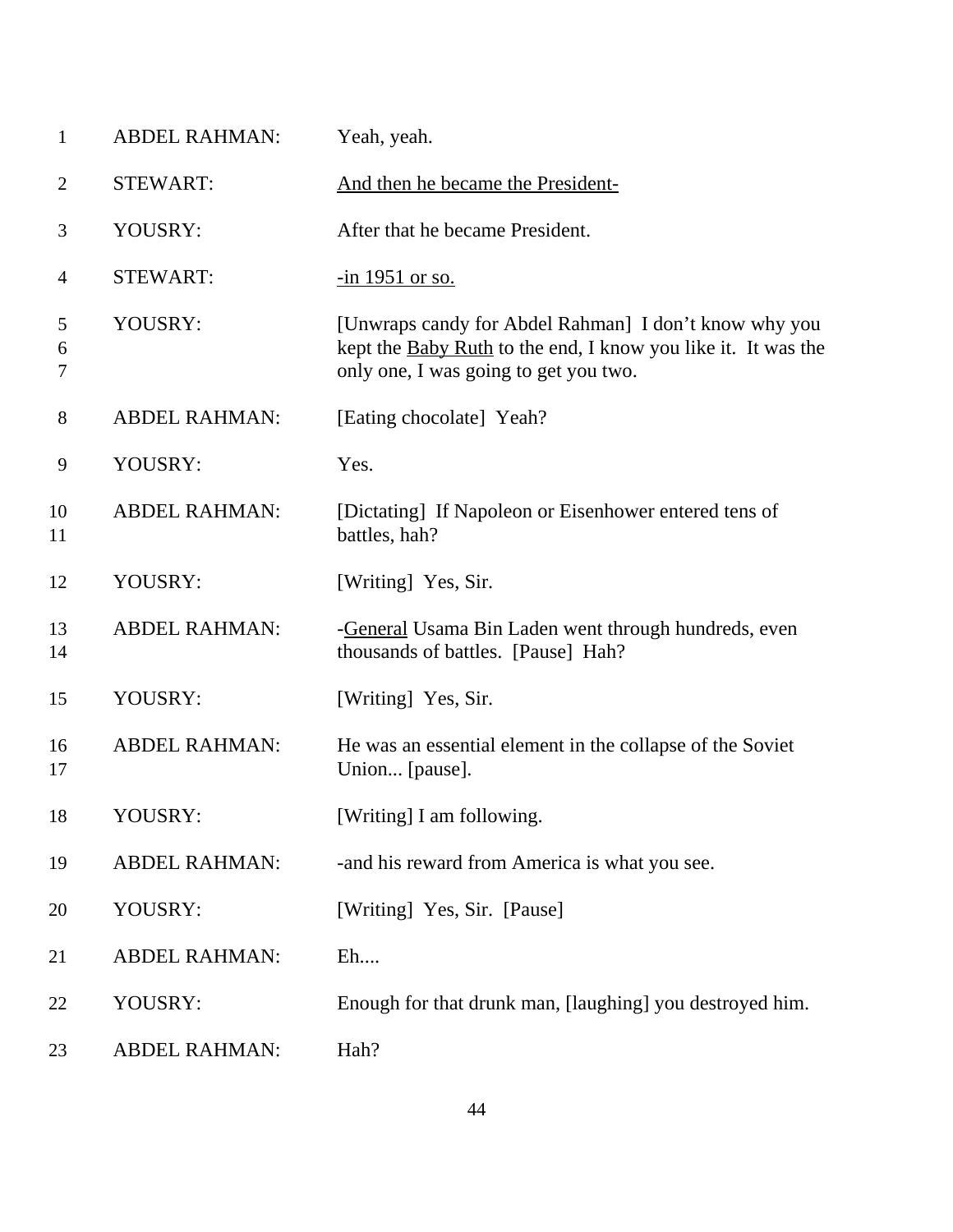| $\mathbf{1}$<br>$\mathbf{2}$ | YOUSRY:              | You destroyed him completely, Sir, that drunkard! I think<br>Ahmed can organize it, he can put (UI) first and                                                 |
|------------------------------|----------------------|---------------------------------------------------------------------------------------------------------------------------------------------------------------|
| 3<br>$\overline{4}$          | <b>ABDEL RAHMAN:</b> | [Simultaneously] Yeah, yeah, I will tell Muntasir to put this<br>information in order.                                                                        |
| 5<br>6                       | YOUSRY:              | Right.                                                                                                                                                        |
| $\tau$<br>8                  | <b>ABDEL RAHMAN:</b> | [Dictating] It appears that this man's name fits him. He is<br>"dirar," same as the Dirar Mosque.                                                             |
| 9                            | YOUSRY:              | [Laughs as he writes]                                                                                                                                         |
| 10<br>11                     | <b>ABDEL RAHMAN:</b> | That man was not only drunk during a party, but he is<br>permanently drunk. Hah?                                                                              |
| 12                           | YOUSRY:              | [Writing] I am following, Sir.                                                                                                                                |
| 13<br>14<br>15               | <b>ABDEL RAHMAN:</b> | [Dictating] If the lieif all these lies were told by a Western<br>man or an infidel, or were told by an ordinary man, [pause]<br>we might give him an excuse. |
| 16                           | YOUSRY:              | [Writing] Yes.                                                                                                                                                |
| 17<br>18                     | <b>ABDEL RAHMAN:</b> | But these lies were told by a Muslim Arab ambassador, can<br>there be any worse lie?                                                                          |
| 19                           | YOUSRY:              | [Writing] Right [As he writes] any worse lie.                                                                                                                 |
| 20                           | <b>ABDEL RAHMAN:</b> | Done?                                                                                                                                                         |
| 21                           | YOUSRY:              | [Flipping the page] I'm following, Sir.                                                                                                                       |
| 22                           | <b>ABDEL RAHMAN:</b> | Brother Muntasir, please put this information in order and                                                                                                    |
| 23<br>24<br>25               | YOUSRY:              | You know what I am going to do, Sir? I am thinking when<br>Muhammad Salah calls Lynne, she tells him to call Muntasir<br>and to publish it.                   |
| 26                           | <b>ABDEL RAHMAN:</b> | Okay.                                                                                                                                                         |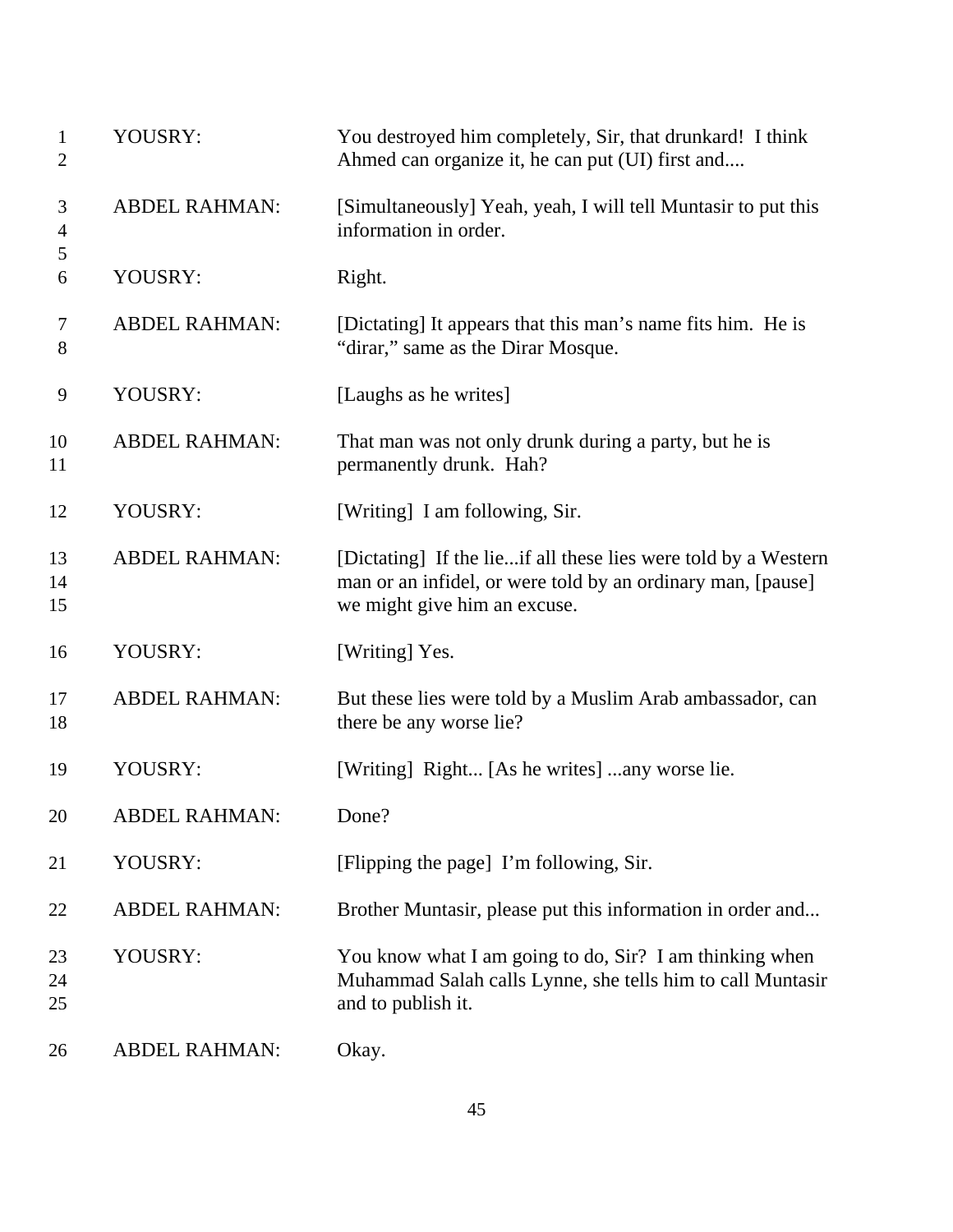| $\mathbf{1}$           | YOUSRY:              | Right?                                                                                                                                                                                                                                                                                      |
|------------------------|----------------------|---------------------------------------------------------------------------------------------------------------------------------------------------------------------------------------------------------------------------------------------------------------------------------------------|
| $\overline{2}$         | <b>ABDEL RAHMAN:</b> | Fine.                                                                                                                                                                                                                                                                                       |
| 3<br>4                 | YOUSRY:              | Lynne, the Sheikh has just uh, um, dictated a reply to<br>[pointing to the paper] this Egyptian thing-                                                                                                                                                                                      |
| 5                      | <b>STEWART:</b>      | $Um-hm.$                                                                                                                                                                                                                                                                                    |
| 6<br>7<br>8<br>9<br>10 | YOUSRY:              | -to Muntasir Al-Zayat, his lawyer in Egypt, and I just<br>suggested that when you have your press conference with<br>Muhammad Salah, the Al-Hayat correspondent, on the phone,<br>you can tell him about it, or tell him to call Muntasir and<br>publish the Sheikh's response in Al-Hayat. |
| 11                     | <b>STEWART:</b>      | Oh, very good. Excellent. Let me put that on the list.                                                                                                                                                                                                                                      |
| 12                     | <b>ABDEL RAHMAN:</b> | We can keep it to the end of her talk.                                                                                                                                                                                                                                                      |
| 13<br>14               | YOUSRY:              | Also I told her to mention it and at the same time she tells<br>him, call Muntasir and get the full thing.                                                                                                                                                                                  |
| 15                     | <b>ABDEL RAHMAN:</b> | Exactly so.                                                                                                                                                                                                                                                                                 |
| 16<br>17<br>18         | YOUSRY:              | Good. The Sheikh agreed. He said yeah, we just mention it<br>and at the same time ask him to go to, go - to call Muntasir<br>and get that, uh, full statement. That okay?                                                                                                                   |
| 19                     | <b>STEWART:</b>      | Yeah.                                                                                                                                                                                                                                                                                       |
| 20<br>21               | YOUSRY:              | Yes, Sir. [Reading back after a pause] Brother Muntasir,<br>please put this information in order-                                                                                                                                                                                           |
| 22                     | <b>ABDEL RAHMAN:</b> | Yeah, [dictating] -and send it to all feasible media.                                                                                                                                                                                                                                       |
| 23                     | <b>STEWART:</b>      | Is it going to go e-mail, so that he'll have it by then?                                                                                                                                                                                                                                    |
| 24<br>25               | YOUSRY:              | It can be done by <u>e-mail</u> , Sir, Ahmed can send it on the<br>computer. He can receive it in two seconds.                                                                                                                                                                              |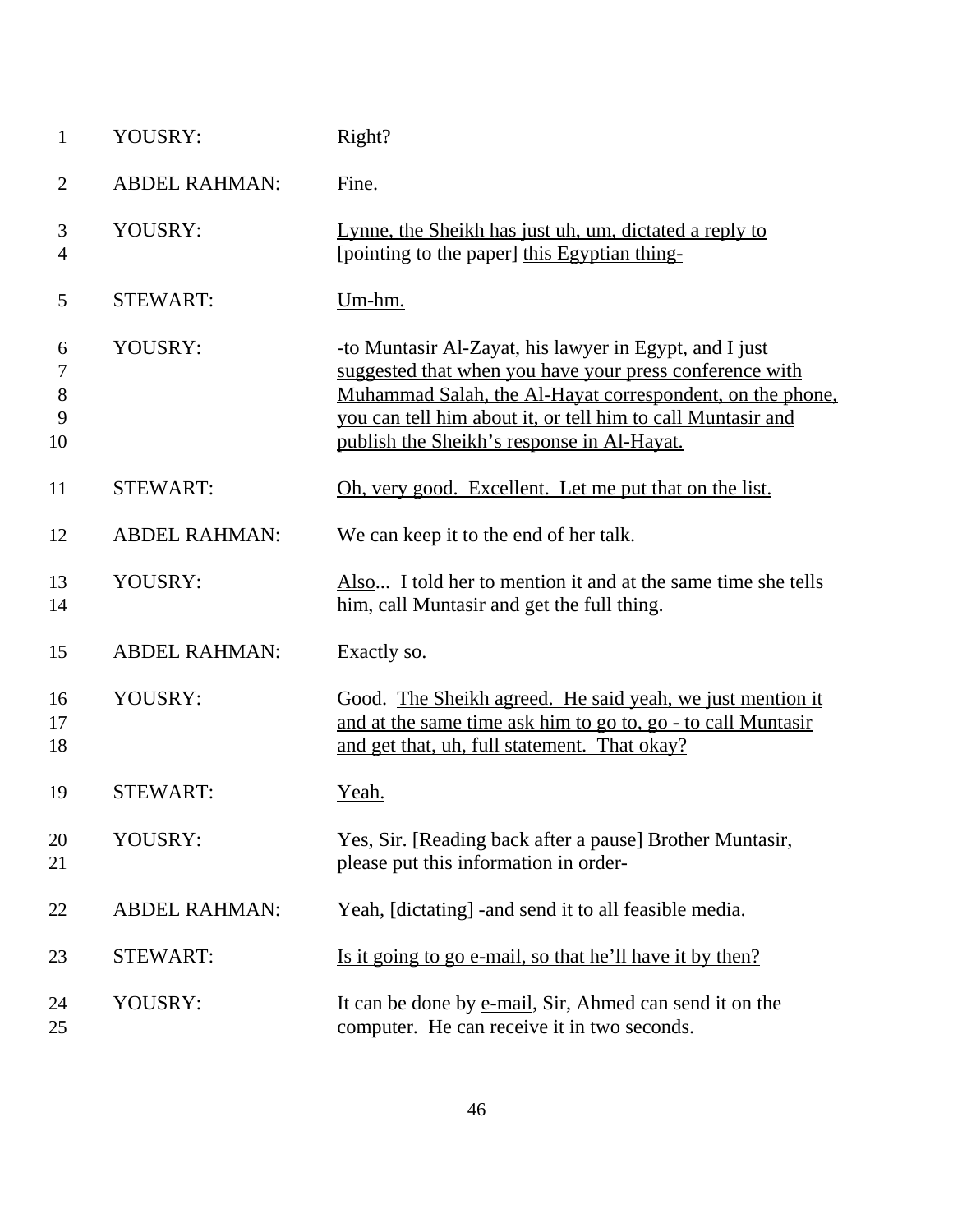| 1                         | <b>ABDEL RAHMAN:</b> | Okay, but does he have a computer?                                                                                                                                       |
|---------------------------|----------------------|--------------------------------------------------------------------------------------------------------------------------------------------------------------------------|
| $\overline{c}$<br>3       | YOUSRY:              | I think so. I think he also has a fax. I don't think that<br>Muntasir has uh, uh, an internet address.                                                                   |
| $\overline{4}$            | <b>STEWART:</b>      | Either way. Okay. (UI) fax.                                                                                                                                              |
| 5                         | <b>ABDEL RAHMAN:</b> | Wait for the fax, not the computer.                                                                                                                                      |
| 6                         | YOUSRY:              | Yeah, he has a fax.                                                                                                                                                      |
| 7                         | <b>STEWART:</b>      | Oh I can fax it.                                                                                                                                                         |
| $8\phantom{1}$<br>9<br>10 | YOUSRY:              | Lynne is telling you that she will do that. She will send it by<br>fax to Muntasir, and tell Mohammed Salah to get it from him<br>because Muntasir will put it in order. |
| 11                        | <b>ABDEL RAHMAN:</b> | Uhm.                                                                                                                                                                     |
| 12                        | YOUSRY:              | Okay. [Pause]                                                                                                                                                            |
| 13                        | <b>ABDEL RAHMAN:</b> | Eh, what number is it?                                                                                                                                                   |
| 14                        | YOUSRY:              | [Flipping the paper] Of the things you mentioned?                                                                                                                        |
| 15                        | <b>ABDEL RAHMAN:</b> | No, the things pertaining to Muntasir.                                                                                                                                   |
| 16                        | YOUSRY:              | Muntasir's, pardon me as I start a new page. [Flips the page]                                                                                                            |
| 17                        | <b>ABDEL RAHMAN:</b> | Tell him after the greeting, eh,                                                                                                                                         |
| 18                        | YOUSRY:              | (UI) Muntasir's, it is number two.                                                                                                                                       |
| 19                        | <b>ABDEL RAHMAN:</b> | Number two?                                                                                                                                                              |
| 20                        | YOUSRY:              | Yes.                                                                                                                                                                     |
| 21                        | <b>ABDEL RAHMAN:</b> | Write down, three.                                                                                                                                                       |
| 22                        | <b>STEWART:</b>      | [Looking at papers]                                                                                                                                                      |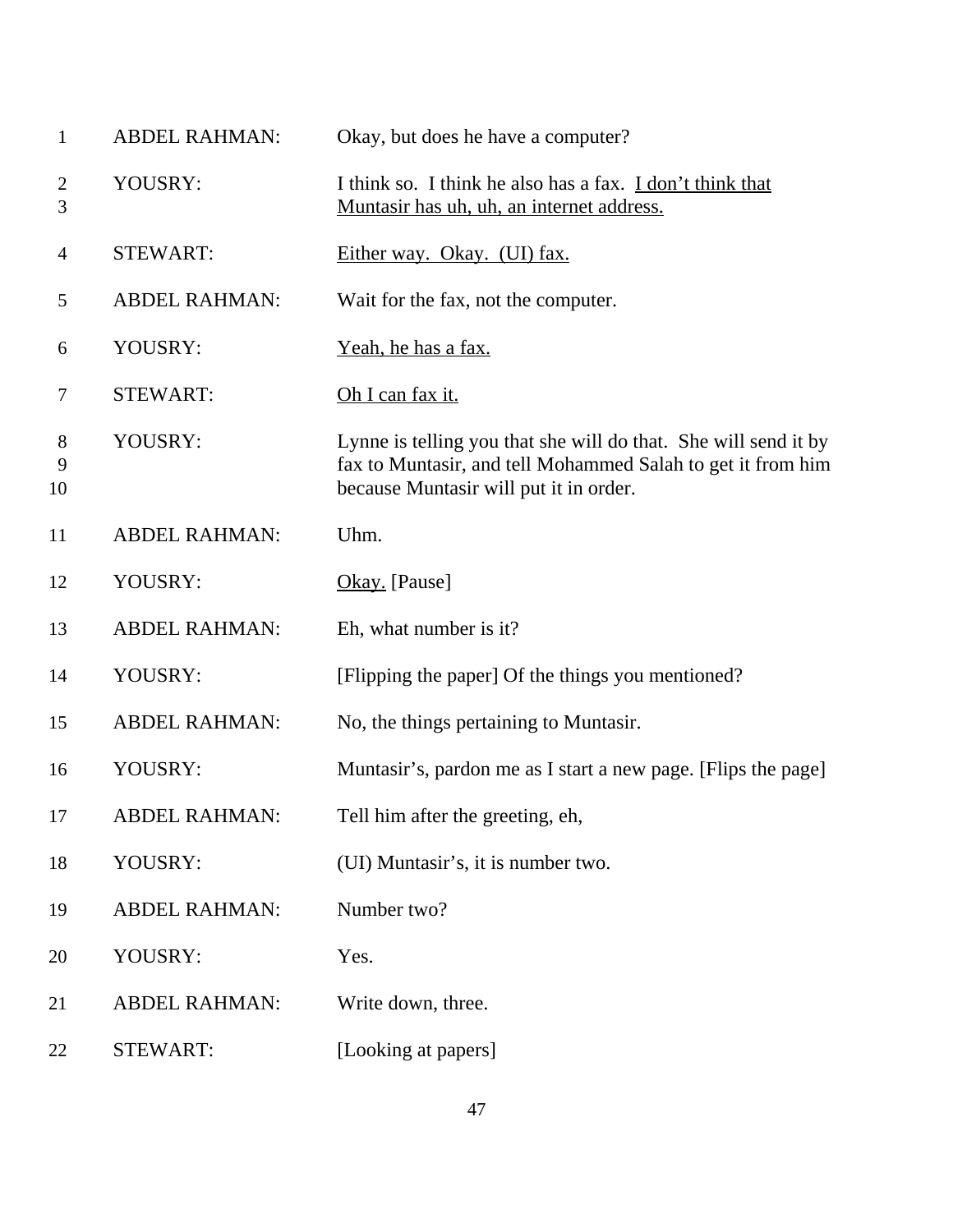| $\mathbf{1}$   | YOUSRY:              | Yes, Sir.                                                                                                                                       |
|----------------|----------------------|-------------------------------------------------------------------------------------------------------------------------------------------------|
| 2              | <b>ABDEL RAHMAN:</b> | Three [pause].                                                                                                                                  |
| 3<br>4         | YOUSRY:              | [Giving Abdel Rahman a napkin] Here you are more napkins,<br>Sir.                                                                               |
| 5              | <b>ABDEL RAHMAN:</b> | Thank you. [Eating chocolate] Tell him, Brother Muntasir,                                                                                       |
| 6              | YOUSRY:              | I am putting it next to the chocolate, Sir.                                                                                                     |
| 7<br>8<br>9    | <b>ABDEL RAHMAN:</b> | Okay. [Dictating] Brother Muntasir [pause], what use is the<br>Initiative [pause] where we declared the halt of violence,<br>[pause] hah?       |
| 10             | YOUSRY:              | [Writing] Yes, sir.                                                                                                                             |
| 11<br>12<br>13 | <b>ABDEL RAHMAN:</b> | -and the government continues to arrest the Islamic Group<br>members, puts them to military trials, continues to execute<br>and re-arrest them? |
| 14             | YOUSRY:              | [Writing] Yes, Sir.                                                                                                                             |
| 15<br>16       | <b>ABDEL RAHMAN:</b> | [Dictating] What use is this Initiative! What did it do other<br>than division of the Group lines? [Pause]                                      |
| 17             | YOUSRY:              | [Writing] Yes, Sir.                                                                                                                             |
| 18<br>19       | <b>ABDEL RAHMAN:</b> | Hah, [Dictating] Tell the brothers in your area, as long as we<br>did not gain anything from the government-                                    |
| 20             | YOUSRY:              | [Writing] Yes, Sir.                                                                                                                             |
| 21<br>22       | <b>ABDEL RAHMAN:</b> | -the least you can do is to allow the other voice, which calls<br>for the continuation of the hah?                                              |
| 23             | YOUSRY:              | [Writing] Yes, Sir.                                                                                                                             |
| 24<br>25       | <b>ABDEL RAHMAN:</b> | Allow this voice to speak up, to be loud. Do not stop it or<br>silence it-                                                                      |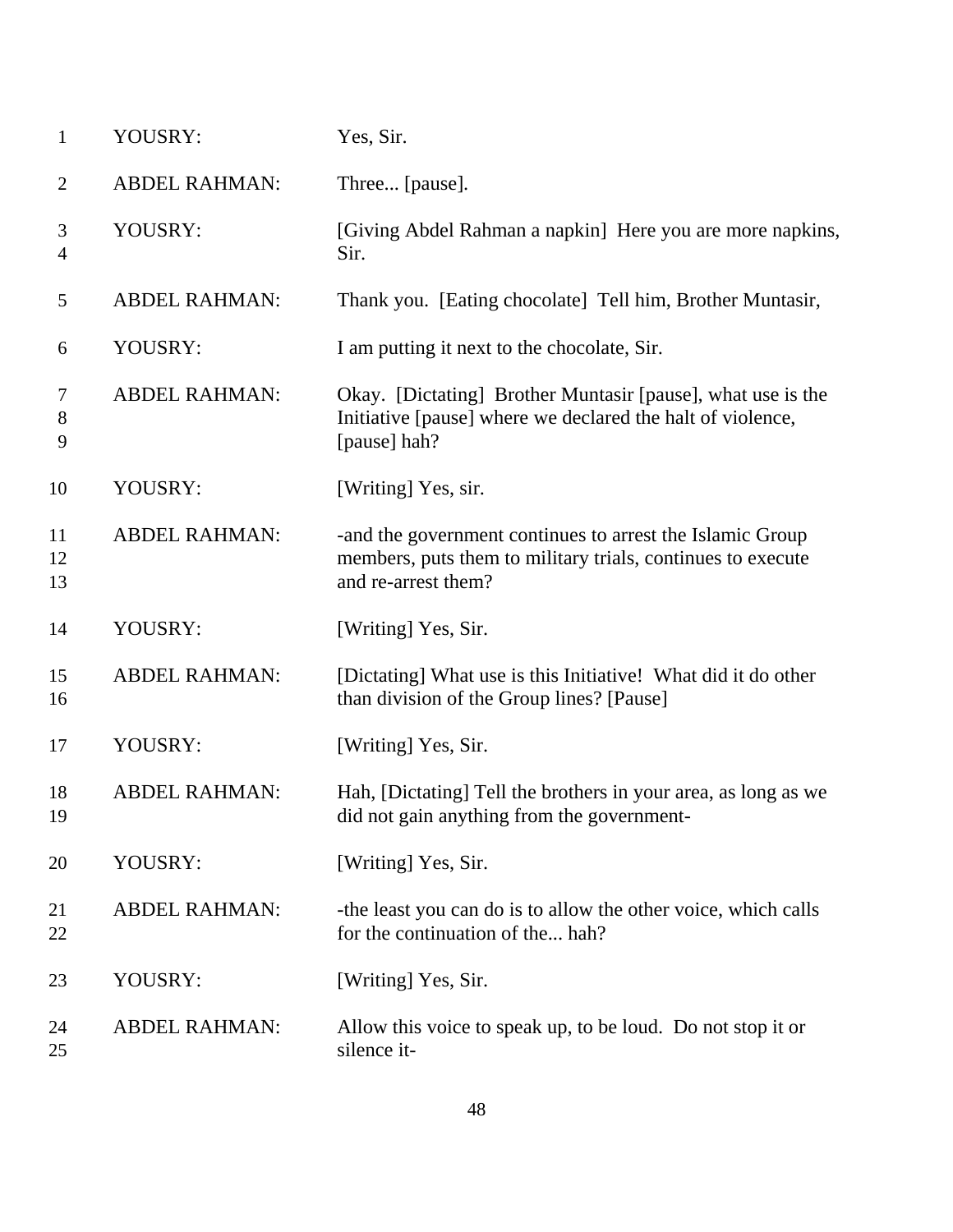| $\mathbf{1}$             | YOUSRY:              | [Writing] Yes, Sir.                                                                                                                                                                                                 |
|--------------------------|----------------------|---------------------------------------------------------------------------------------------------------------------------------------------------------------------------------------------------------------------|
| $\overline{2}$           | <b>ABDEL RAHMAN:</b> | Do not stop it or silence it-                                                                                                                                                                                       |
| 3                        | YOUSRY:              | Uhm-hm.                                                                                                                                                                                                             |
| 4<br>5<br>6<br>7         | <b>ABDEL RAHMAN:</b> | -and eh, [clearing his throat] so far, the government did not do<br>anything other than increasing its violence. [Pause] Also, tell<br>them that they should give Abu Yasir (PH) his natural right,<br>[pause] hah? |
| $8\,$                    | YOUSRY:              | [Writing] Yes, Sir.                                                                                                                                                                                                 |
| $\mathbf{9}$<br>10<br>11 | <b>ABDEL RAHMAN:</b> | [Dictating] -as the head of the Group. [Pause] If they don't<br>want to do so, the least is to have the person in charge,<br>consult with him, hah?                                                                 |
| 12                       | YOUSRY:              | [Writing] Yes, Sir.                                                                                                                                                                                                 |
| 13                       | <b>ABDEL RAHMAN:</b> | [Dictating] - and to -                                                                                                                                                                                              |
| 14                       |                      | ***                                                                                                                                                                                                                 |
| 15                       | YOUSRY:              | Right, yes Sir. [Picks up his pen]                                                                                                                                                                                  |
| 16                       | <b>STEWART:</b>      | [Writing] That's great.                                                                                                                                                                                             |
| 17<br>18                 | YOUSRY:              | [Reading back] If they don't (UI) that, the least is to have the<br>person in charge, consult with him.                                                                                                             |
| 19<br>20<br>21           | <b>ABDEL RAHMAN:</b> | Yeah, [dictating] this is my advice, give the man, give the<br>man his true measure, especially as he is the beloved friend of<br>Sheikh Muntasir.                                                                  |
| 22                       | YOUSRY:              | [Writing] Yes, Sir.                                                                                                                                                                                                 |
| 23                       | <b>ABDEL RAHMAN:</b> | Okay? [Pause] Number four: [Pause] Hah?                                                                                                                                                                             |
| 24                       | YOUSRY:              | Please, go ahead.                                                                                                                                                                                                   |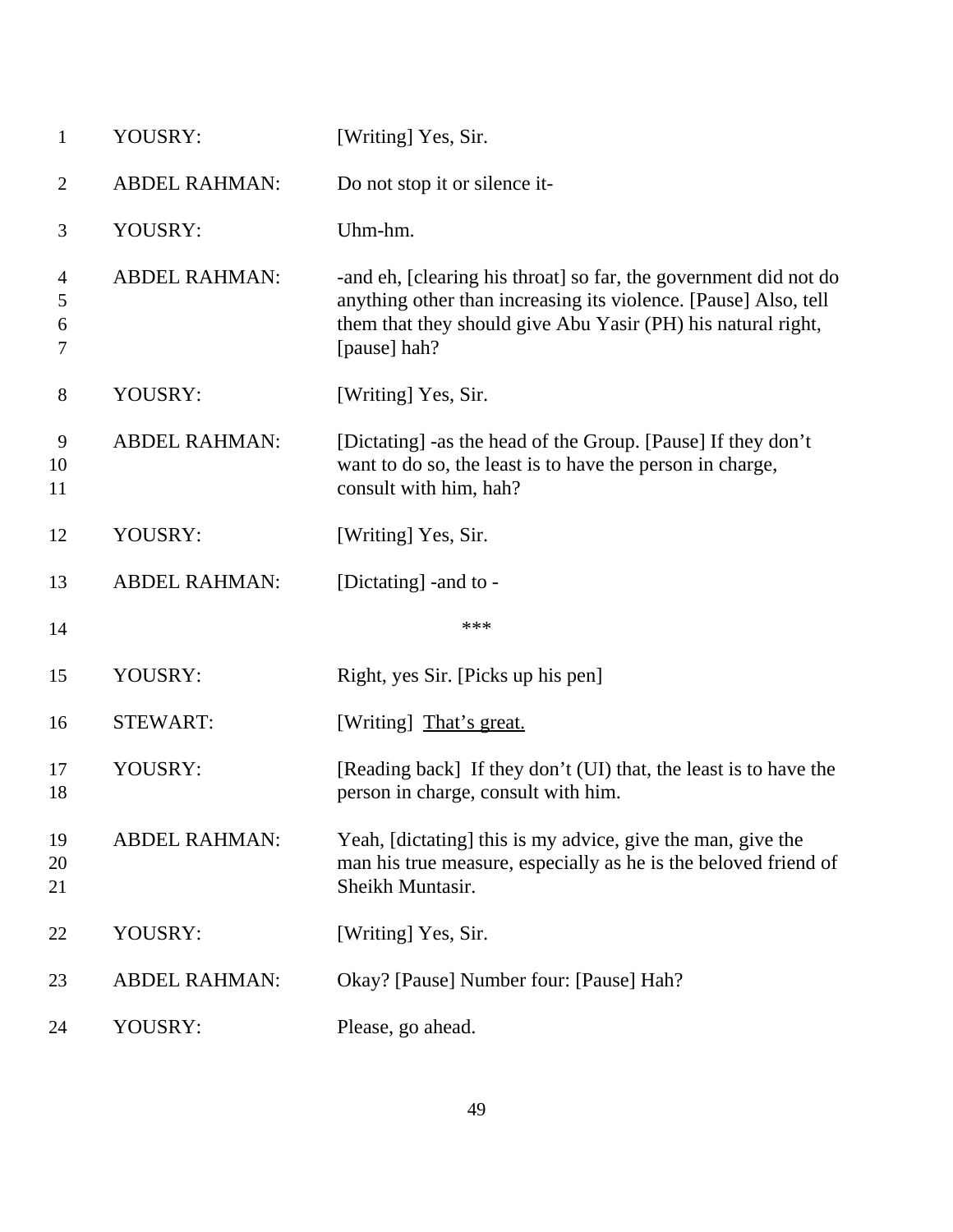| $\mathbf{1}$<br>$\overline{2}$<br>3 | <b>ABDEL RAHMAN:</b> | [Dictating] Some newspapers wrote- Did you the newspaper<br>that wrote about three or four meetings between the<br>Americans and the Egyptians regarding my release?                  |
|-------------------------------------|----------------------|---------------------------------------------------------------------------------------------------------------------------------------------------------------------------------------|
| 4                                   | YOUSRY:              | But we already read that one to you, Sir.                                                                                                                                             |
| 5                                   | <b>ABDEL RAHMAN:</b> | Yeah, but where is this newspaper?                                                                                                                                                    |
| 6                                   | YOUSRY:              | I think it is a newspaper in Abu Dhabi.                                                                                                                                               |
| $\tau$                              | <b>ABDEL RAHMAN:</b> | Do you know its name?                                                                                                                                                                 |
| 8                                   | YOUSRY:              | Yes, its name is known.                                                                                                                                                               |
| 9                                   | <b>ABDEL RAHMAN:</b> | Alright, write down its name.                                                                                                                                                         |
| 10                                  | YOUSRY:              | [Writing] Yes, Sir.                                                                                                                                                                   |
| 11                                  | <b>ABDEL RAHMAN:</b> | Write -                                                                                                                                                                               |
| 12                                  | YOUSRY:              | Some newspapers in the Gulf wrote-                                                                                                                                                    |
| 13                                  | <b>ABDEL RAHMAN:</b> | Yeah.                                                                                                                                                                                 |
| 14                                  | YOUSRY:              | [Writing] Yes, Sir.                                                                                                                                                                   |
| 15<br>16<br>17                      | <b>ABDEL RAHMAN:</b> | [Dictating] -that some meetings between the two governments<br>of America and Egypt took place, regarding my release.<br>[Correcting himself] No, not my release, but to transfer me- |
| 18                                  | YOUSRY:              | [Writing] Yes, Sir.                                                                                                                                                                   |
| 19<br>20                            | <b>ABDEL RAHMAN:</b> | -to a prison in Egypt. [Pause] This information was not<br>utilized by the media as it should have been. [Pause] Hah?                                                                 |
| 21                                  | YOUSRY:              | [Writing] Yes, Sir.                                                                                                                                                                   |
| 22<br>23<br>24                      | <b>ABDEL RAHMAN:</b> | Brother Muntasir, get the name of the newspaper, contact<br>them, and ask about the source of this news, who did they get<br>it from, [pause] hah?                                    |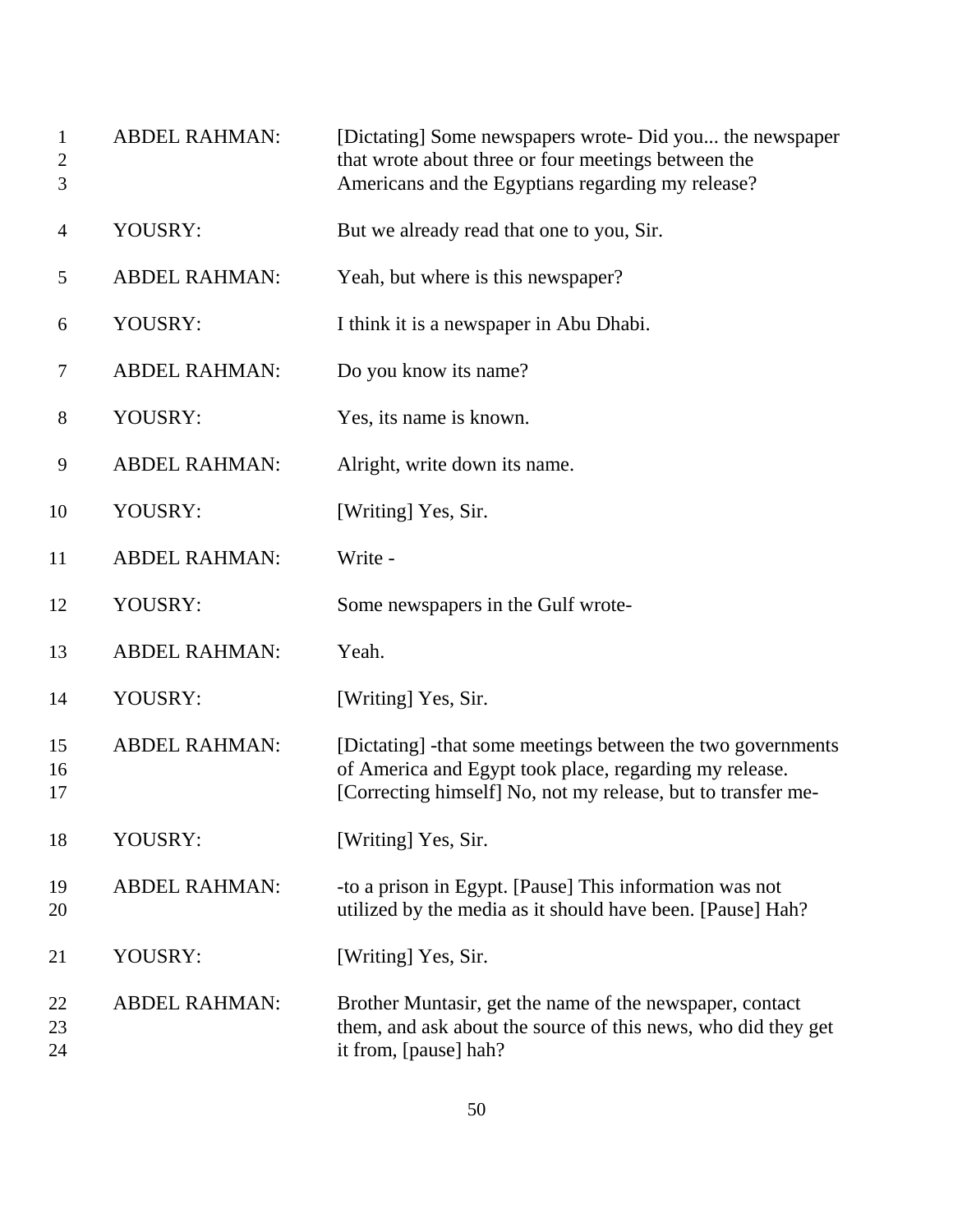| $\mathbf{1}$               | YOUSRY:              | [Writing] Yes, Sir.                                                                                                                                                                                                                                                           |
|----------------------------|----------------------|-------------------------------------------------------------------------------------------------------------------------------------------------------------------------------------------------------------------------------------------------------------------------------|
| $\overline{2}$             | <b>STEWART:</b>      | [Turns page over, continues writing]                                                                                                                                                                                                                                          |
| 3<br>4                     | <b>ABDEL RAHMAN:</b> | -and expand on this matter. I mean, contact -expand on<br>this matter-                                                                                                                                                                                                        |
| 5                          | YOUSRY:              | [Writing] Yes, Sir.                                                                                                                                                                                                                                                           |
| 6<br>7<br>8                | <b>ABDEL RAHMAN:</b> | -by getting in touch with some eh, personnel from the<br>Egyptian Foreign Ministry [pause] and verify it with them.<br>[Pause] Hah?                                                                                                                                           |
| 9                          | YOUSRY:              | Yeah, and verify it with them.                                                                                                                                                                                                                                                |
| 10<br>11<br>12<br>13       | <b>ABDEL RAHMAN:</b> | Yeah. Eh, [coughing, dictating] get in touch with the<br>American lawyer, my American lawyer, and mention this to<br>him, and cooperate with each other to expand on this issue<br>and let it be known to the media, hah?                                                     |
| 14                         | YOUSRY:              | [Writing] Yes, Sir.                                                                                                                                                                                                                                                           |
| 15                         | <b>ABDEL RAHMAN:</b> | Are you attentive to this point?                                                                                                                                                                                                                                              |
| 16                         | YOUSRY:              | [Reading back] - and let be known to the media.                                                                                                                                                                                                                               |
| 17                         | <b>ABDEL RAHMAN:</b> | Yeah. [Pause] Five -                                                                                                                                                                                                                                                          |
| 18                         | YOUSRY:              | [Writing] Yes, Sir.                                                                                                                                                                                                                                                           |
| 19<br>20<br>21<br>22<br>23 | <b>ABDEL RAHMAN:</b> | [Dictating] Please take care of my pension. [Pause] If you are<br>busy, assign one of the lawyers in your office [pause] to<br>follow up on this matter. [Pause] I may get one hundred or a<br>hundred and fifty pounds a month, better than leaving it to the<br>government. |
| 24                         | YOUSRY:              | [Laughs]                                                                                                                                                                                                                                                                      |
| 25                         | <b>ABDEL RAHMAN:</b> | Yeah. [Pause]                                                                                                                                                                                                                                                                 |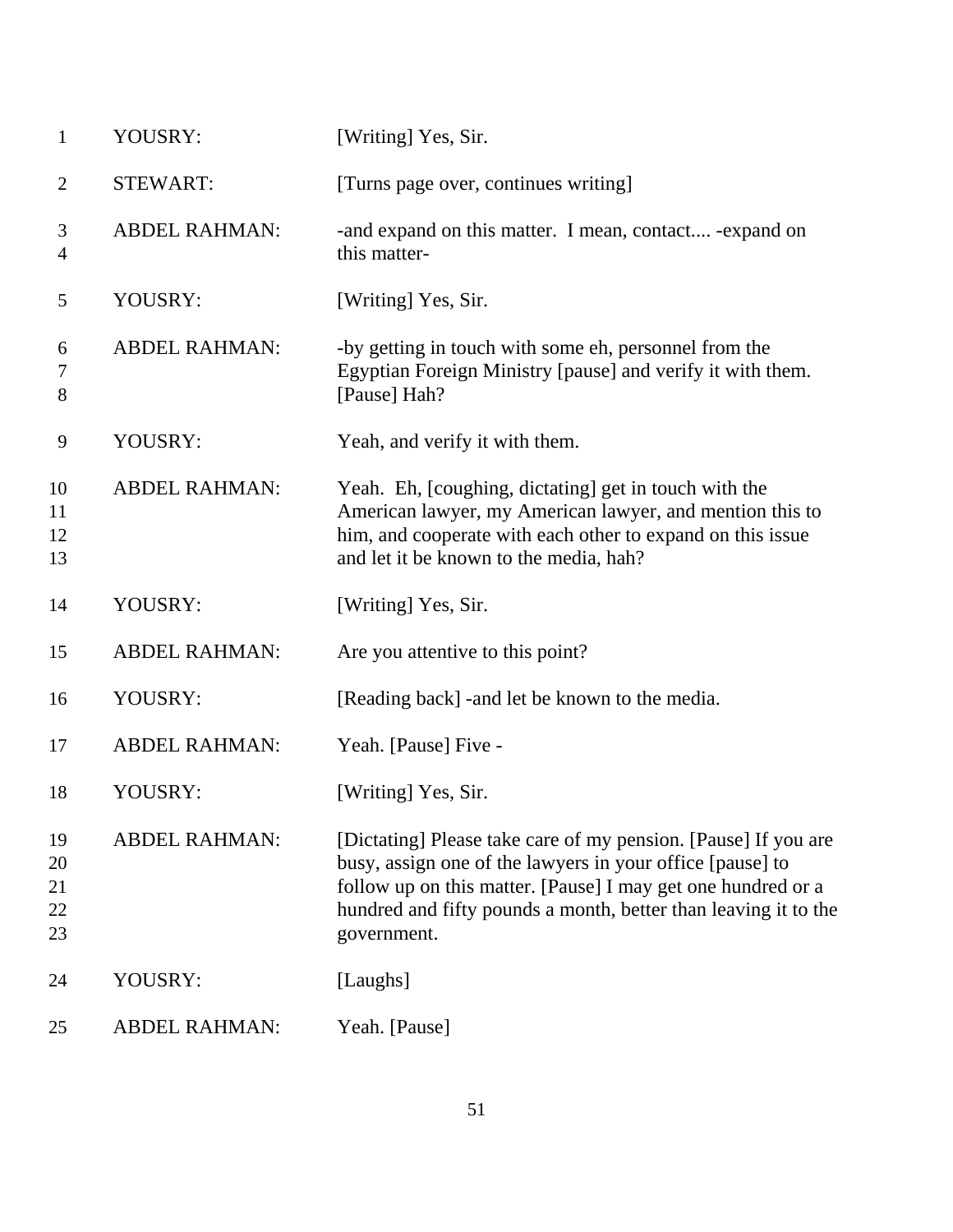| $\mathbf{1}$               | YOUSRY:              | [Writing] Yes, Sir.                                                                                                                                                                                                                                                |
|----------------------------|----------------------|--------------------------------------------------------------------------------------------------------------------------------------------------------------------------------------------------------------------------------------------------------------------|
| $\overline{2}$             | <b>ABDEL RAHMAN:</b> | [Dictating] May God guide your path.                                                                                                                                                                                                                               |
| 3                          | YOUSRY:              | I'll start new page, Sir.                                                                                                                                                                                                                                          |
| $\overline{4}$<br>5        | <b>ABDEL RAHMAN:</b> | Just write it on the margin. God be with you. Peace be to<br>you. Ahmed will pass this to Muntasir, right?                                                                                                                                                         |
| 6                          | YOUSRY:              | Right, Sir.                                                                                                                                                                                                                                                        |
| 7                          | <b>ABDEL RAHMAN:</b> | Uhm. What number is next?                                                                                                                                                                                                                                          |
| $8\,$<br>9                 | YOUSRY:              | [Checks papers] Nine. We started Muntasir's by number<br>eight.                                                                                                                                                                                                    |
| 10                         | <b>ABDEL RAHMAN:</b> | Ah.                                                                                                                                                                                                                                                                |
| 11                         | YOUSRY:              | This is nine.                                                                                                                                                                                                                                                      |
| 12<br>13<br>14             | <b>ABDEL RAHMAN:</b> | [Dictating] Nine: Brother Ahmed, get in touch with Abdul<br>Majid in London, [pause] and tell him, the Sheikh is saying<br>that you, Abdul Majid, treated him badly. [Pause] Okay?                                                                                 |
| 15                         | YOUSRY:              | [Writing] Yes, Sir.                                                                                                                                                                                                                                                |
| 16<br>17<br>18<br>19<br>20 | <b>ABDEL RAHMAN:</b> | Although when you suggested to me [pause] eh, to put<br>Mukhtar in charge of the apartment, I refused and said that<br>Abdul Majid better deserves to take care of it. [Pause] Abdul<br>Majid, I did not make any profit out of this project since it<br>started - |
| 21                         | YOUSRY:              | [Writing] Yes, Sir.                                                                                                                                                                                                                                                |
| 22<br>23                   | <b>ABDEL RAHMAN:</b> | - and I told you that I am in bad need [pause] of money. You<br>have to liquidate this project [pause], hah,                                                                                                                                                       |
| 24                         | YOUSRY:              | [Writing] Yes, Sir.                                                                                                                                                                                                                                                |
| 25                         | <b>ABDEL RAHMAN:</b> | -and send the money to Brother Ahmed. Hah?                                                                                                                                                                                                                         |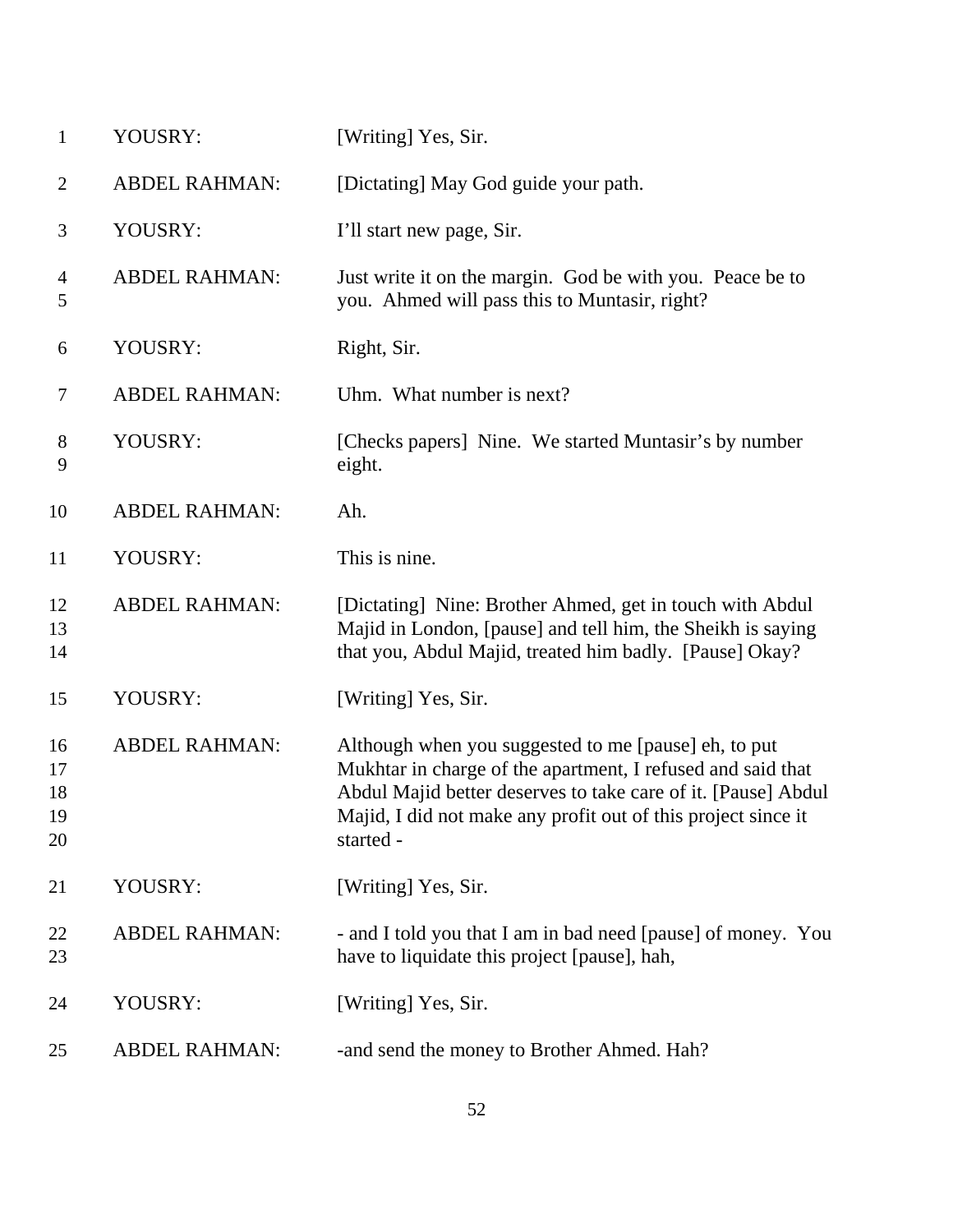| $\mathbf{1}$         | YOUSRY:              | [Writing] I am following, Sir.                                                                                                                                                                                         |
|----------------------|----------------------|------------------------------------------------------------------------------------------------------------------------------------------------------------------------------------------------------------------------|
| $\overline{2}$       | <b>ABDEL RAHMAN:</b> | Yeah, (UI) the money, the money.                                                                                                                                                                                       |
| 3                    | <b>STEWART:</b>      | [Stops writing]                                                                                                                                                                                                        |
| $\overline{4}$       | YOUSRY:              | I draw your attention, Sir, that Ahmed can't get anything-                                                                                                                                                             |
| 5                    | <b>ABDEL RAHMAN:</b> | Why?                                                                                                                                                                                                                   |
| 6                    | YOUSRY:              | -because of-                                                                                                                                                                                                           |
| 7                    | <b>STEWART:</b>      | <u>So what is</u>                                                                                                                                                                                                      |
| $8\,$                | YOUSRY:              | -the relationship between you and him.                                                                                                                                                                                 |
| 9<br>10              | <b>STEWART:</b>      | Talk to me about whatever problem there might be, uh, just<br>for the sake of talking about something, (UI).                                                                                                           |
| 11                   | YOUSRY:              | Oh, nothing, just like, uh dictation and stuff like that.                                                                                                                                                              |
| 12<br>13<br>14<br>15 | <b>STEWART:</b>      | Right. (UI) I'mtrying to write my pre-sentence letter (UI)<br>American lady and, and I don't know how to make out to say<br>what a great mother she is, but that happens to be the truth.<br>You know what I'm saying? |
| 16                   | YOUSRY:              | There is nothing, Sir (UI)                                                                                                                                                                                             |
| 17                   |                      | [Knocking]                                                                                                                                                                                                             |
| 18                   | <b>STEWART:</b>      | Come in.                                                                                                                                                                                                               |
| 19                   | YOUSRY:              | Yes.                                                                                                                                                                                                                   |
| 20                   | <b>OFFICER:</b>      | Does he want a lunch meal?                                                                                                                                                                                             |
| 21                   | YOUSRY:              | Do you want lunch, Sir?                                                                                                                                                                                                |
| 22                   | <b>STEWART:</b>      | They may not let us go get the other.                                                                                                                                                                                  |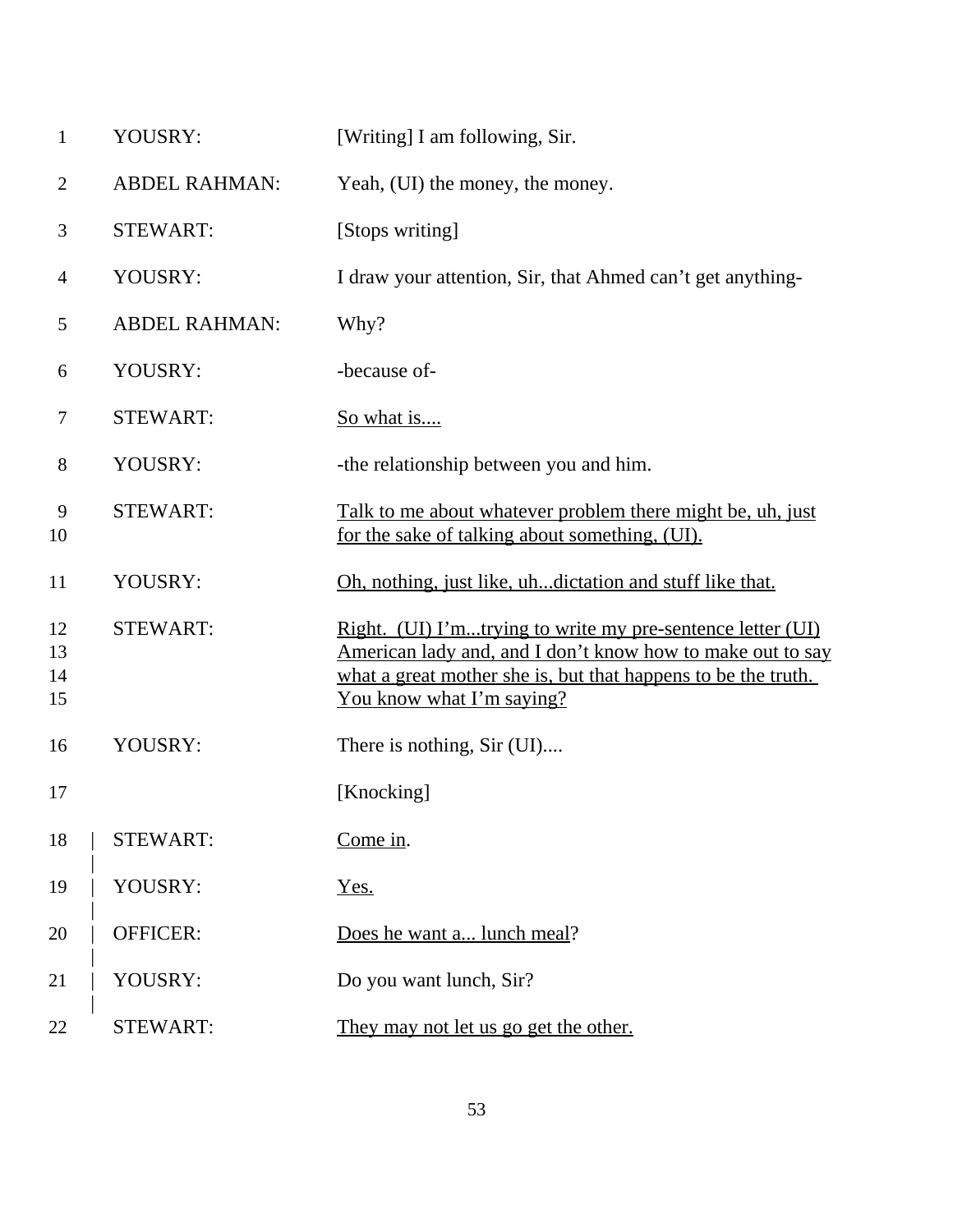| $\mathbf{1}$<br>$\mathbf{2}$ | <b>ABDEL RAHMAN:</b> | Yes, tell him that I want lunch, and we want sandwiches from<br>eh, eh, from the visitor's room.                                                               |
|------------------------------|----------------------|----------------------------------------------------------------------------------------------------------------------------------------------------------------|
| 3<br>$\overline{4}$<br>5     | YOUSRY:              | [To the officer] I would love to have lunch. Also I would<br>like to have a sandwich from uh, the visiting room if there is<br>some available we can buy from? |
| 6                            | <b>OFFICER:</b>      | The visiting room. No.                                                                                                                                         |
| 7                            | YOUSRY:              | Do they sell anything there?                                                                                                                                   |
| 8                            | <b>STEWART:</b>      | In the regular visiting room?                                                                                                                                  |
| 9                            | OFFICER:             | I can bring him his a lunch.                                                                                                                                   |
| 10                           | YOUSRY:              | His normal lunch.                                                                                                                                              |
| 11                           | OFFICER:             | We can't go over there, no.                                                                                                                                    |
| 12<br>13                     | YOUSRY:              | Sir, he is saying to you that he can't go there but he can bring<br>the lunch here.                                                                            |
| 14                           | <b>ABDEL RAHMAN:</b> | Okay.                                                                                                                                                          |
| 15                           | YOUSRY:              | [To the officer] Okay, fine, thank you.                                                                                                                        |
| 16<br>17                     | YOUSRY:              | Pay attention, Sir, that Ahmed can't get anything under his<br>name-                                                                                           |
| 18                           | STEWART:             | <u>Maybe if I faint on the floor, I -</u>                                                                                                                      |
| 19<br>20<br>21               | YOUSRY:              | -(UI) there is something in the account, in the legal account<br>opened under Lynne's name and something under my name<br>(UI).                                |
| 22                           | <b>ABDEL RAHMAN:</b> | When he-                                                                                                                                                       |
| 23                           | YOUSRY:              | This is what Ahmed does.                                                                                                                                       |
| 24                           | <b>ABDEL RAHMAN:</b> | -when he gets the money, it's up to him-                                                                                                                       |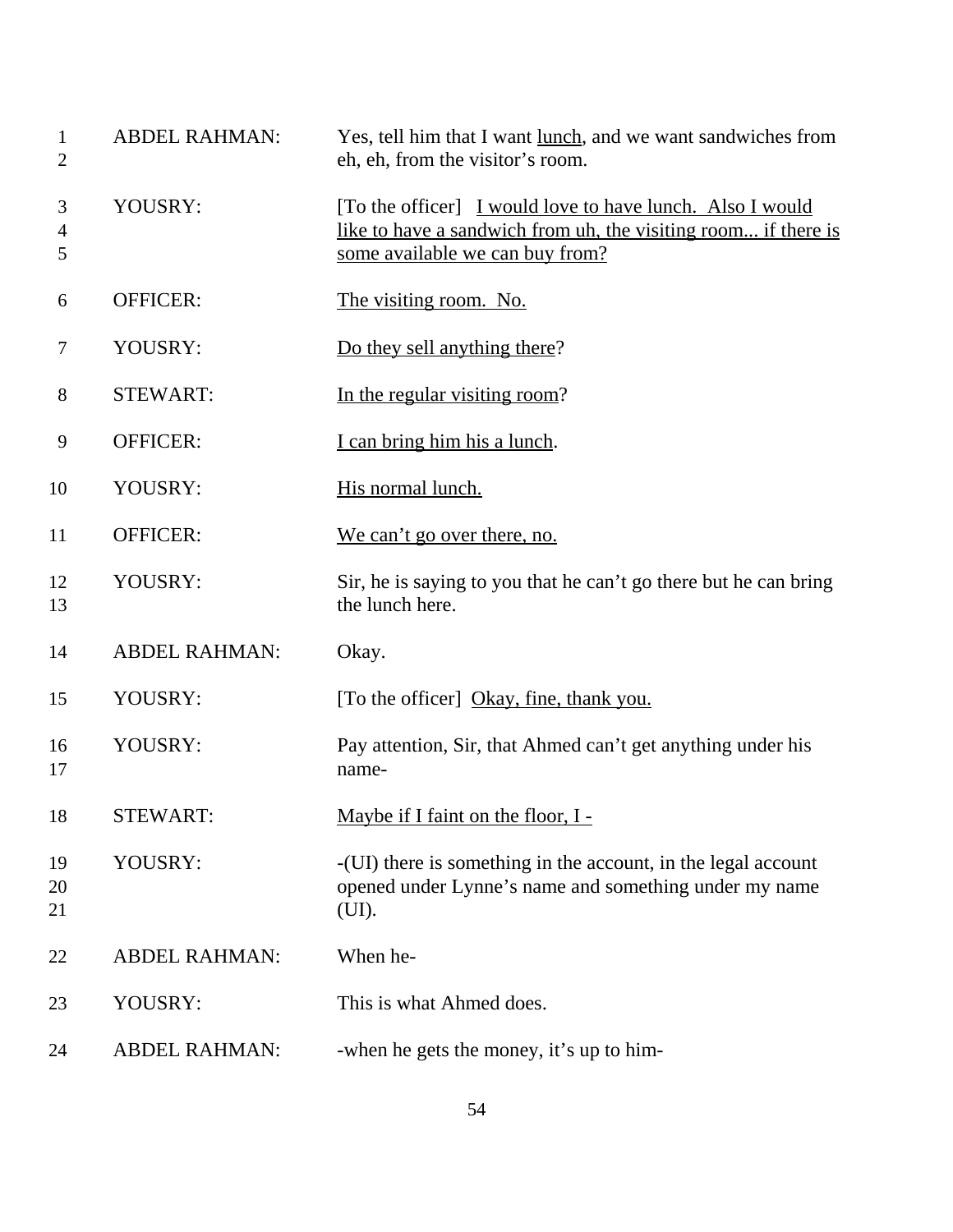| $\mathbf{1}$<br>$\overline{2}$ | YOUSRY:              | He can't put it under his name. Anyway, Ahmed and I will<br>manage; we know (UI).                                                                                                              |
|--------------------------------|----------------------|------------------------------------------------------------------------------------------------------------------------------------------------------------------------------------------------|
| 3                              | <b>STEWART:</b>      | [Resumes writing]                                                                                                                                                                              |
| 4                              | <b>ABDEL RAHMAN:</b> | Fine. But I will not send it under my name.                                                                                                                                                    |
| 5<br>6<br>7<br>8               | YOUSRY:              | I understand that; but they can arrest the people who may<br>have a link to (UI), you know that, Sir. There is a law (UI)<br>they arrest the people who You understand; you know that,<br>Sir. |
| 9                              | <b>ABDEL RAHMAN:</b> | Yeah, yeah, yeah.                                                                                                                                                                              |
| 10                             | YOUSRY:              | Fine. So, there is nothing under his name.                                                                                                                                                     |
| 11                             | <b>ABDEL RAHMAN:</b> | Fine.                                                                                                                                                                                          |
| 12                             | YOUSRY:              | You know that, Sir.                                                                                                                                                                            |
| 13                             | <b>ABDEL RAHMAN:</b> | That's fine.                                                                                                                                                                                   |
| 14                             | YOUSRY:              | Alright, Sir. [Reading back] -send to Brother Ahmed                                                                                                                                            |
| 15<br>16                       | <b>ABDEL RAHMAN:</b> | [Dictating] This is an important matter, Brother Abdul Majid.<br>Don't make me angry at you- [pause] hah?                                                                                      |
| 17                             | YOUSRY:              | [Writing] Yes, Sir.                                                                                                                                                                            |
| 18<br>19                       | <b>ABDEL RAHMAN:</b> | Eh, [dictating] -and don't force me to have someone mediate<br>between me and you. [Pause]                                                                                                     |
| 20                             | YOUSRY:              | [Writing] Yes, Sir.                                                                                                                                                                            |
| 21                             | <b>ABDEL RAHMAN:</b> | [Dictating] Keep the brotherhood in God on.                                                                                                                                                    |
| 22                             | YOUSRY:              | [Writing] Yes, Sir. [Pause]                                                                                                                                                                    |
| 23<br>24                       | <b>ABDEL RAHMAN:</b> | [Dictating] I hope to hear some news [ringing sound] within<br>a few months about                                                                                                              |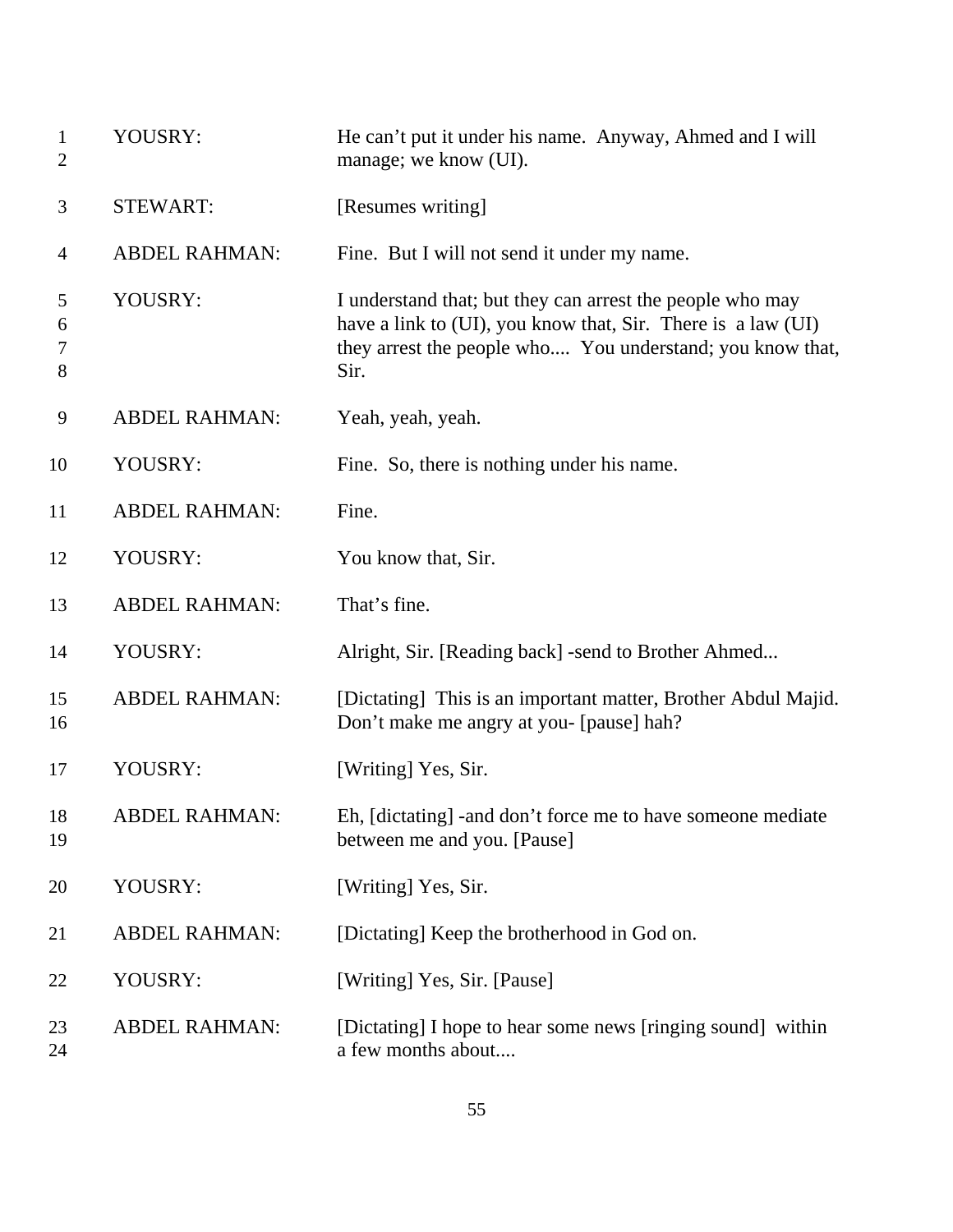| $\mathbf{1}$<br>2 | YOUSRY:              | Would you like to say within a few months or within the<br>coming months?                        |
|-------------------|----------------------|--------------------------------------------------------------------------------------------------|
| 3                 | <b>ABDEL RAHMAN:</b> | Oh, yeah, enough (UI). [Pause]                                                                   |
| 4                 | YOUSRY:              | [Writing] Yes, Sir.                                                                              |
| 5                 | <b>ABDEL RAHMAN:</b> | Okay. Is it nine?                                                                                |
| 6                 | YOUSRY:              | [Writing] It's ten.                                                                              |
| 7<br>8            | <b>ABDEL RAHMAN:</b> | [Dictating] Ten: Brother Ahmed, get in touch with Sa'id<br>Mansur (PH) in Copenhagen- [pause]    |
| 9                 | YOUSRY:              | He won a lawsuit for damages.                                                                    |
| 10                | <b>ABDEL RAHMAN:</b> | Who?                                                                                             |
| 11                | YOUSRY:              | Sa'id Mansur (PH).                                                                               |
| 12                | <b>ABDEL RAHMAN:</b> | Really?                                                                                          |
| 13                | YOUSRY:              | Yeah. He filed a lawsuit against the government of Denmark-                                      |
| 14                | <b>ABDEL RAHMAN:</b> | $(UI)$ , hah.                                                                                    |
| 15<br>16          | YOUSRY:              | -because they arrested him without cause, and tarnished his<br>reputation-                       |
| 17                | <b>ABDEL RAHMAN:</b> | Hah.                                                                                             |
| 18                | YOUSRY:              | -and they gave him money, [Laughing] compensation money.                                         |
| 19                | <b>ABDEL RAHMAN:</b> | Really?                                                                                          |
| 20                | YOUSRY:              | [Laughing] Yeah, by God.                                                                         |
| 21<br>22          | <b>ABDEL RAHMAN:</b> | Okay, fine. [Dictating] Tell him, tell him, give us a third of<br>the money you got for damages. |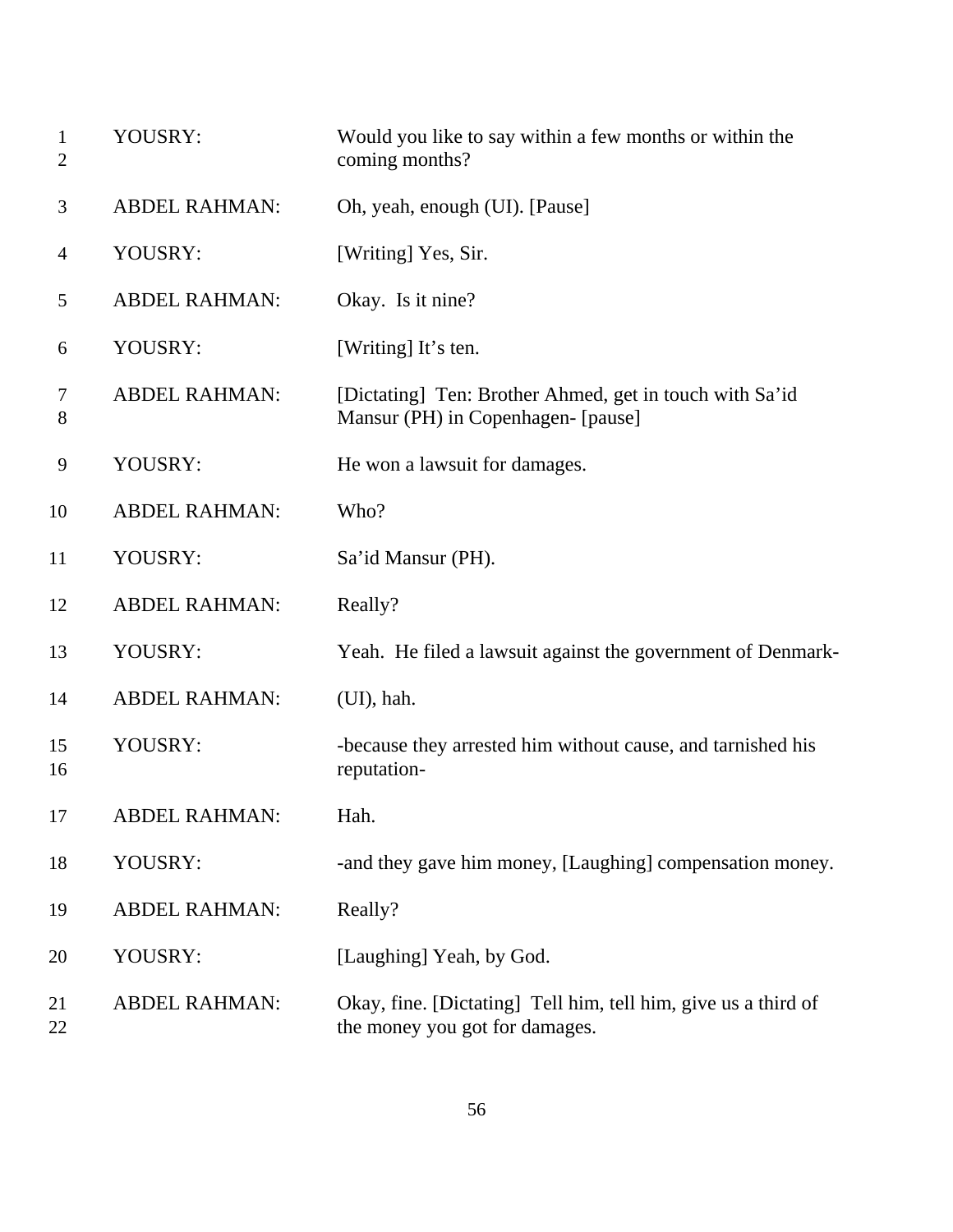| $\mathbf{1}$              | YOUSRY:              | [Laughing]                                                                                                                                                          |
|---------------------------|----------------------|---------------------------------------------------------------------------------------------------------------------------------------------------------------------|
| $\overline{2}$            | <b>ABDEL RAHMAN:</b> | Give us a third of the compensation money you got,                                                                                                                  |
| 3                         | YOUSRY:              | [Writing] Yes, Sir.                                                                                                                                                 |
| 4                         | <b>ABDEL RAHMAN:</b> | -the Sheikh is telling you so.                                                                                                                                      |
| 5                         | YOUSRY:              | [Writing] Yes, Sir.                                                                                                                                                 |
| 6                         | <b>ABDEL RAHMAN:</b> | [Dictating] Ask him about Brother Madani.                                                                                                                           |
| 7                         | YOUSRY:              | [Writing] Yes, Sir.                                                                                                                                                 |
| $8\phantom{1}$<br>9<br>10 | <b>ABDEL RAHMAN:</b> | [Dictating] If he is there, ask him for (UI) telephone number<br>and get in touch with (UI) directly. If he is not there, (UI) tell<br>him, [background noise] hah? |
| 11                        | YOUSRY:              | [Writing] Yes, Sir.                                                                                                                                                 |
| 12<br>13<br>14            | <b>ABDEL RAHMAN:</b> | [Dictating] Tell Brother Madani, what (UI) is the status of the<br>entrust you have for the Sheikh? (UI). Are you investing it or<br>what do you do? [Pause]        |
| 15                        | YOUSRY:              | [Writing] Yes, Sir.                                                                                                                                                 |
| 16                        | <b>STEWART:</b>      | [Continues to write]                                                                                                                                                |
| 17<br>18                  | <b>ABDEL RAHMAN:</b> | [Dictating] If he is investing it, (UI) him about the profit for<br>the past years.                                                                                 |
| 19                        | YOUSRY:              | [Writing] Yes, Sir.                                                                                                                                                 |
| 20                        | <b>ABDEL RAHMAN:</b> | [Dictating] And if he wants to get rid of it,                                                                                                                       |
| 21                        | YOUSRY:              | [Writing] Yes, Sir.                                                                                                                                                 |
| 22                        | <b>ABDEL RAHMAN:</b> | -he can send it to you,                                                                                                                                             |
| 23                        | YOUSRY:              | [Coughs]                                                                                                                                                            |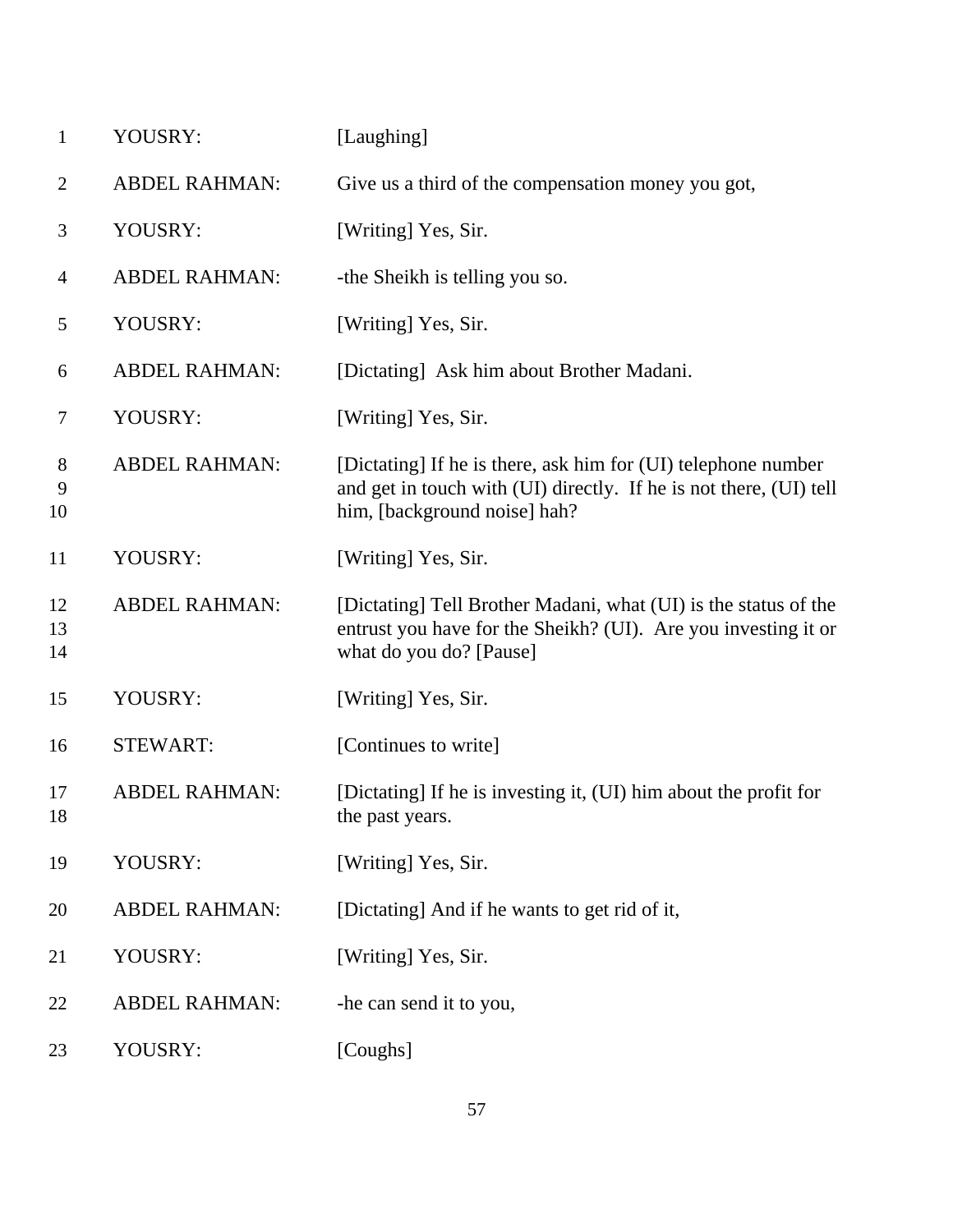| $\mathbf{1}$<br>$\overline{2}$<br>$\mathfrak{Z}$ | <b>ABDEL RAHMAN:</b> | -or send it to the wife's account in Egypt. Give him the<br>account number. He should send you the receipts, the (UI)<br>receipts.                                                             |
|--------------------------------------------------|----------------------|------------------------------------------------------------------------------------------------------------------------------------------------------------------------------------------------|
| 4                                                | YOUSRY:              | [Writing] Yes, Sir.                                                                                                                                                                            |
| 5                                                | <b>ABDEL RAHMAN:</b> | Okay, so far?                                                                                                                                                                                  |
| 6                                                | YOUSRY:              | Yes, Sir. [Clears his throat]                                                                                                                                                                  |
| 7                                                | <b>ABDEL RAHMAN:</b> | [Dictating] This is a very important matter,                                                                                                                                                   |
| 8                                                | YOUSRY:              | [Writing] Yes, Sir.                                                                                                                                                                            |
| 9                                                | <b>ABDEL RAHMAN:</b> | -handle it carefully; [pause] hah?                                                                                                                                                             |
| 10                                               | YOUSRY:              | Yes, Sir.                                                                                                                                                                                      |
| 11<br>12                                         | <b>ABDEL RAHMAN:</b> | -and if you prefer to go by yourself, or send someone else, to<br>London-                                                                                                                      |
| 13                                               | YOUSRY:              | You mean to Egypt?                                                                                                                                                                             |
| 14<br>15                                         | <b>ABDEL RAHMAN:</b> | -to London, then to Copenhagen. -to London, so he can do<br>this transaction-                                                                                                                  |
| 16                                               | YOUSRY:              | [Writing] Yeah.                                                                                                                                                                                |
| 17<br>18                                         | <b>ABDEL RAHMAN:</b> | -then to Copenhagen, do so. [Pause] This matter can be useful<br>and important. [Pause] Hah?                                                                                                   |
| 19                                               | YOUSRY:              | [Writing] Yes, Sir.                                                                                                                                                                            |
| 20<br>21<br>22<br>23                             | <b>ABDEL RAHMAN:</b> | [Dictating] Ask Madani if Tal'at Qasim's wife is still in<br>Copenhagen. If she is there, he can give her what she wants,<br>and set for her a monthly allowance as she needs. [Pause]<br>Hah? |
| 24<br>25                                         | YOUSRY:              | [Writing] I follow, Sir. I think Tal'at Qasim was married to a<br>woman with children.                                                                                                         |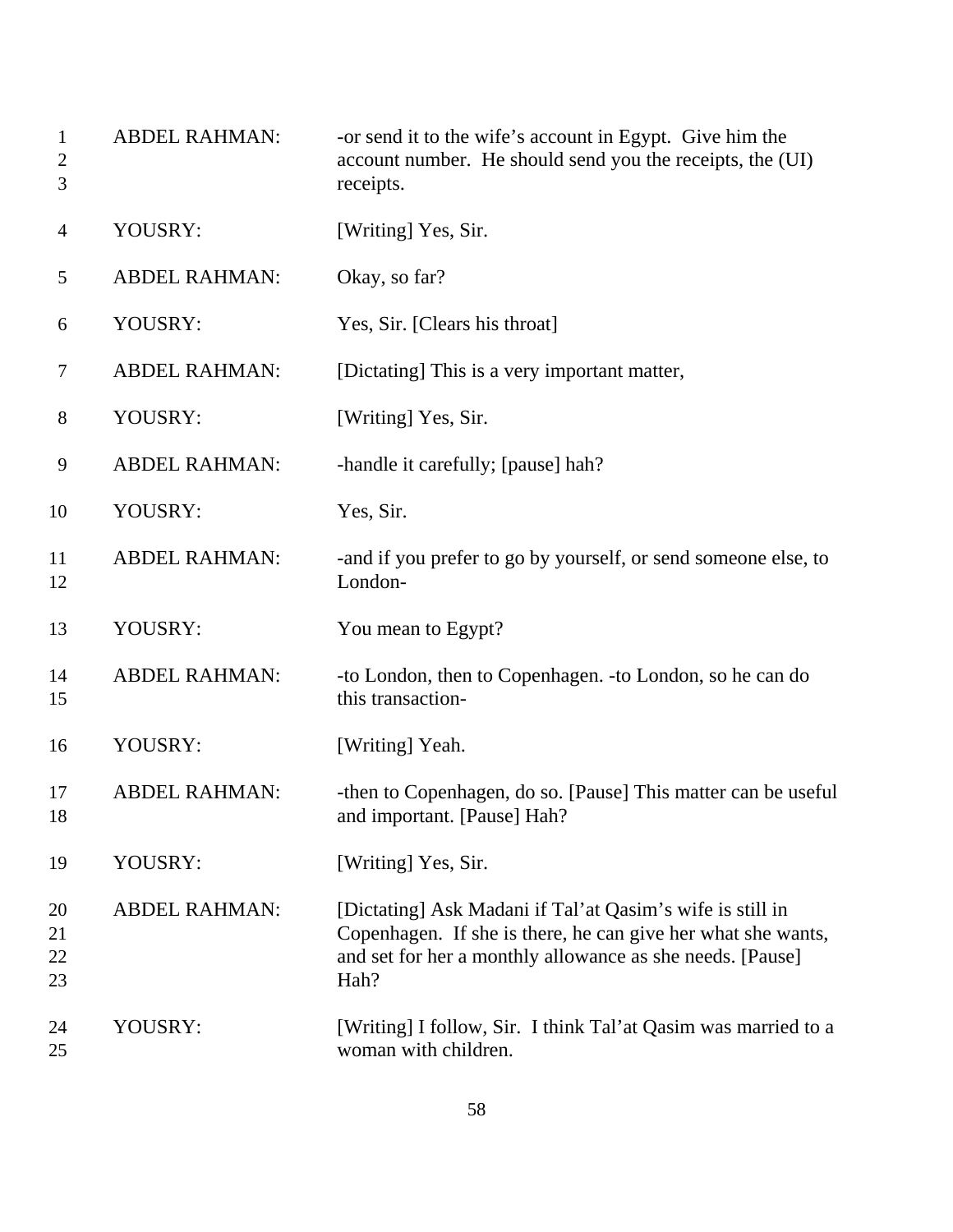| $\mathbf{1}$   | <b>ABDEL RAHMAN:</b> | Yeah, yeah. Her husband was killed in Afghanistan.                                     |
|----------------|----------------------|----------------------------------------------------------------------------------------|
| $\overline{2}$ | YOUSRY:              | Her husband was killed in Afghanistan.                                                 |
| 3              | <b>ABDEL RAHMAN:</b> | [Simultaneously] He was martyred.                                                      |
| $\overline{4}$ | YOUSRY:              | His story is written on the eh                                                         |
| 5              | <b>ABDEL RAHMAN:</b> | Yeah?                                                                                  |
| 6              | YOUSRY:              | Yeah, it is written on the (UI).                                                       |
| $\tau$         | <b>ABDEL RAHMAN:</b> | Till now, we don't know, where did he go.                                              |
| 8              | YOUSRY:              | Well, all the news say that he died-                                                   |
| 9              | <b>ABDEL RAHMAN:</b> | How?                                                                                   |
| 10             | YOUSRY:              | -in the prisons, in Egypt.                                                             |
| 11             | <b>ABDEL RAHMAN:</b> | In Egypt's prisons?                                                                    |
| 12             | YOUSRY:              | Yeah.                                                                                  |
| 13<br>14       | <b>ABDEL RAHMAN:</b> | No, if it happened in the prisons in Egypt, the Muslim<br>lawyers would have known.    |
| 15             | <b>STEWART:</b>      | [Writing]                                                                              |
| 16<br>17       | YOUSRY:              | No, Sir. There are so many things which are not done at<br>Liman Torah or such places. |
| 18             | <b>ABDEL RAHMAN:</b> | Uhm.                                                                                   |
| 19<br>20       | YOUSRY:              | They do itthat is what I was told, you may know better than<br>me about these things.  |
| 21             | <b>ABDEL RAHMAN:</b> | Uhm.                                                                                   |
| 22             | YOUSRY:              | What I learned was that he was handed over in Alexandria.                              |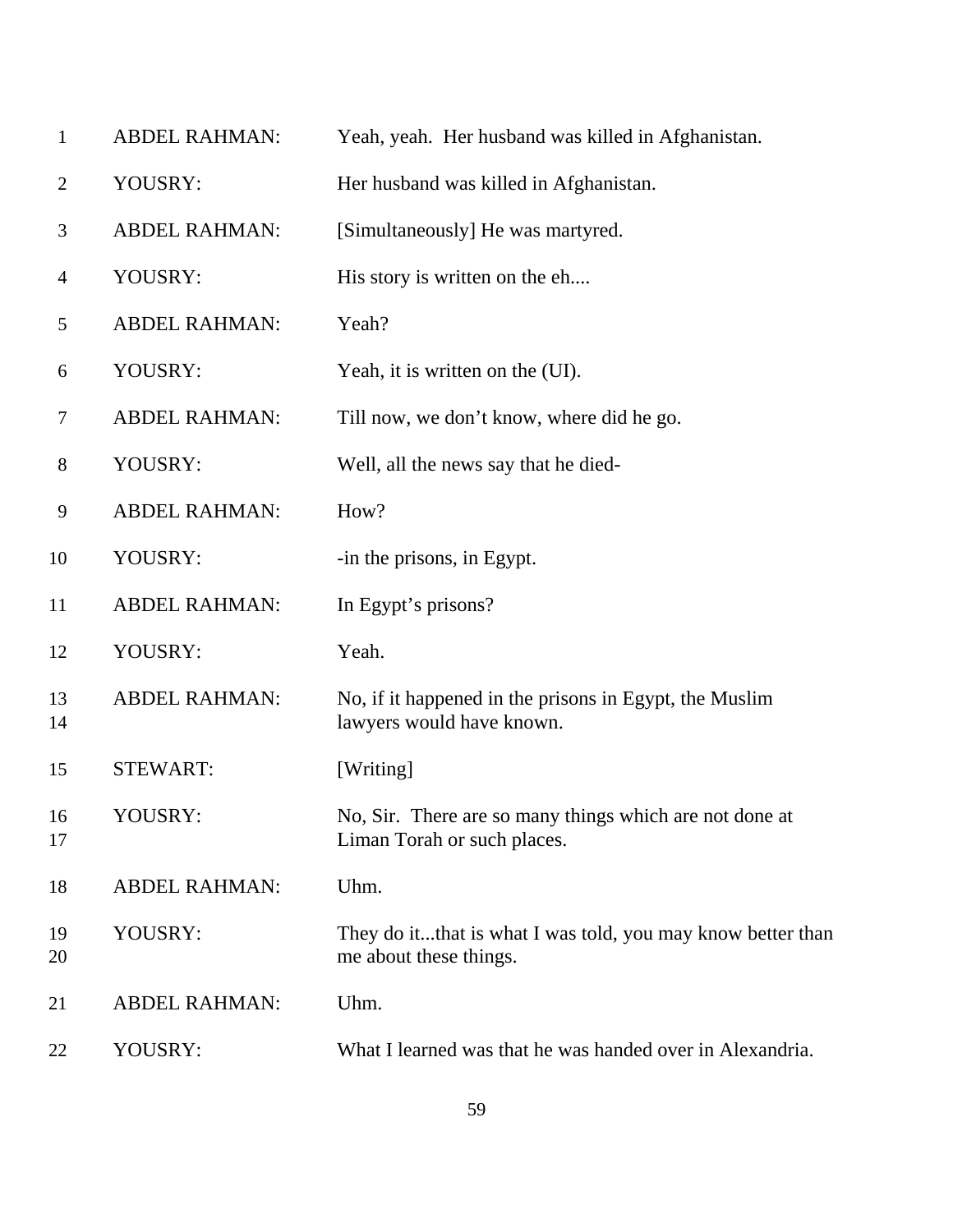| $\mathbf{1}$          |                      | [Pause]                                                                                                                                                                                                                                                                                      |
|-----------------------|----------------------|----------------------------------------------------------------------------------------------------------------------------------------------------------------------------------------------------------------------------------------------------------------------------------------------|
| 2                     | <b>ABDEL RAHMAN:</b> | Oh, yeah?                                                                                                                                                                                                                                                                                    |
| 3<br>4<br>5<br>6<br>7 | YOUSRY:              | Uhm. He stayed in Alexandria, he never went to Cairo, He<br>died there. It was said that he was between life and death<br>when he was handed over. The Egyptian intelligence<br>transported him. They received him and on the way they did<br>something, God knows. I hope this is not true. |
| 8                     | <b>ABDEL RAHMAN:</b> | Okay, okay.                                                                                                                                                                                                                                                                                  |
| 9                     | YOUSRY:              | We hope and pray the Lord that he is still alive.                                                                                                                                                                                                                                            |
| 10<br>11              | <b>ABDEL RAHMAN:</b> | Is what I said clear, or is there any part that needs<br>explanation?                                                                                                                                                                                                                        |
| 12                    | YOUSRY:              | What explanation, Sir?                                                                                                                                                                                                                                                                       |
| 13                    | <b>ABDEL RAHMAN:</b> | The words you wrote.                                                                                                                                                                                                                                                                         |
| 14                    | YOUSRY:              | Yeah.                                                                                                                                                                                                                                                                                        |
| 15                    | <b>ABDEL RAHMAN:</b> | Are they clear?                                                                                                                                                                                                                                                                              |
| 16                    | YOUSRY:              | Yes, they are, you mean number ten?                                                                                                                                                                                                                                                          |
| 17                    | <b>ABDEL RAHMAN:</b> | Yeah.                                                                                                                                                                                                                                                                                        |
| 18<br>19<br>20<br>21  | YOUSRY:              | It is about Sa'id Mansur and the other Brother named Madani,<br>and to do it with extreme care, and if he felt that he can send<br>someone to London it would be better. [Flips the paper] Yes,<br>Sir.                                                                                      |
| 22                    | <b>ABDEL RAHMAN:</b> | Okay. Is this eleven?                                                                                                                                                                                                                                                                        |
| 23                    | YOUSRY:              | Yeah, eleven.                                                                                                                                                                                                                                                                                |
| 24<br>25<br>26        | <b>ABDEL RAHMAN:</b> | [Dictating] I hope you (UI) that you meet every month, you,<br>Nasser, Yousry, Usama, and any available lawyer. Hah?                                                                                                                                                                         |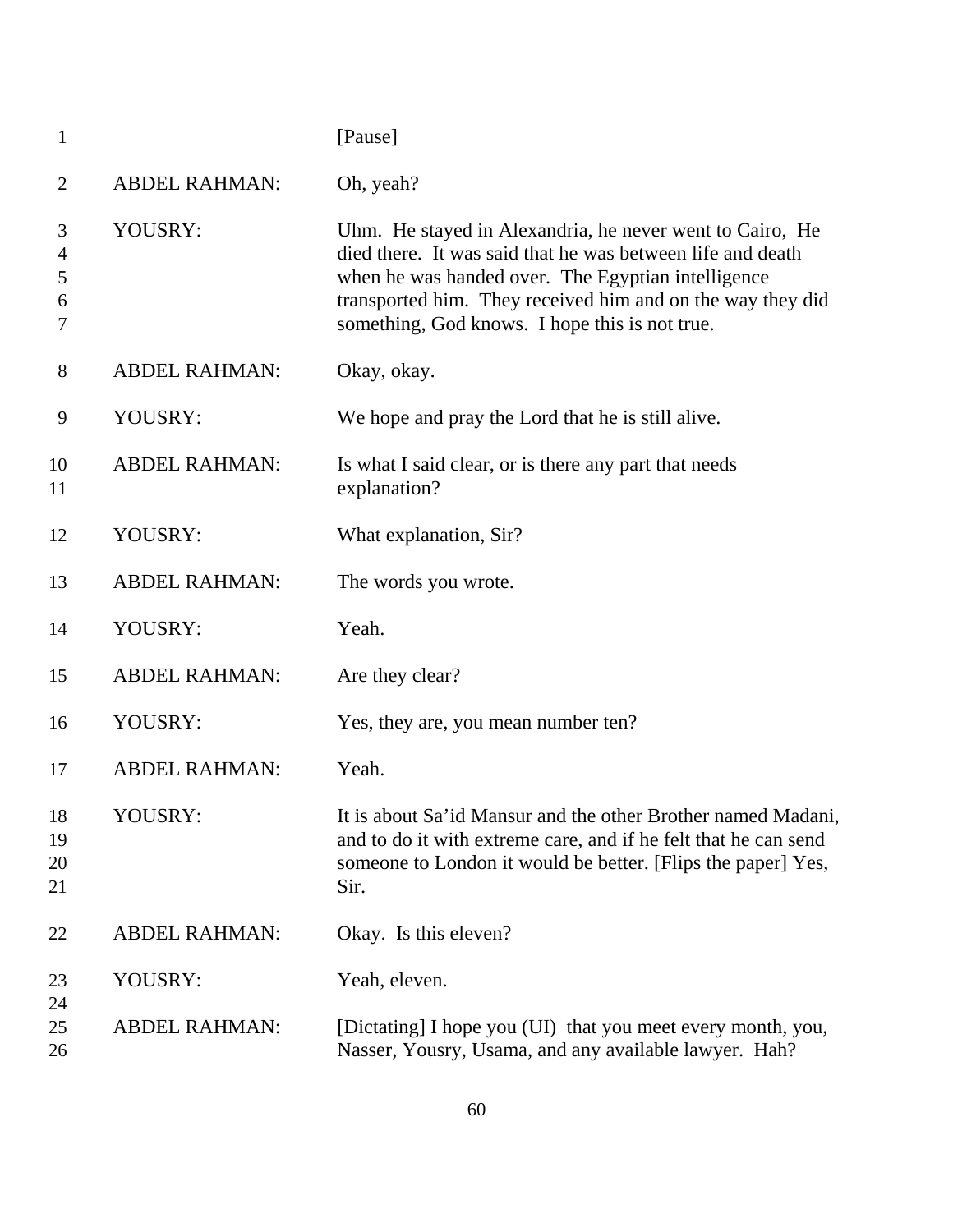| $\mathbf{1}$      | YOUSRY:              | [Writing] Yes, Sir.                                                                                                 |
|-------------------|----------------------|---------------------------------------------------------------------------------------------------------------------|
| $\mathbf{2}$<br>3 | <b>ABDEL RAHMAN:</b> | [Dictating] Your motto can be "What is due, what do we have<br>to do." [Pause]                                      |
| $\overline{4}$    | YOUSRY:              | [Writing] Yes, Sir.                                                                                                 |
| 5                 | <b>ABDEL RAHMAN:</b> | Hah?                                                                                                                |
| 6                 | YOUSRY:              | Yes, Sir.                                                                                                           |
| 7<br>8            | <b>ABDEL RAHMAN:</b> | Anyway, I had told about (UI) about a potato dish or so, when<br>did I say so?                                      |
| 9                 | YOUSRY:              | What did you say (UI)?                                                                                              |
| 10                | <b>ABDEL RAHMAN:</b> | [Simultaneously] A potato dish or a dish of eh                                                                      |
| 11                | YOUSRY:              | [Laughing] Yesterday you spoke about it to Lynne, Sir.                                                              |
| 12                | <b>ABDEL RAHMAN:</b> | Is that all?                                                                                                        |
| 13                | YOUSRY:              | Yeah.                                                                                                               |
| 14                | <b>ABDEL RAHMAN:</b> | Okay, write it down.                                                                                                |
| 15                | YOUSRY:              | Yes.                                                                                                                |
| 16                | <b>ABDEL RAHMAN:</b> | Don't overdo it. [Ringing sound] If you cook a potato dish-                                                         |
| 17                | YOUSRY:              | [Laughs]                                                                                                            |
| 18                | <b>ABDEL RAHMAN:</b> | -or a squash dish-                                                                                                  |
| 19                | YOUSRY:              | [Laughing]                                                                                                          |
| 20                | <b>STEWART:</b>      | So what is he saying (UI)?                                                                                          |
| 21<br>22          | YOUSRY:              | No, he's telling Ahmed that we should meet once a month<br>and he shouldn't spend too much money, only uh, potatoes |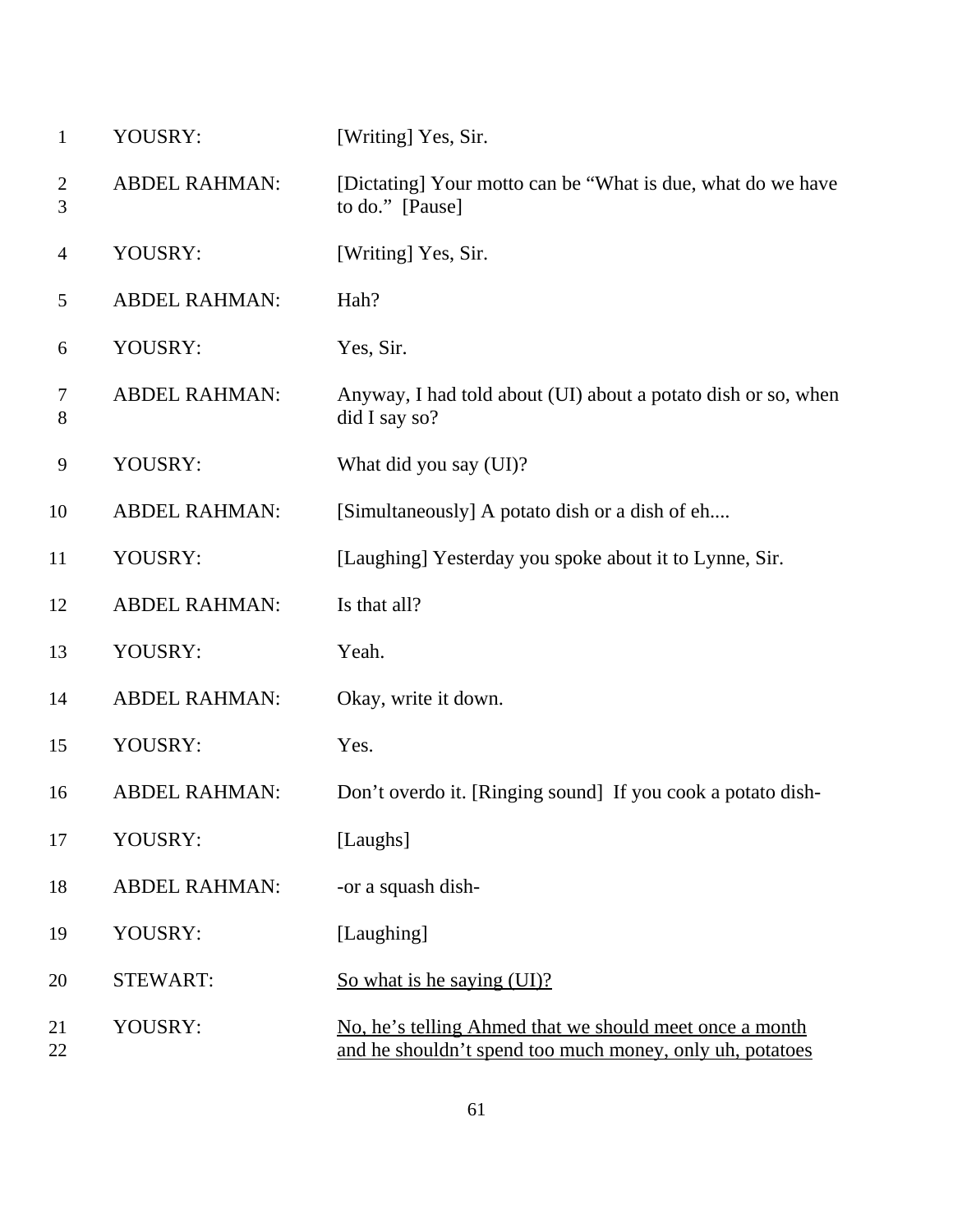| $\mathbf{1}$   |                      | and you know the obvious stuff like that.                                                                                                                             |
|----------------|----------------------|-----------------------------------------------------------------------------------------------------------------------------------------------------------------------|
| $\overline{2}$ | <b>STEWART:</b>      | This is true (UI) with the commissary, right?                                                                                                                         |
| 3              | YOUSRY:              | [Laughing] Yeah, he said that already.                                                                                                                                |
| 4              | <b>STEWART:</b>      | <u>Oh, (UI).</u>                                                                                                                                                      |
| 5<br>6<br>7    | YOUSRY:              | She is telling you, Sir, we should tell him instead of spending<br>money on potatoes, he should send it to you on the<br>commissary, [laughing] because he is stingy. |
| 8              | <b>ABDEL RAHMAN:</b> | Okay?                                                                                                                                                                 |
| 9              | YOUSRY:              | Yes, Sir. [Pause]                                                                                                                                                     |
| 10             | <b>ABDEL RAHMAN:</b> | Eh [Pause]                                                                                                                                                            |
| 11             | <b>STEWART:</b>      | (UI) is working very hard now.                                                                                                                                        |
| 12             | YOUSRY:              | [Writing] Potatoes or squash with lamb meat.                                                                                                                          |
| 13             | <b>ABDEL RAHMAN:</b> | Yeah.                                                                                                                                                                 |
| 14             | YOUSRY:              | Just to make it look good.                                                                                                                                            |
| 15             | <b>ABDEL RAHMAN:</b> | Okay.                                                                                                                                                                 |
| 16             | YOUSRY:              | [Laughing] Fine.                                                                                                                                                      |
| 17             | <b>ABDEL RAHMAN:</b> | Or the dead chicken-                                                                                                                                                  |
| 18             | YOUSRY:              | [Laughing] The dead chicken-                                                                                                                                          |
| 19             | <b>ABDEL RAHMAN:</b> | -from Usama's.                                                                                                                                                        |
| 20             | YOUSRY:              | [Simultaneously] -from Usama's.                                                                                                                                       |
| 21             | <b>STEWART:</b>      | What is that?                                                                                                                                                         |